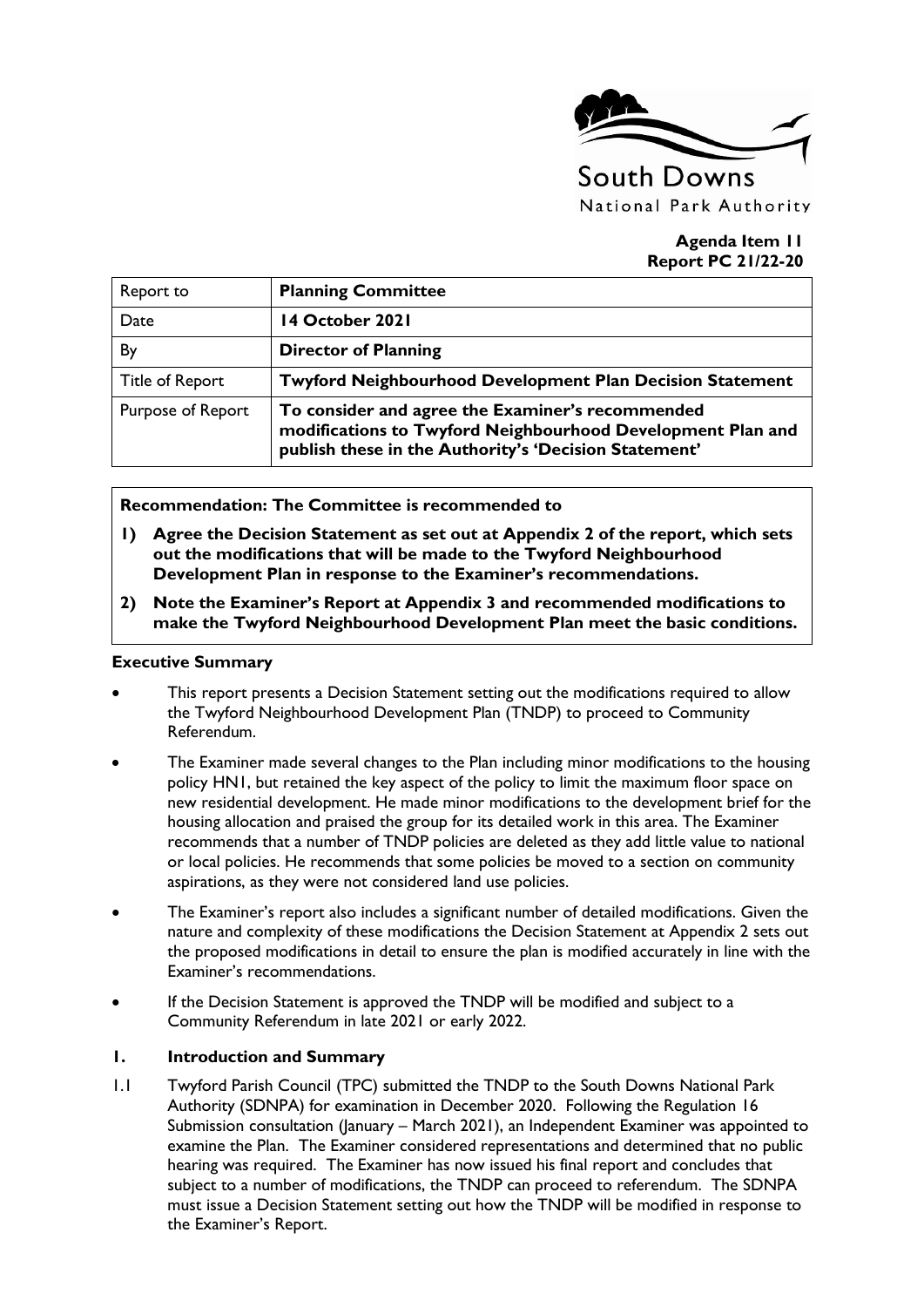1.2 This is the final neighbourhood plan to pass examination for a settlement named and given a housing provision figure in policy SD26 of the South Downs Local Plan (SDLP). This is a considerable achievement for all the communities in the National Park, who have prepared neighbourhood plans with the support of the National Park Authority and it means that there will not be any policy gaps in the development plan of the National Park.

### **2. Background**

- 2.1 Twyford Parish Council (TPC) are to be congratulated on progressing the TNDP to the final stage ahead of a community referendum. To reach this stage has required considerable commitment and hard work by local volunteers and members of the TPC over many years. The Examiner has also congratulated TPC and the NDP steering group on producing a Neighbourhood Plan that includes a range of policies, which encourage positive and sustainable development in the neighbourhood area with a clear focus on safeguarding local character.
- 2.2 The TNDP covers the plan period 2019 to 2033 and has been prepared for a designated neighbourhood area as shown in Appendix 1, which follows the Twyford Parish boundary.
- 2.3 The following stages in the preparation of the NDP have been completed. Links to all relevant Planning Committee reports are included below and more detailed information on each stage is also on the website at **[Twyford Neighbourhood Plan -](https://www.southdowns.gov.uk/planning/planning-policy/neighbourhood-planning/neighbourhood-development-plans/twyford-neighbourhood-plan/) South Downs [National Park Authority](https://www.southdowns.gov.uk/planning/planning-policy/neighbourhood-planning/neighbourhood-development-plans/twyford-neighbourhood-plan/)**

| Stage                                                         | Detail                                                                                                                   |
|---------------------------------------------------------------|--------------------------------------------------------------------------------------------------------------------------|
| Designated a Neighbourhood Area                               | 12 January 2015,                                                                                                         |
| Pre-submission consultation on the plan<br>(Reg 14)           | The <b>SDNPA</b> response to the Pre<br>Submission consultation was agreed by<br>Planning Committee on February 13 2020. |
| Submitted to SDNPA and published for<br>consultation (Reg 16) | The <b>SDNPA</b> response to the Submission<br>consultation was agreed by Planning<br>Committee on 11 March 2021.        |
| Independent Examination                                       | Undertaken by Mr Andrew Ashcroft in<br>April - July 2021. Report issued 09 August<br>2021.                               |

### **3. Recommended modifications to the Twyford NDP to meet the Basic Conditions**

- 3.1 The Examiner was appointed to assess whether the TNDP meets certain legal requirements for NDPs, known as the 'Basic Conditions', these state NDPs should:
	- i) Have regard to national policies and advice contained in guidance issued by the Secretary of State,
	- ii) Contribute to the achievement of sustainable development,
	- iii) Be in general conformity with the strategic policies contained in the development plan for the area,
	- iv) Not breach, and otherwise be compatible with, EU obligations.
- 3.2 The Examiner has now issued his report and identified a significant number of modifications, which are necessary to ensure the TNDP meets the basic conditions. Officers have reviewed the Examiner's report in consultation with the TNDP steering group. The following key modifications are highlighted for Members:
	- The Examiner proposes some minor modifications to policy HN1 Housing Size and Mix. The policy seeks to address the related issues of housing size and affordability and to apply a more bespoke local approach than that set out in the SDLP. This was a key issue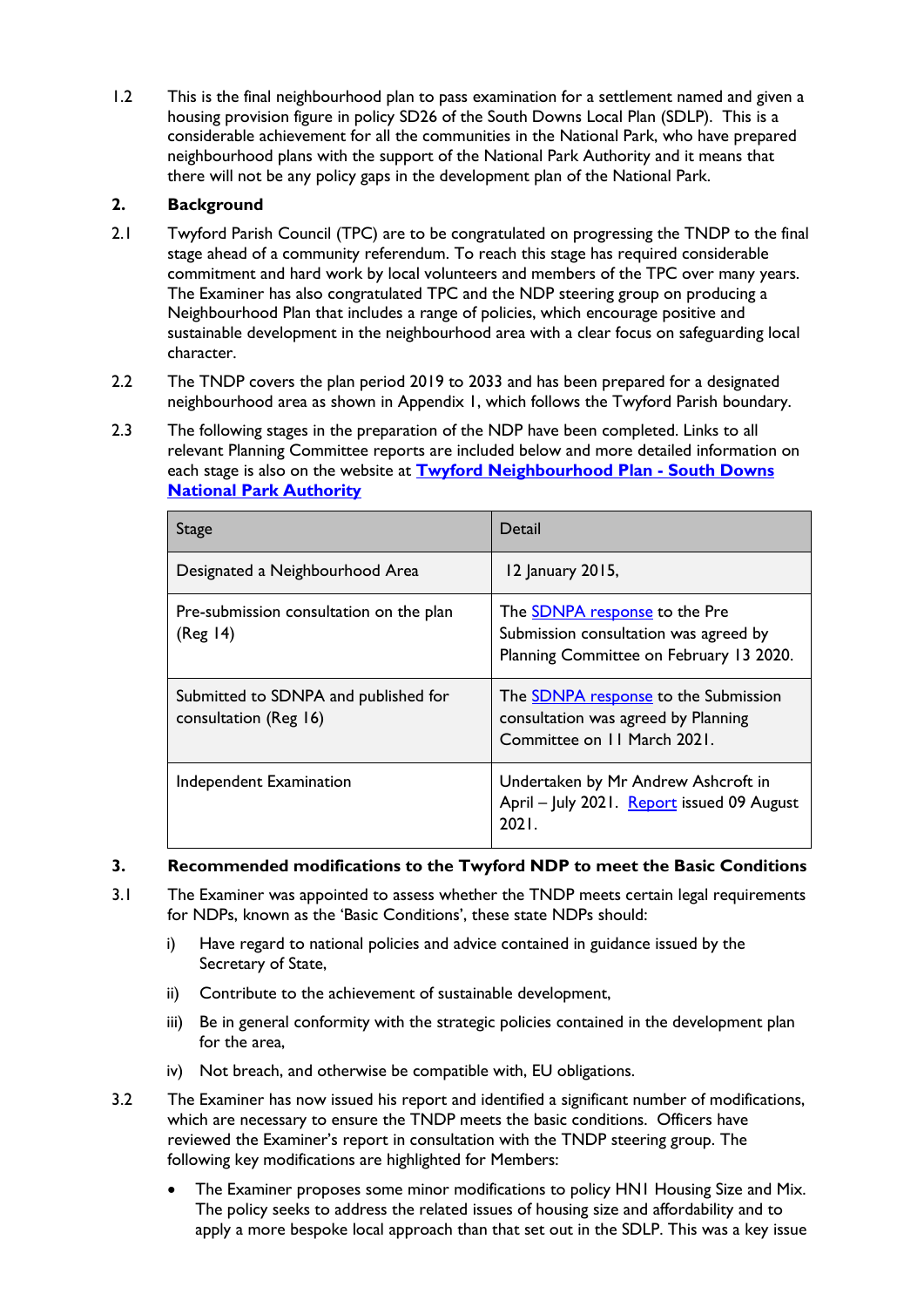for the local community and this policy will be one of the first Neighbourhood Plans to include a policy, which sets maximum floor areas for new homes.

- The Examiner proposes a series of minor modifications to the TNDP housing allocation policy DB1. He commends the Neighbourhood Plan group for the detailed allocation policy and providing assurance that the various mitigation measures to support the development are captured in a policy context.
- The Examiner has recommended the deletion of a number of TNDP policies as they add little value to national or local policies set out in the SDLP. This includes policies HN3 Affordable Housing, HN4 Rural Exception Sites, LHE4 Twyford Conservation Area and MA2 Parking.
- The Examiner has recommended moving a number of TNDP policies to a new section of the TNDP, which will include a series of community actions. As drafted, they were clearly not land use policies but proposals or community actions. This includes policies ST2 Visiting and Enjoying Twyford, LHE4 Twyford Conservation Area, MA1 Walking and Cycling and MA5 Transport in the Parish. The Examiner also recommends specific parts of policies LHE6 Local Biodiversity, Trees and Woodlands and MA3 Traffic Management Improvements are also moved to the community action section.
- The Examiner supports the TNPD intention to define the Hazeley Enterprise Park as a Local Employment Site. The Examiner makes significant modifications to Policy BE2 Northfields Farm and Hazeley Enterprise Park, but the policy retains the requirements for positive design, appreciation of the wider landscape setting and the provision of cycle and pedestrian access.
- The Examiner praises the Neighbourhood Plan group for their background work and evidence to underpin Policy LHE2, which identifies a number of important local gaps. This policy compliments the approach set out in Policy SD4 (3) of the South Downs Local Plan. The Examiner comments that the policy will safeguard the important gaps in the parish and allow the parish to retain its individual identity.
- 3.3 The Decision Statement **(Appendix 2)** sets out in detail how the TNDP will be modified to meet the Basic Conditions. Due to the significant number and complexity of some modifications officers have set out exactly how the TNDP should be modified to ensure there is no error in modifying the TNDP to meet the Basic Conditions. Further information and commentary on the Examiner's justification for modifications can be found on the Examiner's report **(Appendix 3).**

### **4. Decision Statement**

- 4.1 The Regulation 14 and 16 stages of the neighbourhood plan making process offers those parties affected by the NDP the opportunity to make representations on the plan. That is not just the right to object but also to support proposals in the plan or make comments. This is followed by an examination and the issuing of a report (by an independent Examiner) containing a series of recommendations. The Neighbourhood Planning (General) Regulations 2012 state that a Local Planning Authority must then publish what actions will be taken in response to the recommendations of the Examiner. This is known as the 'Decision Statement'.
- 4.2 The Neighbourhood Plan Regulations impose no obligations for the examiner or the LPA to consult on the changes to the Plan, which they are minded to accept. Those that do not endorse the plan have the chance to vote to reject it at referendum.
- 4.3 However, if the Authority propose to make a decision, which differs from that, recommended by the examiner, it must notify relevant people and invite representations. Any representations must be submitted within six weeks of the local planning authority inviting representations. The Local Planning Authority may, if it considers it appropriate to do so, refer the issue to further independent examination. Once the period for representations is over, the Local Planning Authority must issue its final decision within five weeks. The submission version of the TNDP would then be revised and a Referendum would take place.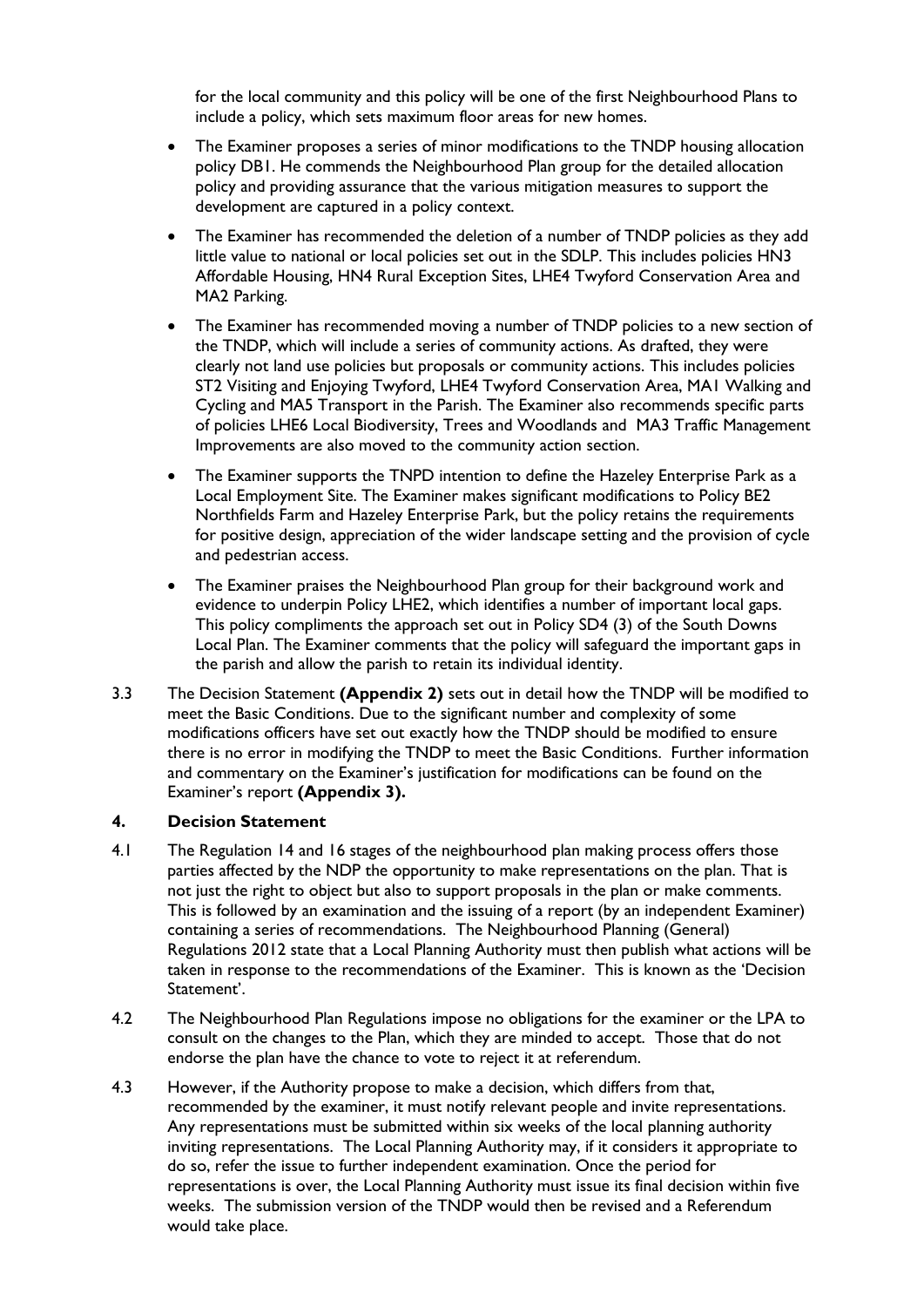4.4 It is recommended that Members accept the Examiner's modifications to the TNDP and approve the Decision Statement as attached at Appendix 2.

### **5. Planning Committee**

5.1 The TNDP is being considered by Planning Committee as it forms part of the Development Plan for the parish of Twyford.

### **6. Next steps**

6.1 Following the publication of the Decision Statement, the TNDP can proceed to referendum. If over 50% of those voting support the NDP, then the Plan can be 'made' (adopted) by the SDNPA and will form part of the statutory Development Plan for that part of the National Park located in the Parish of Twyford.

### **7. Other Implications**

| Implication                                                                                                                                                                                                                                                                                                                                        | Yes*/No                                                                                                                                                                                                                                                                                                                                                                                                                                                                                                                                                                                                                                                                                                                           |  |
|----------------------------------------------------------------------------------------------------------------------------------------------------------------------------------------------------------------------------------------------------------------------------------------------------------------------------------------------------|-----------------------------------------------------------------------------------------------------------------------------------------------------------------------------------------------------------------------------------------------------------------------------------------------------------------------------------------------------------------------------------------------------------------------------------------------------------------------------------------------------------------------------------------------------------------------------------------------------------------------------------------------------------------------------------------------------------------------------------|--|
| Will further decisions be required by<br>another committee/full authority?                                                                                                                                                                                                                                                                         | Yes - Agreement to Make the TNDP at a subsequent<br>Planning Committee if a referendum is successful.                                                                                                                                                                                                                                                                                                                                                                                                                                                                                                                                                                                                                             |  |
| Does the proposal raise any<br>Resource implications?                                                                                                                                                                                                                                                                                              | Once a NDP is made, a Town or Parish Council is<br>entitled to 25% of Community Infrastructure Levy (CIL)<br>collected from development within the neighbourhood<br>area, as opposed to the capped 15% share where there is<br>no NDP. The Parish Council can choose how it wishes to<br>spend these funds on a wide range of things, which<br>support the development of the area.                                                                                                                                                                                                                                                                                                                                               |  |
| Has due regard been taken of the<br><b>South Downs National Park</b><br>Authority's equality duty as<br>contained within the Equality Act<br>2010?                                                                                                                                                                                                 | Due regard has been taken of the SDNPA's equality duty<br>as contained within the Equalities Act 2010. Twyford<br>Parish Council who have the responsibility for preparing<br>the neighbourhood plan have also prepared a<br>Consultation Statement demonstrating how they have<br>consulted the local community and statutory consultees.<br>The Examiner was satisfied that the consultation and<br>publicity undertaken meets regulatory requirements.                                                                                                                                                                                                                                                                         |  |
| Are there any Human Rights<br>implications arising from the<br>proposal?                                                                                                                                                                                                                                                                           | None                                                                                                                                                                                                                                                                                                                                                                                                                                                                                                                                                                                                                                                                                                                              |  |
| Are there any Crime & Disorder<br>implications arising from the<br>proposal?                                                                                                                                                                                                                                                                       | None                                                                                                                                                                                                                                                                                                                                                                                                                                                                                                                                                                                                                                                                                                                              |  |
| Are there any Health & Safety<br>implications arising from the<br>proposal?                                                                                                                                                                                                                                                                        | None                                                                                                                                                                                                                                                                                                                                                                                                                                                                                                                                                                                                                                                                                                                              |  |
| Are there any Sustainability<br>implications based on the 5 principles<br>set out in the SDNPA Sustainability<br>Strategy:<br>Living within environmental limits<br>Ι.<br>Ensuring a strong healthy and just<br>2.<br>society<br>Achieving a sustainable economy<br>3.<br>Promoting good governance<br>4.<br>5.<br>Using sound science responsibly | The qualifying body with responsibility for preparing the<br>neighbourhood plan must demonstrate how its plan will<br>contribute to the achievement of sustainable<br>development. This is set out in the Basic Conditions<br>Statement. The Examiner considered that it met the<br>requirements if a number of modifications were made.<br>Please note that the sustainability objectives used by<br>qualifying bodies may not be the same as used by the<br>SDNPA, but they will follow similar themes.<br><b>Strategic Environmental Assessment (SEA)</b><br>The TNDP has been subject to Habitats Regulations<br>Assessment (HRA), which triggers the requirement for<br>SEA. This looked at the implications of the range of |  |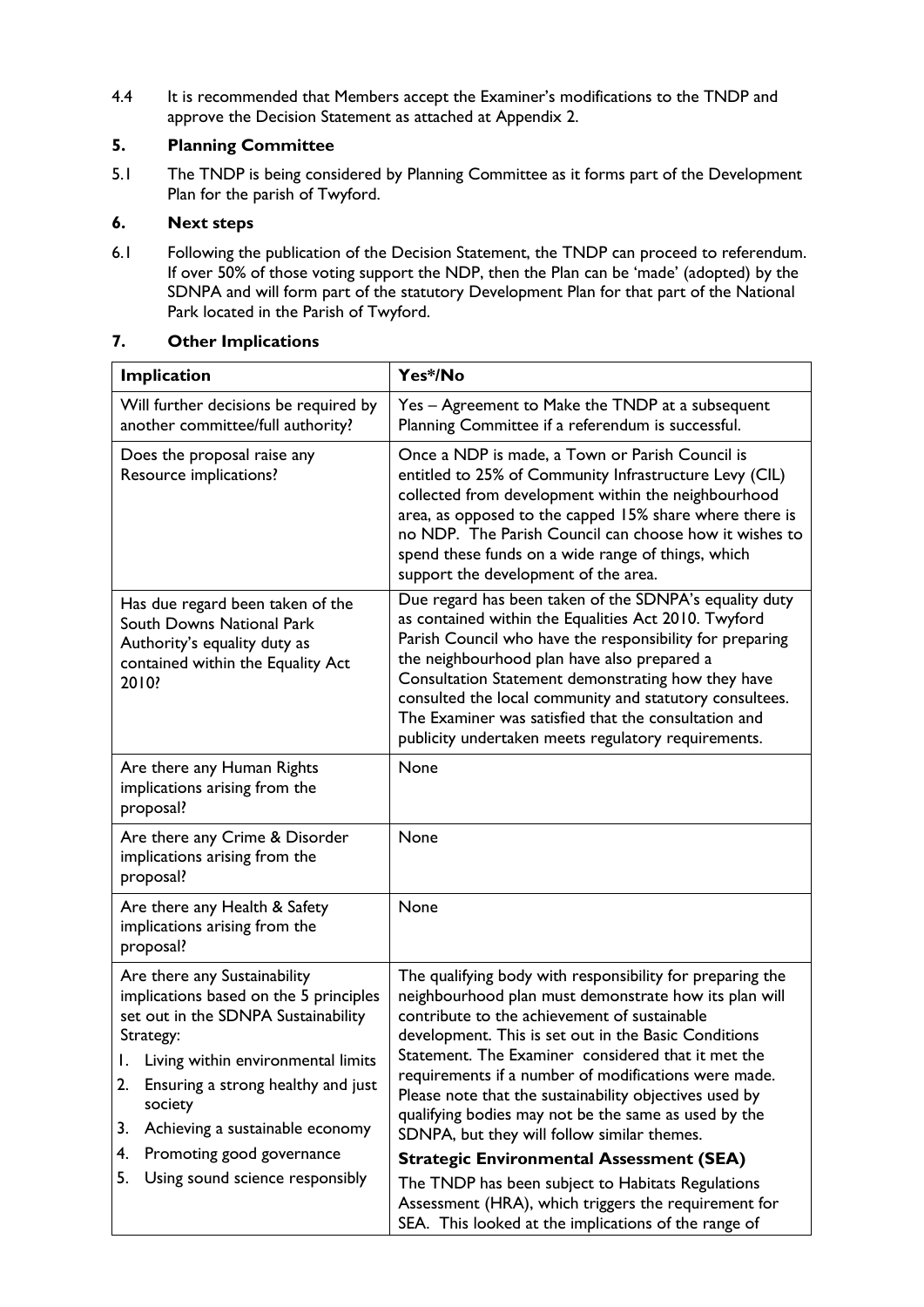| possible housing numbers, the scope for development a<br>range of possible sites, including an appraisal of the key<br>environmental constraints on each of the sites and<br>evaluated the extent to which the plan as a whole would<br>have positive and negative effects on the plan area. The<br>SEA concludes, given the scale of the proposals within the<br>NDP, the likely negative effects will not be significant.                                                |
|----------------------------------------------------------------------------------------------------------------------------------------------------------------------------------------------------------------------------------------------------------------------------------------------------------------------------------------------------------------------------------------------------------------------------------------------------------------------------|
| <b>Habitats Regulations Assessment (HRA)</b>                                                                                                                                                                                                                                                                                                                                                                                                                               |
| The TNDP has been subject to a HRA due to the close<br>proximity of the River Itchen SAC, Solent and<br>Southampton Water SPA / Ramsar and the Solent<br>Maritime SAC. The HRA concludes that the plan will not<br>have any adverse effects on any protected European sites<br>as adequate safeguards exist within the neighbourhood<br>plan and the Local Plan. A number of policy modifications<br>have been made to the TNDP as recommended through<br>the HRA process. |
|                                                                                                                                                                                                                                                                                                                                                                                                                                                                            |

### **8. Risks Associated with the Proposed Decision**

| <b>Risk</b>                                                                                                                                                                                                                                                           | <b>Likelihood</b> | Impact        | <b>Mitigation</b>                                               |
|-----------------------------------------------------------------------------------------------------------------------------------------------------------------------------------------------------------------------------------------------------------------------|-------------------|---------------|-----------------------------------------------------------------|
| The Examiner has recommended<br>modifications to ensure the TNDP<br>meets the Basic Conditions. If<br>these modifications are not<br>implemented the TNDP would be<br>at risk of legal challenge on the<br>basis it does not meet the legal<br>requirements for NDPs. | Low               | <b>Medium</b> | The Examiner's recommended<br>modifications are agreed in full. |

### **TIM SLANEY Director of Planning South Downs National Park Authority**

| <b>Contact Officer:</b>     | Chris Paterson (Planning Policy Lead)                                              |  |  |
|-----------------------------|------------------------------------------------------------------------------------|--|--|
| Tel:                        | 01730819286                                                                        |  |  |
| email:                      | chris.paterson@southdowns.gov.uk                                                   |  |  |
| Appendices                  | Twyford Neighbourhood Area                                                         |  |  |
|                             | <b>Examiner's Report</b><br>2.                                                     |  |  |
|                             | <b>Decision Statement</b>                                                          |  |  |
| <b>SDNPA Consultees</b>     | Legal Services; Chief Finance Officer; Monitoring Officer; Director of<br>Planning |  |  |
| <b>External Consultees</b>  | None                                                                               |  |  |
| <b>Background Documents</b> | <b>Twyford Neighbourhood Development Plan: Submission Version</b>                  |  |  |
|                             | <b>Twyford Neighbourhood Plan: Consultation Statement</b>                          |  |  |
|                             | <b>Twyford Neighbourhood Plan Basic Conditions Statement</b>                       |  |  |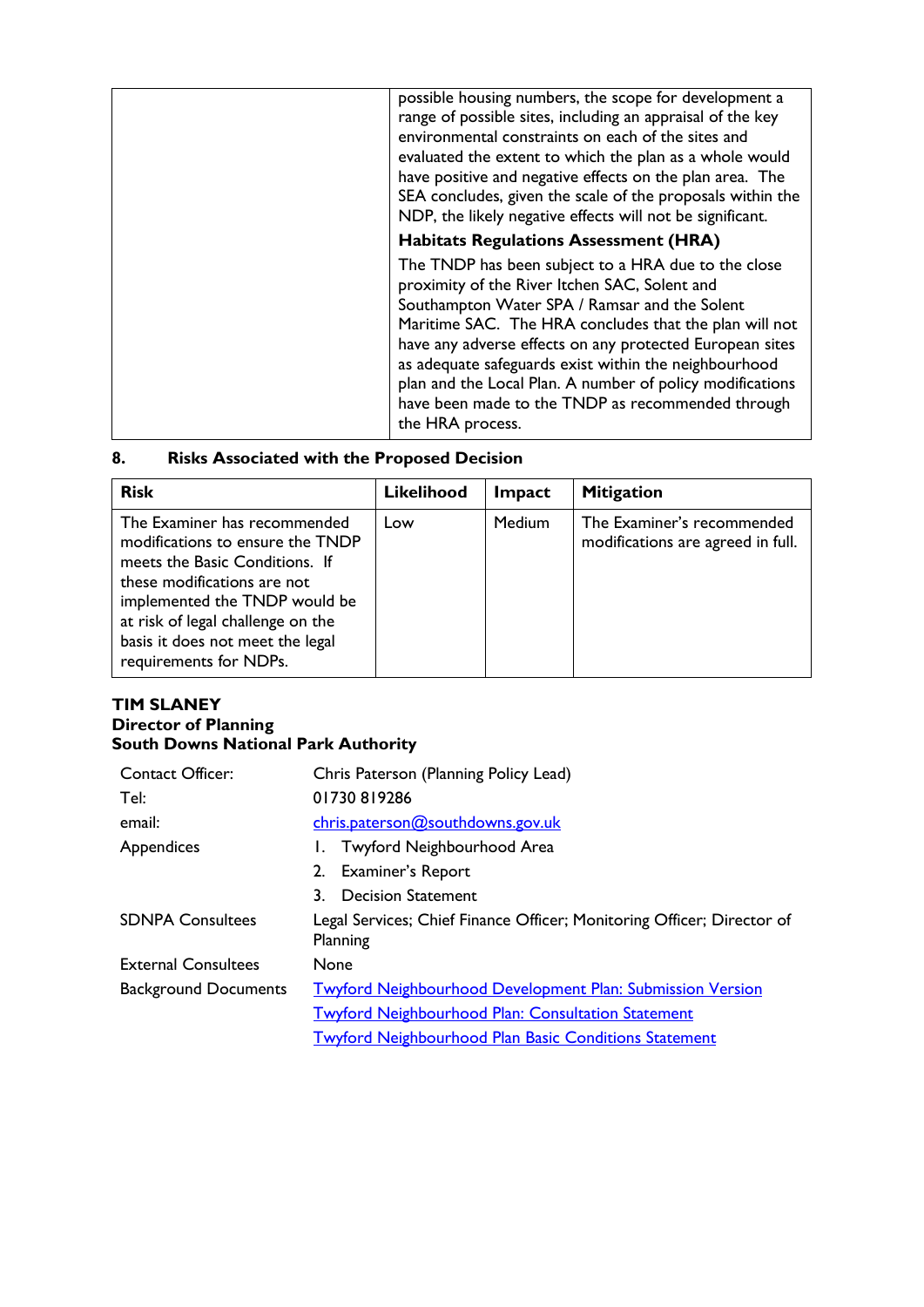### **Twyford Neighbourhood Area**



This map is reproduced from Ordnance Survey material with the permission of Ordnance Survey on behalf of the Controller of Her Majesty's Stationery Office Crown copyright. Unauthorised reproduction infringes Crown copyright and may lead to prosecution or civil proceedings. South Downs National Park Authority, Licence No. 100050083 (2012) (Not to scale).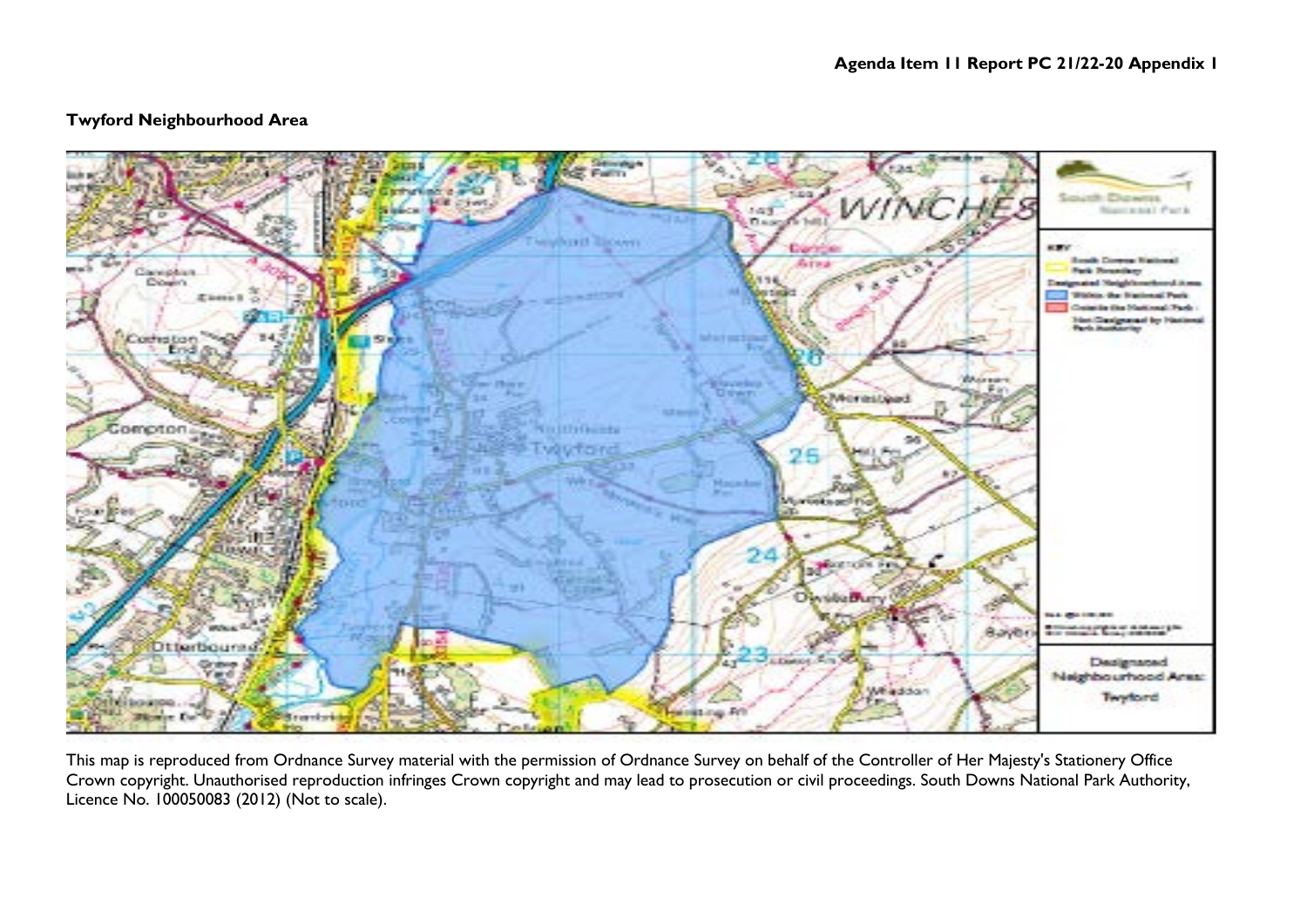### **Twyford Neighbourhood Development Plan Decision Statement: October 2021**

### **1. Introduction**

- 1.1 Under the Town and Country Planning Act 1990 (as amended), the South Downs National Park Authority has a statutory duty to assist communities in the preparation of neighbourhood development plans and orders and to take plans through a process of examination and referendum. The Localism Act 2011 (Part 6 chapter 3) sets out the Local Planning Authority's responsibilities under Neighbourhood Planning.
- 1.2 This statement confirms that the modifications proposed by the examiner's report have been accepted, the draft Twyford Neighbourhood Development Plan has been altered as a result of it; and that this plan may now proceed to referendum.

### **2. Background**

- 2.1 The Twyford Neighbourhood Development Plan relates to the area that was designated by the South Downs National Park Authority as a neighbourhood area on 12 January 2015. This area corresponds with the Twyford Parish boundary that lies within the South Downs National Park Local Planning Authority Area.
- 2.2 Following the submission of the Twyford Neighbourhood Development Plan to the National Park Authority, the plan was publicised and representations were invited. The publicity period ended on 25 March 2021.
- 2.3 Mr Andrew Ashcroft BA (Hons) M.A. DMS MRTPI was appointed by the South Downs National Park Authority with the consent of Twyford Parish Council, to undertake the examination of the Twyford Neighbourhood Development Plan and to prepare a report of the independent examination.
- 2.4 The examiner's report concludes that subject to making the modifications recommended by the examiner, the Plan meets the basic conditions set out in the legislation and should proceed to a Neighbourhood Planning referendum.

### **3. Decision**

- 3.1 The Neighbourhood Planning (General) Regulations 2012 requires the local planning authority to outline what action to take in response to the recommendations of an examiner made in a report under paragraph 10 of Schedule 4A to the 1990 Act (as applied by Section 38A of the 2004 Act) in relation to a neighbourhood development plan.
- 3.2 Having considered each of the recommendations made by the examiner's report, and the reasons for them, South Downs National Park Authority in consultation with Twyford Parish Council has decided to accept the modifications to the draft plan. Table 1 below outlines the alterations made to the draft plan under paragraph 12(6) of Schedule 4B to the 1990 Act (as applied by Section 38A of 2004 Act) in response to each of the Examiner's recommendations. The reasons set out have in some cases been paraphrased from the Examiners report for conciseness. This statement should be read alongside the [Examiner's Report.](https://www.southdowns.gov.uk/wp-content/uploads/2021/07/Twyford-Neighbourhood-Development-Plan-Final-Examiners-Report.pdf)
- 3.3 If the Authority is satisfied that, subject to the modifications being made, the Neighbourhood Plan meets the legal requirements and basic conditions then it can proceed to referendum.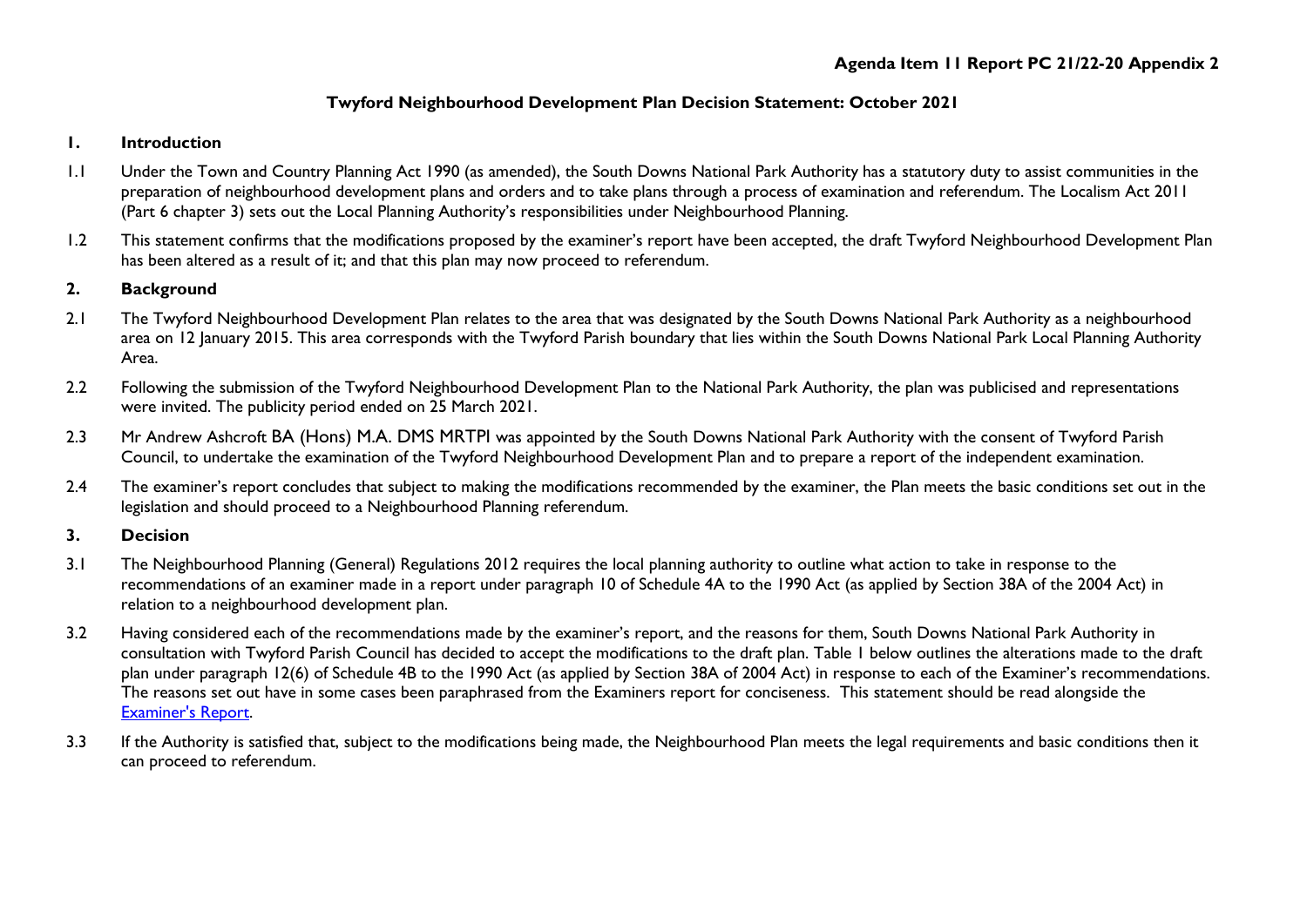## **Agenda Item 11 Report PC 21/22-20 Appendix 2**

| <b>Recommended Modification to the TNDP</b>                                                                                                                                                                                                                                                                                                                                                                                                                                                                                                                                                                                                                                                                 | <b>Justification</b>                                                                                                                                                                                                | <b>Decision</b>       |
|-------------------------------------------------------------------------------------------------------------------------------------------------------------------------------------------------------------------------------------------------------------------------------------------------------------------------------------------------------------------------------------------------------------------------------------------------------------------------------------------------------------------------------------------------------------------------------------------------------------------------------------------------------------------------------------------------------------|---------------------------------------------------------------------------------------------------------------------------------------------------------------------------------------------------------------------|-----------------------|
| General                                                                                                                                                                                                                                                                                                                                                                                                                                                                                                                                                                                                                                                                                                     |                                                                                                                                                                                                                     |                       |
| Remove the Pre Submission policy number references in each of the policy headings.                                                                                                                                                                                                                                                                                                                                                                                                                                                                                                                                                                                                                          | Whilst the inclusion of the Pre<br>Submission references provides an audit<br>trail and reflects the development of the<br>Plan the inclusion of such detail is<br>unnecessary and could likely cause<br>confusion. | Accept modifications. |
| To accommodate the modifications made to policies of the TNDP, it will be necessary to<br>make consequential changes to the supporting text.                                                                                                                                                                                                                                                                                                                                                                                                                                                                                                                                                                | For completeness.                                                                                                                                                                                                   | Accept modifications. |
| <b>Policy SBI: The Settlement Boundary</b>                                                                                                                                                                                                                                                                                                                                                                                                                                                                                                                                                                                                                                                                  |                                                                                                                                                                                                                     |                       |
| Within the settlement boundary (as defined in Map 2), proposals for development and<br>redevelopment will be supported where they meet the requirements of other policies in<br>the development plan Outside the settlement boundary, development proposals will only<br>be supported where they comply with other policies in the development plan<br><b>I</b> Within the settlement boundary (shown on Map 2), development and redevelopment<br>will normally be permitted subject to other policies of the Development Plan.<br>2 Within the area of the TNP but outside the settlement boundary, development will<br>normally only be permitted as specified by other policies of the Development Plan. | The policy is modified so that it has the<br>clarity required by the NPPF. The<br>amended policy also has a simpler<br>format. Its approach remains<br>unchanged.                                                   | Accept modifications. |
| Paragraph 5, Page 10<br>The TNP is required to allocate land for a minimum approximately of 20 dwellings. This<br>will be on land currently outside the settlement boundary. The boundary will be changed<br>to include this housing but only when the development is complete.                                                                                                                                                                                                                                                                                                                                                                                                                             | To ensure the policy aligns with the<br>approach of SDLP policy                                                                                                                                                     | Accept modifications. |
| Policy SB2 - Development outside the settlement boundary                                                                                                                                                                                                                                                                                                                                                                                                                                                                                                                                                                                                                                                    |                                                                                                                                                                                                                     |                       |
| Development outside the defined settlement boundary will be strictly controlled In<br>exceptional circumstances development proposals will be supported outside the<br>settlement boundaries where they comply with the relevant policies in the development                                                                                                                                                                                                                                                                                                                                                                                                                                                | To ensure that the policy follows the<br>approach in the SDLP and supplements<br>its details with reference to specific<br>policies in the neighbourhood plan                                                       | Agree modifications   |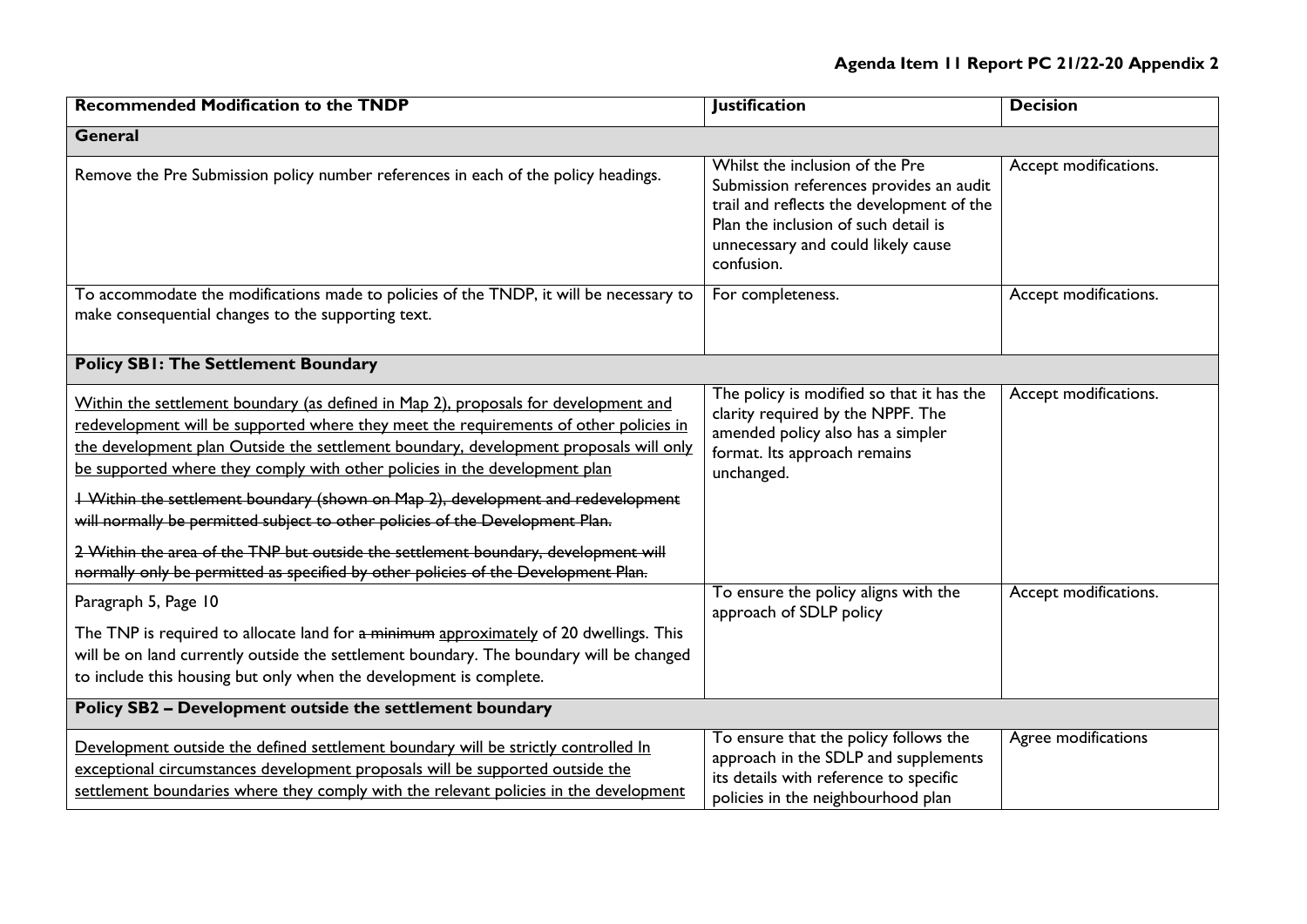| plan, respond to the context of the Dip Slope as defined in the SDLP, and, as                                                                                                                                                                                                                                                                                                                                                                                                                                          | which affect parcels of land outside the |  |
|------------------------------------------------------------------------------------------------------------------------------------------------------------------------------------------------------------------------------------------------------------------------------------------------------------------------------------------------------------------------------------------------------------------------------------------------------------------------------------------------------------------------|------------------------------------------|--|
| appropriate:                                                                                                                                                                                                                                                                                                                                                                                                                                                                                                           | defined settlement boundary.             |  |
| the land concerned is allocated for development or safeguarded for the use<br>$\bullet$<br>proposed as part of the development plan in general and Policies HN2: Housing<br>provision and allocation of land, HN4: Rural Exception Sites, HN6: Housing<br>outside the Settlement Boundary, HN7: Orchard Close, BEI: Employment and<br>Business provision BE2: Northfields Farm & Hazeley Enterprise Park BE3: Twyford<br>Preparatory School, and STI: Visitor and Tourism Facilities of this Plan in<br>particular; or |                                          |  |
| there is an essential need for a countryside location; or<br>$\bullet$<br>in the case of community infrastructure, there is a proven need for the<br>$\bullet$<br>development that demonstrably cannot be met elsewhere; or<br>it is an appropriate reuse of a previously developed site, excepting residential<br>$\bullet$<br>gardens, and conserves and enhances the special qualities of the National Park                                                                                                         |                                          |  |
| 1. Development outside the settlement boundary will be permitted subject to the<br>following policies of the TNP as set out in detail as follows: -<br>Housing: HN2: Housing provision and allocation of land<br><b>HN4: Rural Exception Sites</b><br>HN6: Housing outside the Settlement Boundary<br><b>HN7: Orchard Close</b><br><b>Business and Employment:</b><br>BEI: Employment and Business provision<br>BE2: Northfields Farm & Hazeley Enterprise Park<br><b>BE3: Twyford Preparatory School</b><br>Tourism:  |                                          |  |
| <b>STI: Visitor and Tourism Facilities</b>                                                                                                                                                                                                                                                                                                                                                                                                                                                                             |                                          |  |
|                                                                                                                                                                                                                                                                                                                                                                                                                                                                                                                        |                                          |  |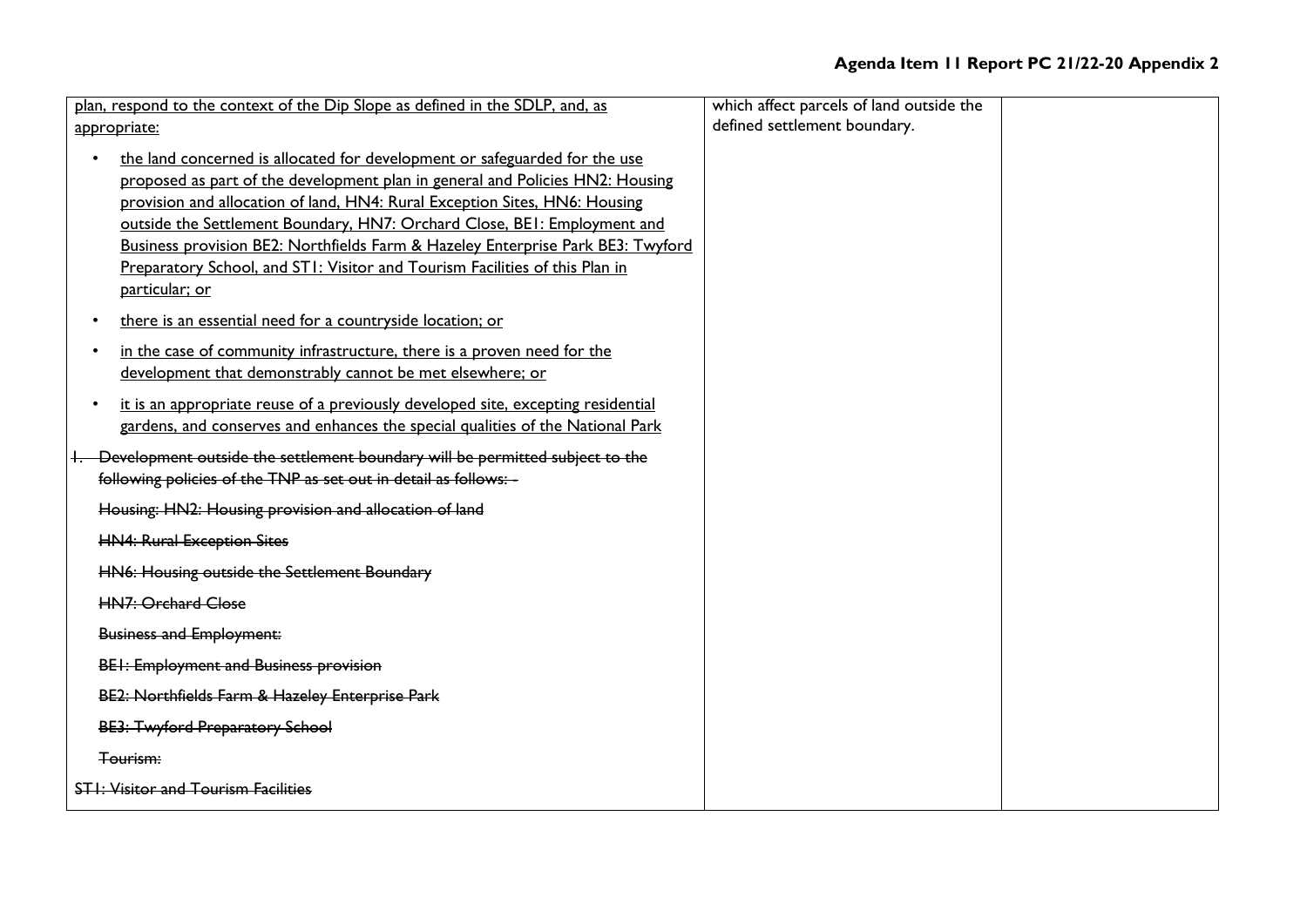| Paragraph 3, Page 12                                                                                                                                                                                                                                                                                                                                                                                                                                | Update to supporting text to reflect                                                                                           | Agree to modifications |
|-----------------------------------------------------------------------------------------------------------------------------------------------------------------------------------------------------------------------------------------------------------------------------------------------------------------------------------------------------------------------------------------------------------------------------------------------------|--------------------------------------------------------------------------------------------------------------------------------|------------------------|
| Relationship to the SDLP                                                                                                                                                                                                                                                                                                                                                                                                                            | modifications made to the TNDP policy                                                                                          |                        |
| Development outside the settlement boundary is controlled by a series of policies within<br>the SDLP. The principle ones are as follows:                                                                                                                                                                                                                                                                                                            |                                                                                                                                |                        |
| SD 12 Historic Environment                                                                                                                                                                                                                                                                                                                                                                                                                          |                                                                                                                                |                        |
| SD 14 Climate Change Mitigation and Adaptation of Historic Buildings                                                                                                                                                                                                                                                                                                                                                                                |                                                                                                                                |                        |
| <b>SD 22 Parking Provision</b>                                                                                                                                                                                                                                                                                                                                                                                                                      |                                                                                                                                |                        |
| SD 25.2 Development Strategy                                                                                                                                                                                                                                                                                                                                                                                                                        |                                                                                                                                |                        |
| SD 34 Sustaining the Local Economy                                                                                                                                                                                                                                                                                                                                                                                                                  |                                                                                                                                |                        |
| SD 39 Agriculture and Forestry                                                                                                                                                                                                                                                                                                                                                                                                                      |                                                                                                                                |                        |
| SD 40 Farm and Forestry Diversification                                                                                                                                                                                                                                                                                                                                                                                                             |                                                                                                                                |                        |
| SD 41 Conversion of redundant Agricultural or Forestry Buildings                                                                                                                                                                                                                                                                                                                                                                                    |                                                                                                                                |                        |
| SD 42 Infrastructure                                                                                                                                                                                                                                                                                                                                                                                                                                |                                                                                                                                |                        |
| SD 43 New and Existing Community Facilities                                                                                                                                                                                                                                                                                                                                                                                                         |                                                                                                                                |                        |
| SD 44 Telecommunications and Utilities Infrastructure                                                                                                                                                                                                                                                                                                                                                                                               |                                                                                                                                |                        |
| SD 46 Provision and Protection of Open Space, Sport & Recreational Facilities and Burial<br>grounds / Cemeteries                                                                                                                                                                                                                                                                                                                                    |                                                                                                                                |                        |
| <b>SD 49 Flood Risk Management</b>                                                                                                                                                                                                                                                                                                                                                                                                                  |                                                                                                                                |                        |
| <b>SD 51 Renewable Energy</b>                                                                                                                                                                                                                                                                                                                                                                                                                       |                                                                                                                                |                        |
| <b>Policy HN1 - Local Housing Needs and Housing Mix</b>                                                                                                                                                                                                                                                                                                                                                                                             |                                                                                                                                |                        |
| 1. Development proposals for new housing should comply with the provisions of Policy<br>SD 27 of the South Downs Local Plan-The-mix of homes shall be as specified in SDLP SD<br>27                                                                                                                                                                                                                                                                 | Detailed modifications to the wording<br>of the policy are necessary to bring the<br>clarity required by the National Planning | Accept modifications   |
| 2. Development proposals for one-, two-, three- or four-bedroom houses should not<br>exceed a maximum floor area of 80 sq. metres; 100 sq. metres, 120 sq. metres and 150<br>sq. metres respectively except where larger replacement dwellings otherwise comply<br>with the provisions of Policy HN6 a). New housing for one, two, three or four bedroom<br>houses will be permitted with maximum floor areas of 80 sq. metres; 100 sq. metres, 120 | Policy Framework                                                                                                               |                        |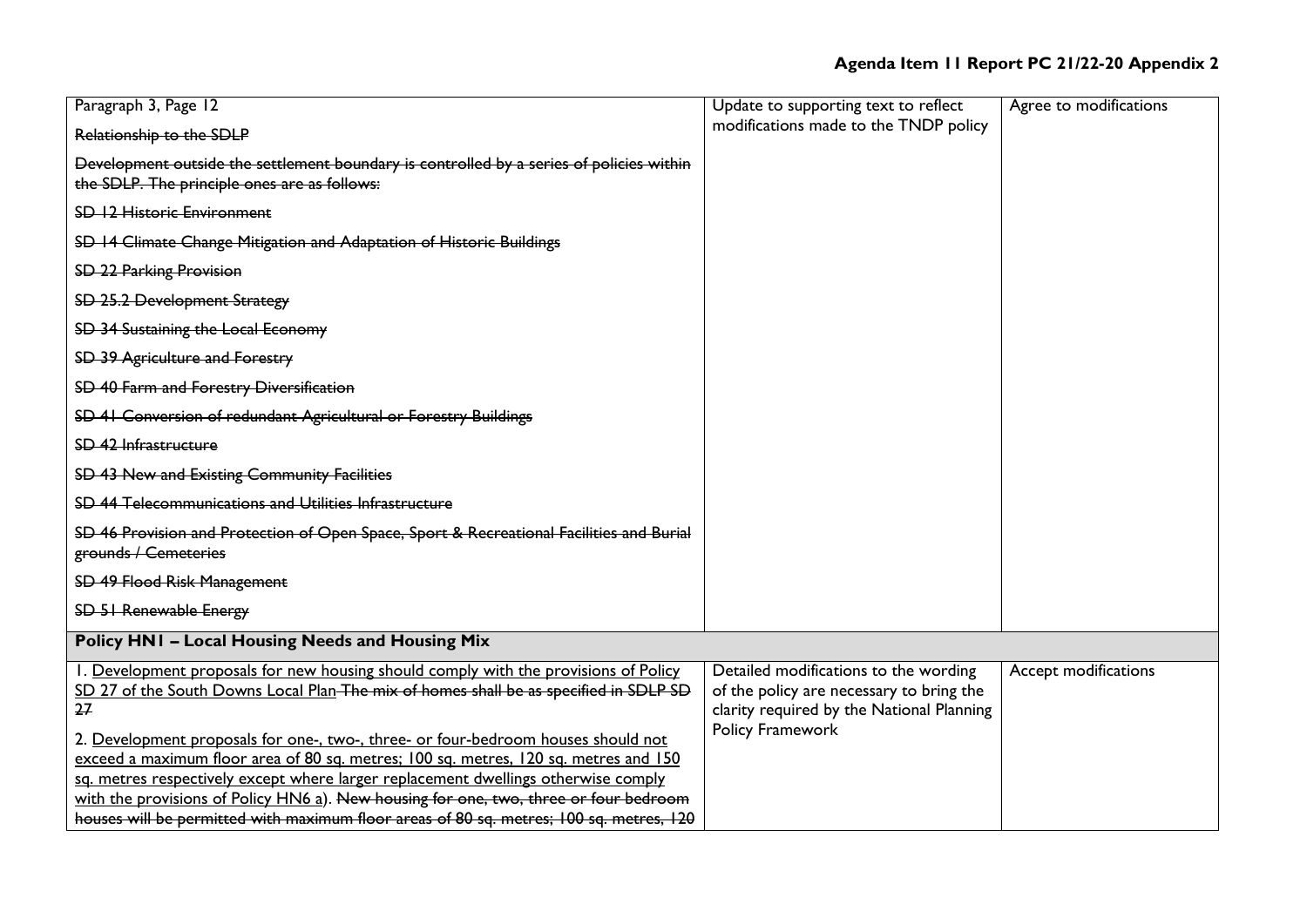| sq. metres and 150 sq. metres, other than in accordance with HN6, respectively unless                                                                                      |                                       |                      |
|----------------------------------------------------------------------------------------------------------------------------------------------------------------------------|---------------------------------------|----------------------|
| permitted by other policies. (Areas are gross internal i.e. excluding external walls)                                                                                      |                                       |                      |
| Paragraph 9, Page 13                                                                                                                                                       | Update to supporting text to reflect  | Accept modifications |
| In this plan the limit is set at 20% in excess of the National Standard, rounded up in the                                                                                 | modifications made to the TNDP policy |                      |
| case of 4 bed dwellings to 150 sq m. Policy HN1 addresses this important matter. The                                                                                       |                                       |                      |
| maximum areas are to be measured gross internally (that is excluding the external walls)                                                                                   |                                       |                      |
| Policy HN3 - Affordable provision on allocated and windfall sites                                                                                                          |                                       |                      |
| Provision for affordable housing will be made in accordance with SDLP SD 28 subject to                                                                                     | To remove unnecessary duplication of  |                      |
| eligibility criteria as agreed for Hewlett Close.                                                                                                                          | SDLP policy                           |                      |
| Paragraph 4, Page 16                                                                                                                                                       | Update to supporting text to reflect  | Accept modifications |
| 'The Parish Council considers that the occupation of affordable housing in the parish                                                                                      | modifications made to the TNDP policy |                      |
| should be limited to people with strong local connections to Twyford Parish. This                                                                                          |                                       |                      |
| approach was taken for the most recent scheme at Hewlett Close where priority was                                                                                          |                                       |                      |
| given to those born and educated in the Parish and those who have been resident in the                                                                                     |                                       |                      |
| Parish for a long time and have close relatives in the Parish. This would take account of                                                                                  |                                       |                      |
| the approach set out in Policy SD28 of the South Downs Local Plan. The occupation of                                                                                       |                                       |                      |
| affordable housing will be limited to people with strong local connections to Twyford                                                                                      |                                       |                      |
| Parish. The eligibility criteria are those agreed for the most recent scheme at Hewlett                                                                                    |                                       |                      |
| Close (Ref WCC 10/00589/FUL sec 106 Agreement 159609 Sch 4 pp 43-45). Priority is<br>to be given to those born and educated in the Parish and those who have been resident |                                       |                      |
| in the Parish for a long time and have close relatives in the Parish.                                                                                                      |                                       |                      |
| Paragraph 5, Page 16                                                                                                                                                       |                                       |                      |
| Where the application of this policy makes the development of a site non-viable, the                                                                                       |                                       |                      |
| requirements of HNI will be varied in preference to those of SDLP SD 28 para 7.65.                                                                                         |                                       |                      |
| Paragraph 6, Page 16                                                                                                                                                       |                                       |                      |
| Policies for affordable housing provision on new housing sites are established by                                                                                          |                                       |                      |
| national planning policy and incorporated into the SDLP SD 28. The TNP follows                                                                                             |                                       |                      |
| SDLP SD 28 and applies specific locally devised criteria for occupants.                                                                                                    |                                       |                      |
| <b>Policy HN4 - Rural exception sites</b>                                                                                                                                  |                                       |                      |
| 1. Proposals for rural exception sites will be permitted with SDLP SD29.                                                                                                   | To remove unnecessary duplication of  | Accept modifications |
| 2. The eligibility for occupation will be as set out in HN4 - I.                                                                                                           | SDLP policy                           |                      |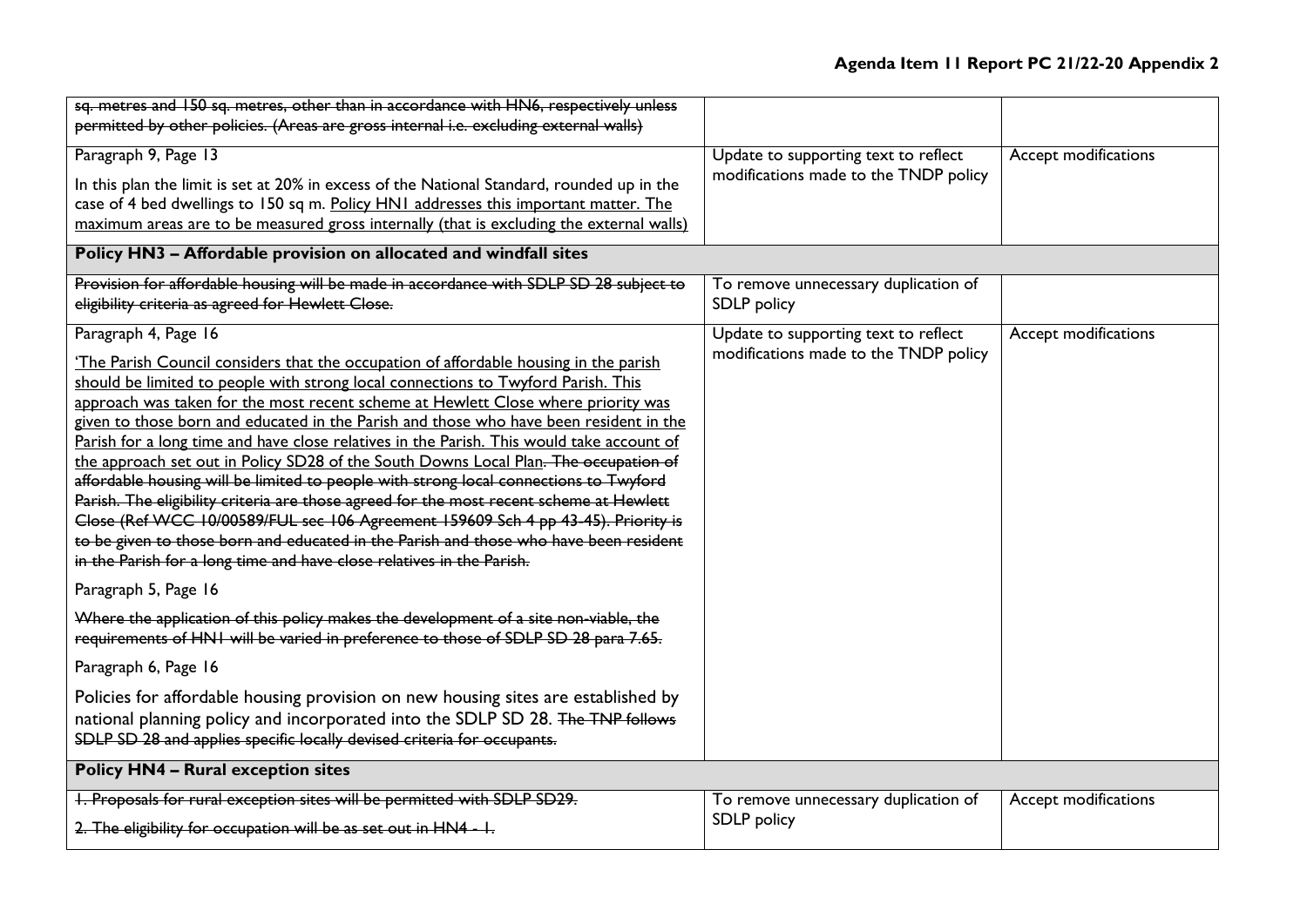| Supporting text, Page 17                                                                                                                                                                                                                                                                                                                                                                                                                                                                                                                                                                                                                                                                                                                                                           | Update to supporting text to reflect                          | Accept modifications |
|------------------------------------------------------------------------------------------------------------------------------------------------------------------------------------------------------------------------------------------------------------------------------------------------------------------------------------------------------------------------------------------------------------------------------------------------------------------------------------------------------------------------------------------------------------------------------------------------------------------------------------------------------------------------------------------------------------------------------------------------------------------------------------|---------------------------------------------------------------|----------------------|
| Purpose of the Policy                                                                                                                                                                                                                                                                                                                                                                                                                                                                                                                                                                                                                                                                                                                                                              | modifications made to the TNDP policy                         |                      |
| As explained in Policy HNI "Local Housing Needs and Mix", the provision of affordable<br>housing for those with a strong local connection to Twyford Parish is essential in order<br>to meet local housing needs. This is a principal objective of the TNP. There is a strong<br>preference locally for social rented housing to be provided to eligible households at a<br>reduced rent, through housing associations and other social providers.                                                                                                                                                                                                                                                                                                                                 |                                                               |                      |
| While some affordable housing can be supplied though the allocation of land, the number<br>of dwellings this would provide is below current evidence of the Housing Needs Survey.<br>Furthermore the conditions which have created the need for social rented<br>accommodation are likely to continue into the future. Twyford's allocation for 20 houses<br>is for the whole of the 14 year period of the TNP, so further affordable housing cannot<br>be provided by additional allocations. The planning policy which addresses this is for<br>exception sites. This allows for land outside the settlement boundary but contiguous to<br>it, to be granted consent, provided it is for 100% affordable housing for local people and<br>secured for that purpose in perpetuity. |                                                               |                      |
| The SDLP allows for a proportion of higher value housing on exception sites in certain<br>circumstances requiring detailed justification. As Twyford is a village with high house<br>prices and there is continuing demand for affordable houses, one or more exception sites<br>are likely to be needed over the period of the TNP. It is also likely that landowners will<br>need some additional incentive to bring land forward.                                                                                                                                                                                                                                                                                                                                               |                                                               |                      |
| Relationship to the SDLP and existing policies                                                                                                                                                                                                                                                                                                                                                                                                                                                                                                                                                                                                                                                                                                                                     |                                                               |                      |
| Policies for affordable housing provision by housing developers are established by<br>national planning policy. Recent government changes have introduced some uncertainties.<br>The Twyford Neighbourhood Plan takes its lead from the SDLP.                                                                                                                                                                                                                                                                                                                                                                                                                                                                                                                                      |                                                               |                      |
| <b>Policy HN5 - Housing within the Settlement Boundary</b>                                                                                                                                                                                                                                                                                                                                                                                                                                                                                                                                                                                                                                                                                                                         |                                                               |                      |
| I. Within the settlement boundary, (shown on Map 2), the following housing<br>development will be supported permitted:-                                                                                                                                                                                                                                                                                                                                                                                                                                                                                                                                                                                                                                                            | To ensure that the policy follows the<br>approach in the SDLP | Accept modifications |
| Extensions.<br>a)                                                                                                                                                                                                                                                                                                                                                                                                                                                                                                                                                                                                                                                                                                                                                                  |                                                               |                      |
| Changes of use of buildings (other than those which are subject to BEI and CPI).<br>b)                                                                                                                                                                                                                                                                                                                                                                                                                                                                                                                                                                                                                                                                                             |                                                               |                      |
| Subdivision of single dwellings.<br>C)                                                                                                                                                                                                                                                                                                                                                                                                                                                                                                                                                                                                                                                                                                                                             |                                                               |                      |
| One for one replacement<br>d)                                                                                                                                                                                                                                                                                                                                                                                                                                                                                                                                                                                                                                                                                                                                                      |                                                               |                      |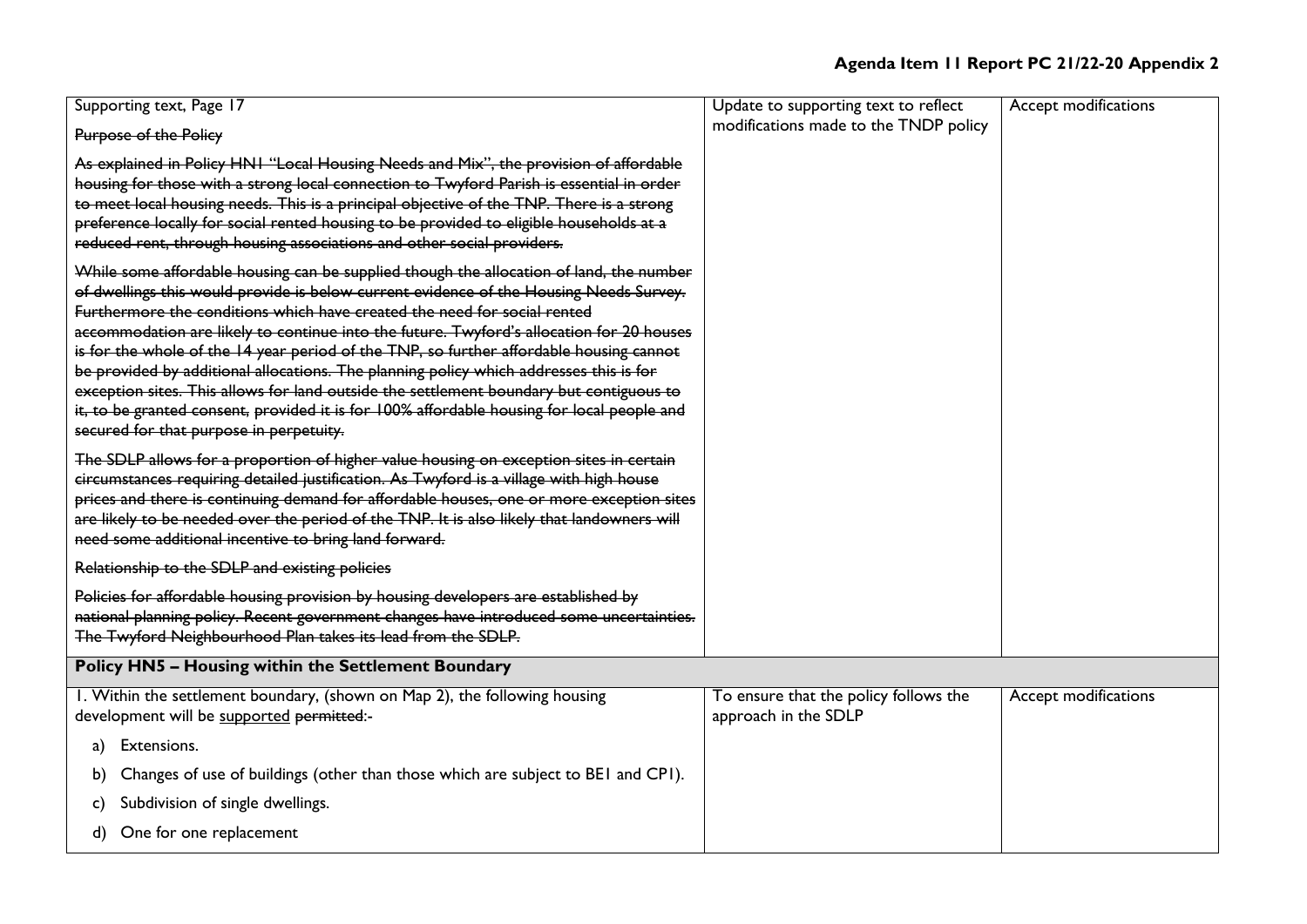| e) Single plot infill on plots less than 0.1 ha.                                                                                                                                                                                                                                                                                                                                                                                                                                                                                                                                                                                                                                                                                                                                                                                                                                                                    |                                                                                                                                                                                                                                                                                |                      |
|---------------------------------------------------------------------------------------------------------------------------------------------------------------------------------------------------------------------------------------------------------------------------------------------------------------------------------------------------------------------------------------------------------------------------------------------------------------------------------------------------------------------------------------------------------------------------------------------------------------------------------------------------------------------------------------------------------------------------------------------------------------------------------------------------------------------------------------------------------------------------------------------------------------------|--------------------------------------------------------------------------------------------------------------------------------------------------------------------------------------------------------------------------------------------------------------------------------|----------------------|
| 2. Development proposals within the Twyford Conservation Area should be designed to<br>preserve or enhance its character or appearance. In particular, proposals should<br>safeguard the relationship between buildings, their garden spaces and walls. Development<br>is subject to the following restrictions:<br>a. for categories I a, I b and I d, the increase in floor space is limited to 30% and<br>accords with SD 31.<br>b. for category e, new detached houses should not exceed 150 m2<br>e. within the Conservation Area there is to be no loss of garden land or walls.                                                                                                                                                                                                                                                                                                                              | To provide clarity and remove<br>unnecessary duplication of SDLP policy.<br>New policy wording to in relation to<br>the conservation area and walls and<br>boundary features in particular to<br>ensure, this important element of the<br>character of the parish is addressed |                      |
| 3. On sites in excess of 0.1 ha, or where more than one new dwelling is proposed,<br>housing development should comply with Policy SD 27 of the South Downs Local Plan,<br>and deliver the numbers of dwellings and housing mix in accordance with Policy HN1 of<br>this Plan. Development proposals which make provision for those with special needs and<br>the elderly will be particularly supported. On sites in excess of 0.1 ha, or where more<br>than one new dwelling is proposed, housing development will be permitted subject to SD<br>27, and a detailed layout plan to set the appropriate numbers of dwellings and housing<br>mix in accordance with HN1. Preference will be given to schemes making provision for<br>those with special needs and the elderly; where a scheme is wholly for special needs or<br>the elderly, the provisions of SD 28 (affordable housing provision) will not apply. | Refinement of the third part of the<br>policy to ensure that it uses more<br>specific language (rather than expressing<br>a preference for certain types of<br>development, as per planning practice<br>guidance                                                               |                      |
| Paragraph 2, Page 18<br>This can lead to loss of trees and of gardens, which can increase the impact on the<br>immediate locality and wider countryside, especially if the new building is larger and<br>taller, or in a prominent position. Policy HN5 has been designed to be complementary to<br>Local Plan policies. Development proposals should also take account of other policies in<br>the neighbourhood plan, and policy HN1 on housing mix in particular                                                                                                                                                                                                                                                                                                                                                                                                                                                 | Update to supporting text to reflect<br>modifications made to the TNDP policy                                                                                                                                                                                                  | Accept modifications |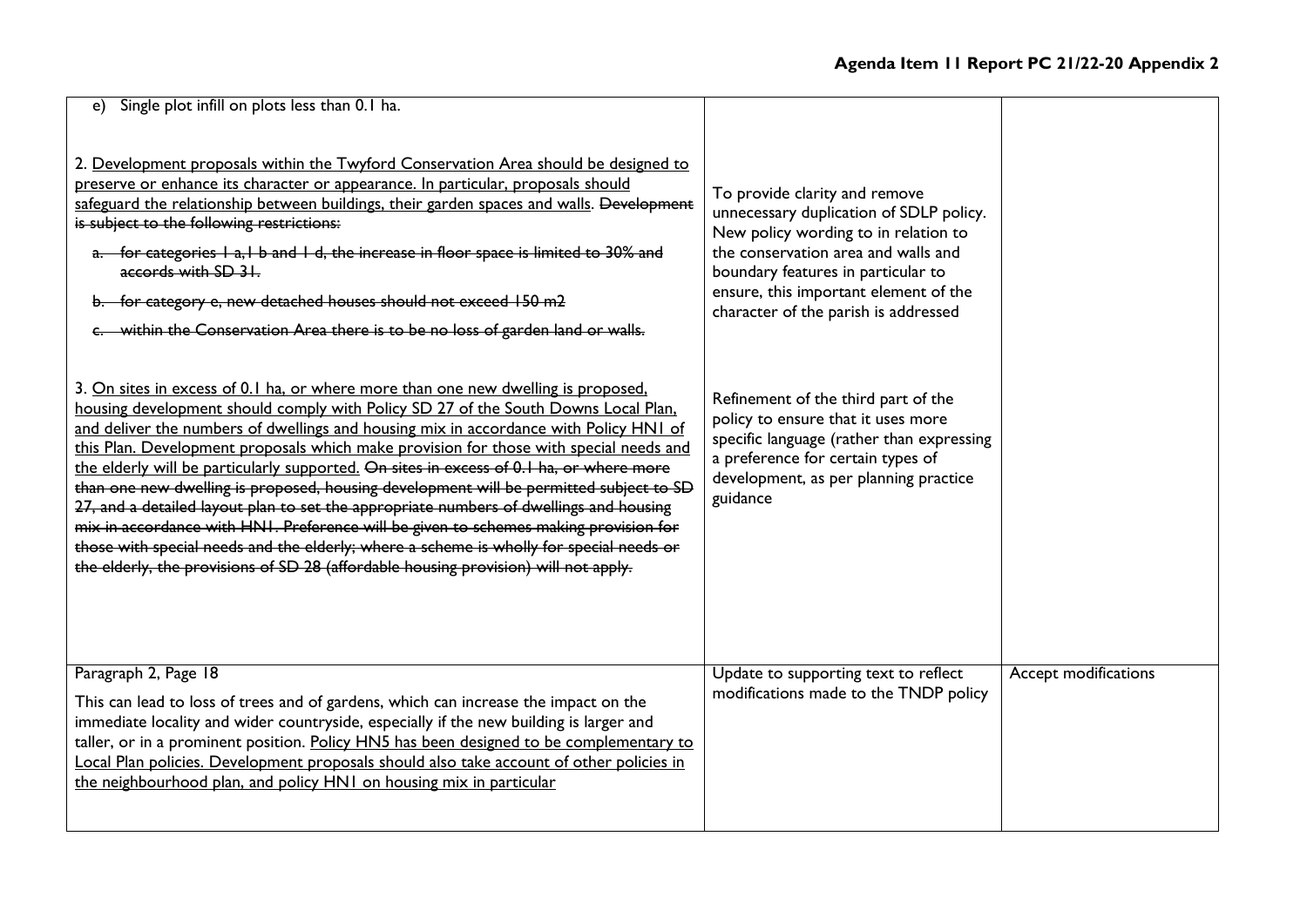|    | Paragraph 3, Page 18                                                                                                                                                                                                                                                                                                                                                                                                                                      |                                                               |                      |
|----|-----------------------------------------------------------------------------------------------------------------------------------------------------------------------------------------------------------------------------------------------------------------------------------------------------------------------------------------------------------------------------------------------------------------------------------------------------------|---------------------------------------------------------------|----------------------|
|    | Furthermore, infill, redevelopment and extensions within the village are often the cause<br>of the greatest upset between neighbours. So rules need to be clear and applied evenly.<br>In all cases applicants will be expected to consult the neighbours and seek agreement.                                                                                                                                                                             |                                                               |                      |
|    | Paragraph 6, Page 18                                                                                                                                                                                                                                                                                                                                                                                                                                      |                                                               |                      |
|    | There may be opportunities for accommodation for the elderly with less impact than<br>general market housing. These sites should prepare design briefs to establish the<br>appropriate solution The third part of Policy HN5 addresses this important matter. Where a<br>scheme falls within Use Class C2 (Residential institutions) and is wholly for special needs or the<br>elderly, the provisions of Policy SD 28 of the Local Plan will not apply   |                                                               |                      |
|    | Paragraph 7, Page 18                                                                                                                                                                                                                                                                                                                                                                                                                                      |                                                               |                      |
|    | The Twyford Conservation Area was established in the 1970s. It is the subject of a policy                                                                                                                                                                                                                                                                                                                                                                 |                                                               |                      |
|    | of its own as LHE4. This matter is addressed in the second part of Policy HN5                                                                                                                                                                                                                                                                                                                                                                             |                                                               |                      |
|    | <b>Policy HN6 - Housing outside the Settlement Boundary</b>                                                                                                                                                                                                                                                                                                                                                                                               |                                                               |                      |
|    | Residential development outside the Settlement Boundary will be supported permitted in<br>the following cases subject to the demonstration of need in each case:                                                                                                                                                                                                                                                                                          | To ensure that the policy follows the<br>approach in the SDLP | Accept modifications |
| a) | <b>Extensions and replacement dwellings. For such proposals Policies SD 30 and SD 31</b><br>of the South Downs Local Plan will apply with limitations of approximately a net<br>increase of approximately 30% compared with the gross internal area of the existing<br>dwelling being applied in each and every case. For extensions and replacement<br>dwellings, policies SD 30 and SD 31 will apply with the 30% limitation in each and<br>every case. |                                                               |                      |
|    | b) Annexes for close family members The extension is not to exceed 60 sq. m.<br>Temporary accommodation may also be permitted.                                                                                                                                                                                                                                                                                                                            |                                                               |                      |
| c) | hostel accommodation tied to the operation of racing stables. At racing stables,<br>hostel accommodation tied to the operation.                                                                                                                                                                                                                                                                                                                           |                                                               |                      |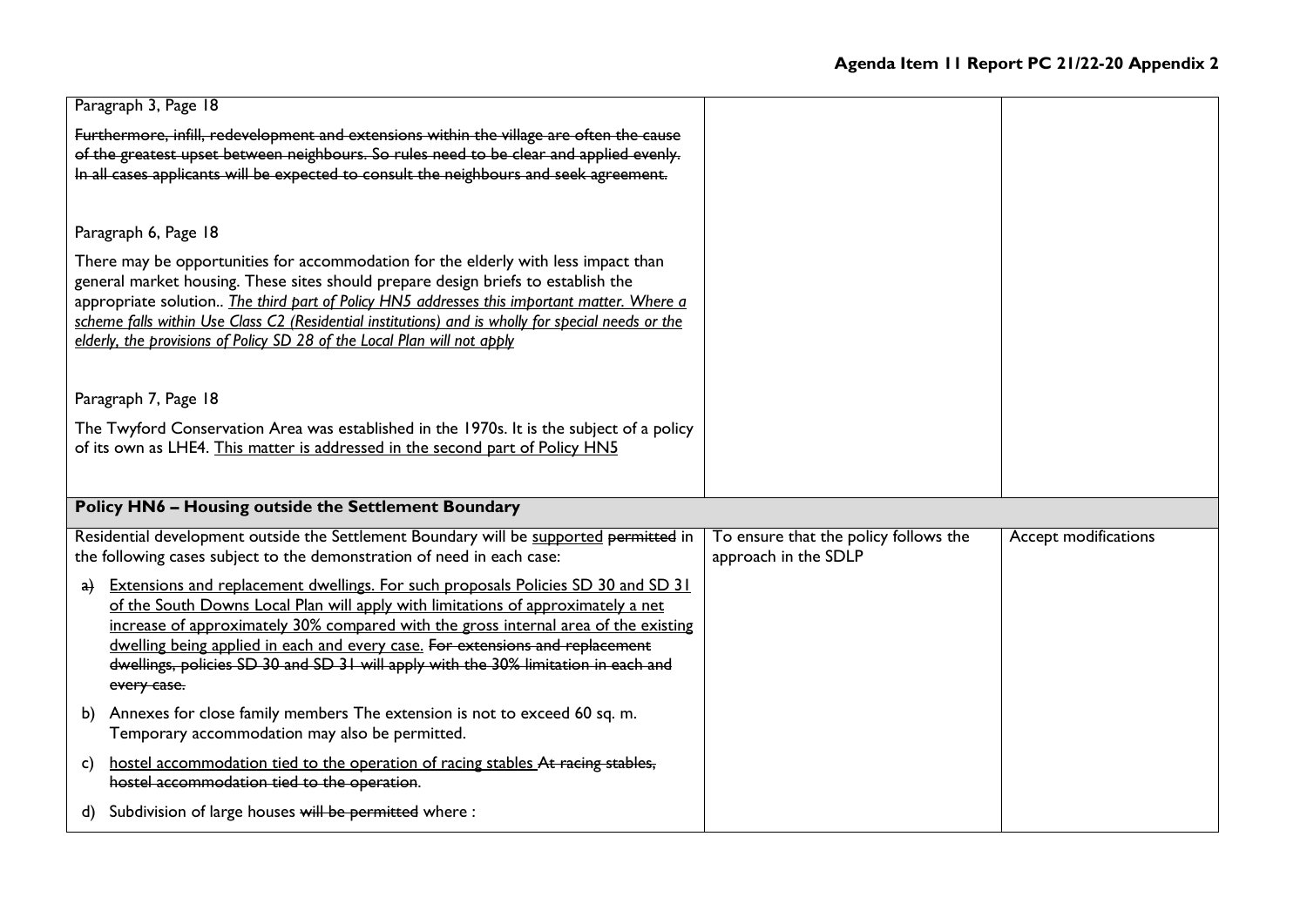| marketing has demonstrated lack of demand for use as a single house<br>i.                                                                                               |                                                                                                              |                      |
|-------------------------------------------------------------------------------------------------------------------------------------------------------------------------|--------------------------------------------------------------------------------------------------------------|----------------------|
| the proposal is to the benefit of the special qualities of the SDNP; and<br>ii.                                                                                         |                                                                                                              |                      |
| iii) The existing landscape structure can be retained and enhanced and<br>iii.<br>subsequent management will be for the property as a whole.                            |                                                                                                              |                      |
| Paragraph 3, Page 21<br>Consent for the annex to their property will be controlled by conditions to prevent                                                             | Update to supporting text to reflect<br>modifications made to the TNDP policy                                | Accept modifications |
| subsequent subdivision and sale away from the main house. Temporary accommodation                                                                                       |                                                                                                              |                      |
| may also be permitted. Any such applications will be considered by the National Park                                                                                    |                                                                                                              |                      |
| Authority based on their individual details and accommodation requirements. As                                                                                          |                                                                                                              |                      |
| appropriate to their circumstances, planning conditions or legal agreements may be<br>required to take account of the special circumstances presented by such proposals |                                                                                                              |                      |
|                                                                                                                                                                         |                                                                                                              |                      |
| <b>Policy HN7 - Orchard Close</b>                                                                                                                                       |                                                                                                              |                      |
| The change of use or redevelopment of Orchard Close to residential or other uses will                                                                                   | The modifications incorporate wording,                                                                       | Accept modifications |
| be supported subject to the following criteria:                                                                                                                         | which will bring the clarity required by                                                                     |                      |
| the design is landscape-led and retains the existing landscape garden with its trees;                                                                                   | the NPPF. In particular the first                                                                            |                      |
| any new buildings are within or adjacent to the footprint of the existing buildings;                                                                                    | criterion in the modified policy requires<br>that changes of use or redevelopment                            |                      |
| the proposal does not result in an unacceptable increase in traffic generation; and                                                                                     | proposals are landscape-led in terms of                                                                      |                      |
| the proposal uses the existing vehicular access point                                                                                                                   | their outcome rather than requiring a                                                                        |                      |
| 1. The expansion of Orchard Close to provide additional facilities for the elderly will be<br>permitted provided:                                                       | more process-driven approach for the<br>preparation of a design brief as included<br>in the submitted policy |                      |
| a) It forms part of Orchard Close.                                                                                                                                      |                                                                                                              |                      |
| b) It is justified by local need.                                                                                                                                       |                                                                                                              |                      |
| c) Landscape, access and design constraints are properly addressed.                                                                                                     |                                                                                                              |                      |
| d) Provision is made for medical care.                                                                                                                                  |                                                                                                              |                      |
| 2. The change of use or redevelopment of Orchard Close to residential will be permitted<br>provided                                                                     |                                                                                                              |                      |
| a) A landscape led design brief is first prepared retaining the existing landscape garden<br>with its trees.                                                            |                                                                                                              |                      |
| b) Any new buildings to be within or close to the footprint of the existing buildings.                                                                                  |                                                                                                              |                      |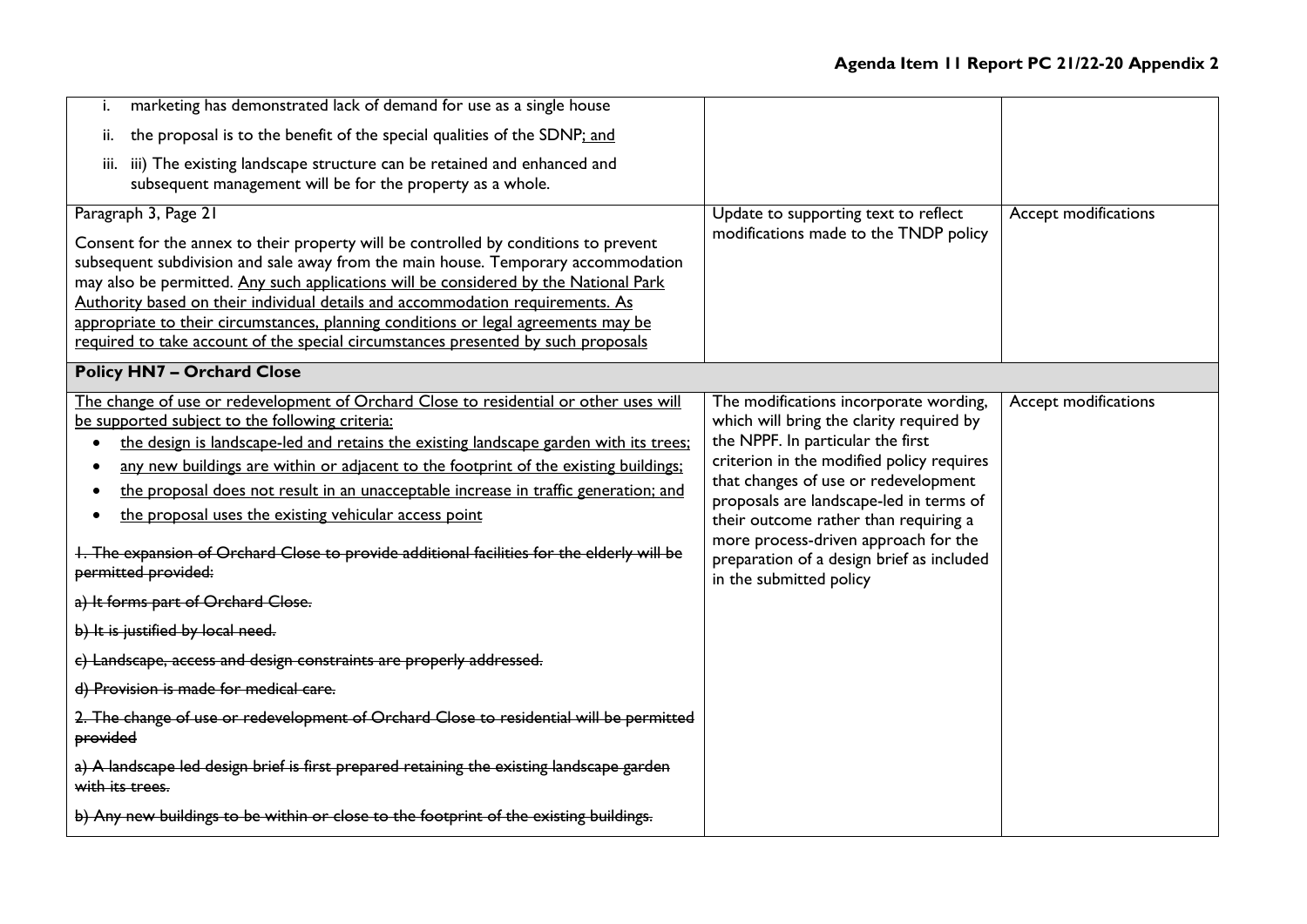| c) There is no increase in traffic generation.                                              |                                       |                      |
|---------------------------------------------------------------------------------------------|---------------------------------------|----------------------|
| d) No new vehicular access point is formed.                                                 |                                       |                      |
| e) The Edwardian house may be retained or replaced as a private house.                      |                                       |                      |
| f) New dwellings to be for the elderly                                                      |                                       |                      |
| g) Affordable housing to accord with HN4/ SD 28.                                            |                                       |                      |
| Note: Hampshire Garden Trust research on this garden is at HGT/ Orchard Close.              |                                       |                      |
| Paragraph 1-5, Page 23                                                                      | Update to supporting text to reflect  | Accept modifications |
| Purpose of the Policy                                                                       | modifications made to the TNDP policy |                      |
| Orchard Close was formerly a residential home providing assisted living accommodation       |                                       |                      |
| for older people. The home has recently closed and the site has now been acquired by        |                                       |                      |
| Twyford School for educational purposes. No detailed proposals for the future use of        |                                       |                      |
| the home have yet been submitted.                                                           |                                       |                      |
|                                                                                             |                                       |                      |
| Orchard Close is located outside the settlement boundary. As such any further               |                                       |                      |
| development requires exceptional circumstances to be shown, in accordance with Policy       |                                       |                      |
| SD25.2 of the Local Plan. The site is relatively large and merits a special policy to guide |                                       |                      |
| changes which are imminent following its change of ownership. In particular Orchard         |                                       |                      |
| Close however has a number of individual characteristics which should inform the            |                                       |                      |
| landscape-led design of proposals for new development and which justify a more focused      |                                       |                      |
| policy.                                                                                     |                                       |                      |
| These are:                                                                                  |                                       |                      |
| the Edwardian gardens as described by Hampshire Gardens Trust;                              |                                       |                      |
| the trees, both surrounding, and within the site;                                           |                                       |                      |
| Bourne Lane is a historic sunken lane;                                                      |                                       |                      |
| Bourne Lane has no footway or lighting and is substandard width; and                        |                                       |                      |
| Bourne Lane is heavily-used.                                                                |                                       |                      |
| The policy has been designed to address several important matters. The first is that the    |                                       |                      |
| existing vehicular access to Bourne Lane should be retained and used to service any new     |                                       |                      |
| development. There should be no unacceptable increase in traffic generation above that      |                                       |                      |
| already associated with the care home; current standards show that this allows              |                                       |                      |
| reasonable flexibility for alternative development while safeguarding the historic lane     |                                       |                      |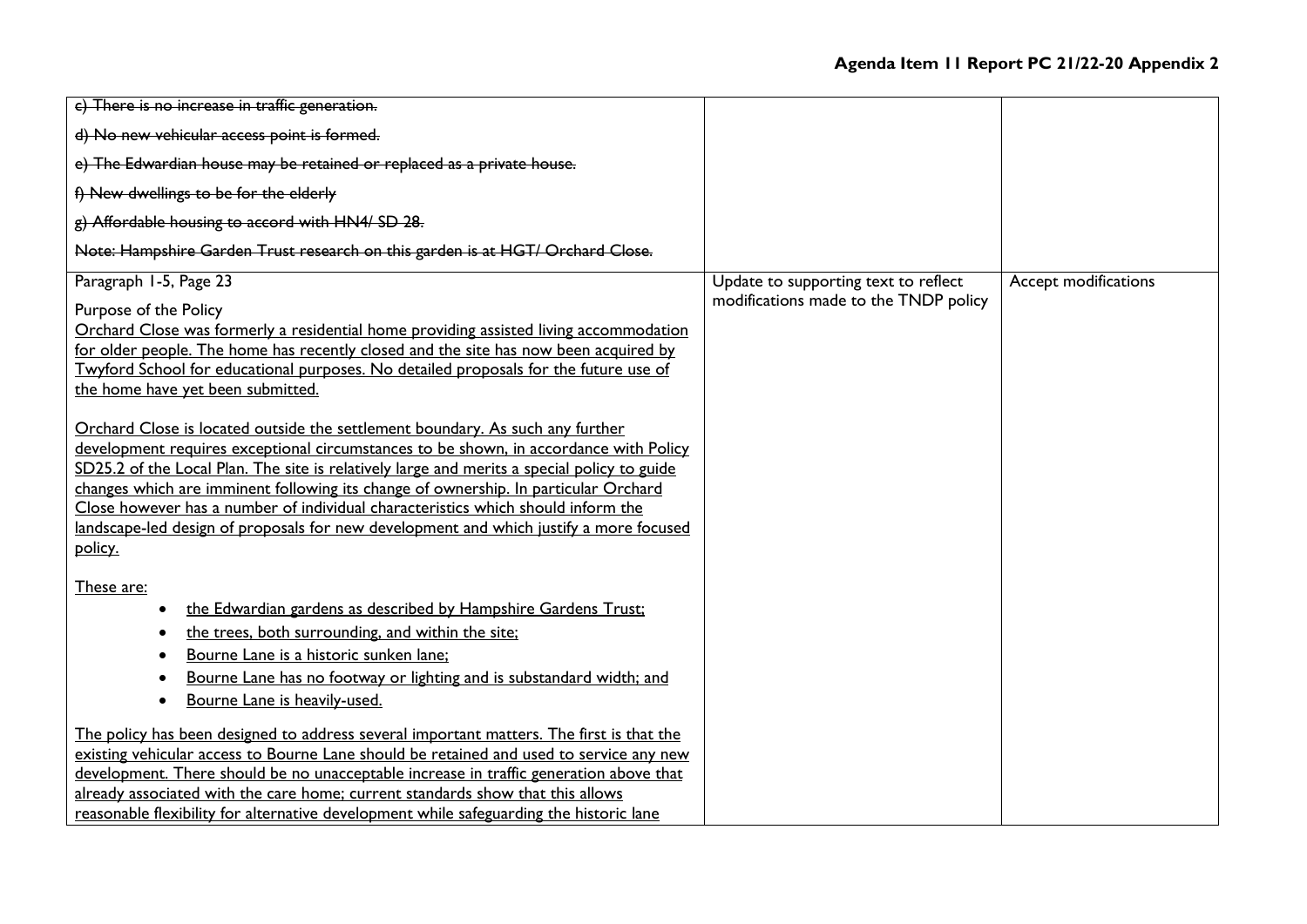| <b>Policy BEI - Employment and Business Provision</b>                                                                                                                                                                                                                                                                                                                                                                                                                                                                                                           |  |
|-----------------------------------------------------------------------------------------------------------------------------------------------------------------------------------------------------------------------------------------------------------------------------------------------------------------------------------------------------------------------------------------------------------------------------------------------------------------------------------------------------------------------------------------------------------------|--|
| The location outside the settlement boundary, associated with the constraints of access<br>and the sensitivity of the historic garden and its trees all indicate a small scale scheme,<br>determined in part by viability to secure the design objectives and the reuse of the site.                                                                                                                                                                                                                                                                            |  |
| The improvements to pedestrian access would be an advantage but is likely to require<br>third party land.                                                                                                                                                                                                                                                                                                                                                                                                                                                       |  |
| The requirements for affordable housing will be in accordance with HN4 and SD 28.                                                                                                                                                                                                                                                                                                                                                                                                                                                                               |  |
| Residential use or other uses may take place by conversion of one or both of the existing<br>buildings. If redevelopment is proposed, new building should be limited to the footprint<br>of the existing buildings, or to the immediate surrounds. The aim of this is to minimise<br>the impact on the historic garden which was designed around a building near the top of<br>the garden. Proposals both protect the integrity of the garden and its features and secure<br>its continued management are to be addressed in all proposals and to be preferred. |  |
| There are several dwellings close to Orchard Close, so the change to residential use is<br>acceptable. However, because of its current use for the elderly and the need for new<br>provision for the elderly shown for instance in the Twyford Housing Needs survey, the<br>continued use of the site for provision for the elderly is to be preferred to general<br>housing, subject to demand.                                                                                                                                                                |  |
| Improvements to pedestrian access to and from the site would be welcomed but is likely<br>to require third party land.                                                                                                                                                                                                                                                                                                                                                                                                                                          |  |
| Where necessary any new development should comply with the requirements for<br>affordable housing as set out in Policy HN4 of this Plan and Strategic Policy SD 28 of the<br>South Downs Local Plan.                                                                                                                                                                                                                                                                                                                                                            |  |
| Residential use or other uses may take place by conversion of one or both of the existing<br>buildings. If redevelopment is proposed, new building should be limited to the footprint<br>of the existing buildings, or to the immediate surrounds. The aim of this is to minimise<br>the impact on the historic garden which was designed around a building near the top of<br>the garden. Proposals which both protect the integrity of the garden and its features and<br>secure its continued management should be addressed in all proposals.               |  |
| from increased traffic. There are several dwellings close to Orchard Close, so the impact<br>on change to residential use is acceptable amenity is also to be considered.                                                                                                                                                                                                                                                                                                                                                                                       |  |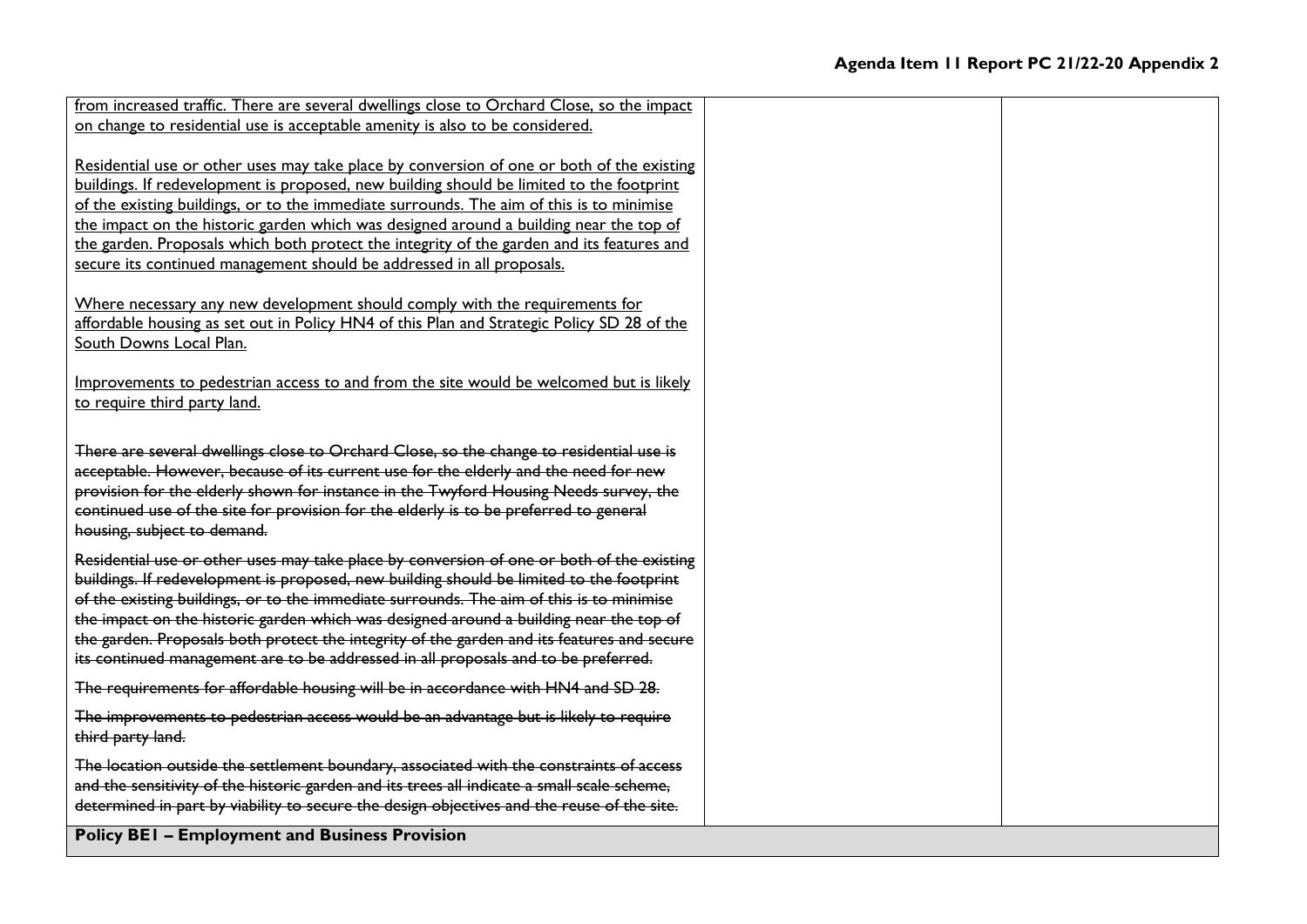| <b>BEI</b> - Employment and business provision outside the Settlement Boundary<br>Proposals for new business development, (including the expansion of existing premises or<br>the redevelopment of sites or premises) outside the defined settlement boundary will be<br>supported where they are in accordance with the contents of Policy SD 34 of the South<br>Downs Local Plan, and the uses specified in Policy SD 34 (a—d and g only) in particular.<br>Changes of use for commercial purposes will be supported where any additional heavy<br>traffic generated can be accommodated within the capacity of the local highways<br>network'                | As submitted, the policy comments<br>about both proposals for employment<br>and business uses within and outside<br>the defined settlement boundary. It is<br>recommend that the element relating to<br>proposals within the settlement<br>boundary is deleted. It adds no local<br>value beyond the contents of policies in<br>the SDLP                                                                                                                                                                                                                                             | Accept modifications |
|-----------------------------------------------------------------------------------------------------------------------------------------------------------------------------------------------------------------------------------------------------------------------------------------------------------------------------------------------------------------------------------------------------------------------------------------------------------------------------------------------------------------------------------------------------------------------------------------------------------------------------------------------------------------|--------------------------------------------------------------------------------------------------------------------------------------------------------------------------------------------------------------------------------------------------------------------------------------------------------------------------------------------------------------------------------------------------------------------------------------------------------------------------------------------------------------------------------------------------------------------------------------|----------------------|
| Policy BEI - Employment and business provision<br>1. Within the settlement boundary, development, including change of use and<br>redevelopment for economic purposes will be permitted, in accordance with SD 35.<br>2. Outside the settlement boundary including BE2, new development, redevelopment and<br>expansion, whether of site area or buildings will be permitted in accordance with SD 34,<br>and the uses specified in SD 34 (a - d and g only). In other cases re-development will be<br>permitted on a 'like for like' basis. Changes of use for commercial purposes will be<br>permitted provided that no additional heavy traffic is generated. | The second part of the policy with<br>regard to proposals for employment<br>and business uses outside the defined<br>settlement boundary adds value to<br>Policies SD34 and 35 of the SDLP.<br>Modifications are recommended to the<br>policy wording about heavy traffic<br>movements so that it relates to the<br>capacity of the highways network rather<br>than to 'additional' traffic being<br>generated. Any such approach would be<br>difficult to monitor, would vary over<br>time and would take no account of the<br>acceptability or otherwise of such traffic<br>levels |                      |
| Paragraph 1, Page 25<br>Policy BE I Employment and business provision BEI - Employment and business provision<br>outside the Settlement Boundary<br>Purpose of the Policy<br>This policy relates to proposals for business and employment proposals outside the<br>defined settlement boundary. Proposals inside the boundary are already addressed in<br>Policy SD35 of the South Downs Local Plan                                                                                                                                                                                                                                                             | Update to supporting text to reflect<br>modifications made to the TNDP policy                                                                                                                                                                                                                                                                                                                                                                                                                                                                                                        | Accept modifications |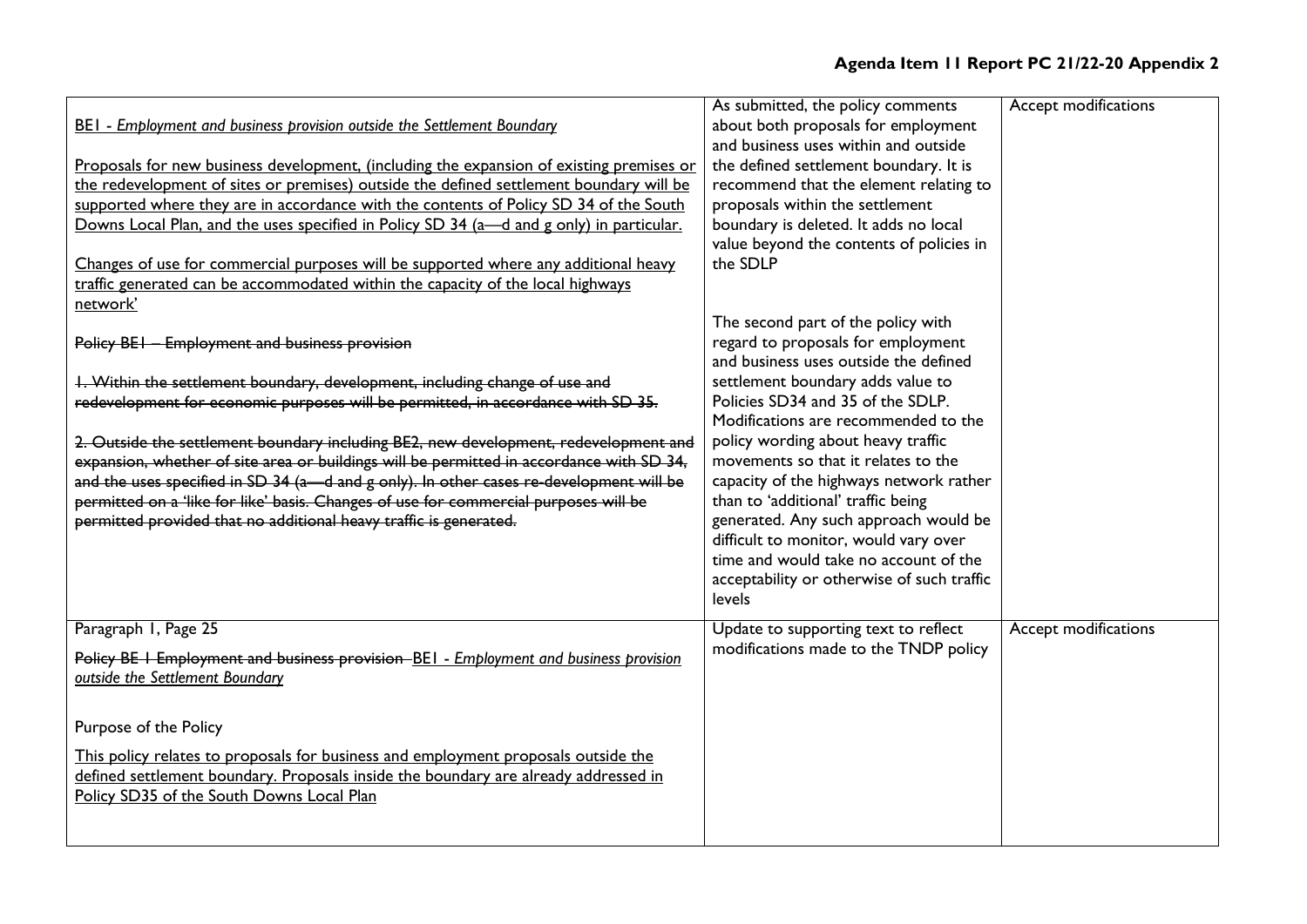| Paragraph 2, Page 25                                                                                                                                                                                                                                                                                                                                                                                                                                                                                                                                                                                                                                                                                                                                                                                                                                                                                                                                                                                                                                                                                                                                                                                                                                                     |                                                                                                                                                                                                                                                                                                                                                                                                                                                                                                                                                                                                                                                                                                                                                                  |                      |
|--------------------------------------------------------------------------------------------------------------------------------------------------------------------------------------------------------------------------------------------------------------------------------------------------------------------------------------------------------------------------------------------------------------------------------------------------------------------------------------------------------------------------------------------------------------------------------------------------------------------------------------------------------------------------------------------------------------------------------------------------------------------------------------------------------------------------------------------------------------------------------------------------------------------------------------------------------------------------------------------------------------------------------------------------------------------------------------------------------------------------------------------------------------------------------------------------------------------------------------------------------------------------|------------------------------------------------------------------------------------------------------------------------------------------------------------------------------------------------------------------------------------------------------------------------------------------------------------------------------------------------------------------------------------------------------------------------------------------------------------------------------------------------------------------------------------------------------------------------------------------------------------------------------------------------------------------------------------------------------------------------------------------------------------------|----------------------|
| There is no dominant business or business type. The evidence base for Twyford Parish<br>shows that the community has extensive opportunities for employment, few of the<br>businesses in the Parish provide direct services for the community and that existing<br>planning permissions provide the opportunity for expansion and modernisation of<br>existing commercial premises. While many of the companies have no need to be located<br>in the Parish, they consider Twyford a good base for their operations.                                                                                                                                                                                                                                                                                                                                                                                                                                                                                                                                                                                                                                                                                                                                                     |                                                                                                                                                                                                                                                                                                                                                                                                                                                                                                                                                                                                                                                                                                                                                                  |                      |
| Paragraph 3, Page 25                                                                                                                                                                                                                                                                                                                                                                                                                                                                                                                                                                                                                                                                                                                                                                                                                                                                                                                                                                                                                                                                                                                                                                                                                                                     |                                                                                                                                                                                                                                                                                                                                                                                                                                                                                                                                                                                                                                                                                                                                                                  |                      |
| There is little match between the jobs available in the Parish and its working population.<br>Policies BEI and BE2 apply to the Northfields Farm and Hazeley Enterprise Park which is<br>the largest employment site in the parish                                                                                                                                                                                                                                                                                                                                                                                                                                                                                                                                                                                                                                                                                                                                                                                                                                                                                                                                                                                                                                       |                                                                                                                                                                                                                                                                                                                                                                                                                                                                                                                                                                                                                                                                                                                                                                  |                      |
| Policy BE2 - Northfields Farm and Hazeley Enterprise Park                                                                                                                                                                                                                                                                                                                                                                                                                                                                                                                                                                                                                                                                                                                                                                                                                                                                                                                                                                                                                                                                                                                                                                                                                |                                                                                                                                                                                                                                                                                                                                                                                                                                                                                                                                                                                                                                                                                                                                                                  |                      |
| The Northfields Farm and Hazeley Enterprise Park as shown on Map 6 is designated as a<br>local employment site.<br>Proposals for the extension/adaptation of existing business premises or for the<br>development of new employment uses within the site will be supported subject to the<br>following criteria:<br>they are positively-designed to take account of their location in the wider landscape:<br>they can be satisfactorily accommodated in the local highways network;<br>they minimise impacts on the wider landscape and, where practicable, includes areas<br>$\bullet$<br>of planting identified on Map 6; and<br>as appropriate to their scale and nature development proposals provide pedestrian<br>and cycle access to the existing network<br>The site as shown on Map 6 is designated as a local employment site, subject to SDLP SD<br>35.4. Consents for expansion or redevelopment or change of use will be granted, within<br>the currently developed area as shown on Map 6, in accordance with Policy BEI and<br>subject to prior agreement of the following:<br>a) The removal of the feed mill<br>b) The preparation of a master plan to cover the following matters for the site outlined<br>on Map 6 including:<br>i) Hours of working | As currently drafted, the policy is<br>overly-restrictive and onerous. In<br>particular, the requirement for a master<br>plan approach is disproportionate to<br>the needs of most planning applications.<br>In addition, the removal of the feed mill<br>is already a requirement of an extant<br>planning permission. It is not the role of<br>a neighbourhood plan to seek to affect<br>an extant planning permission. The<br>modified policy continues to address<br>many of the matters included in the<br>submitted policy which featured as<br>components of its proposed master<br>plan-led approach. This will ensure that<br>the policy is both criteria-based and<br>able to provide a locally-distinctive<br>policy approach to this important site. | Accept modifications |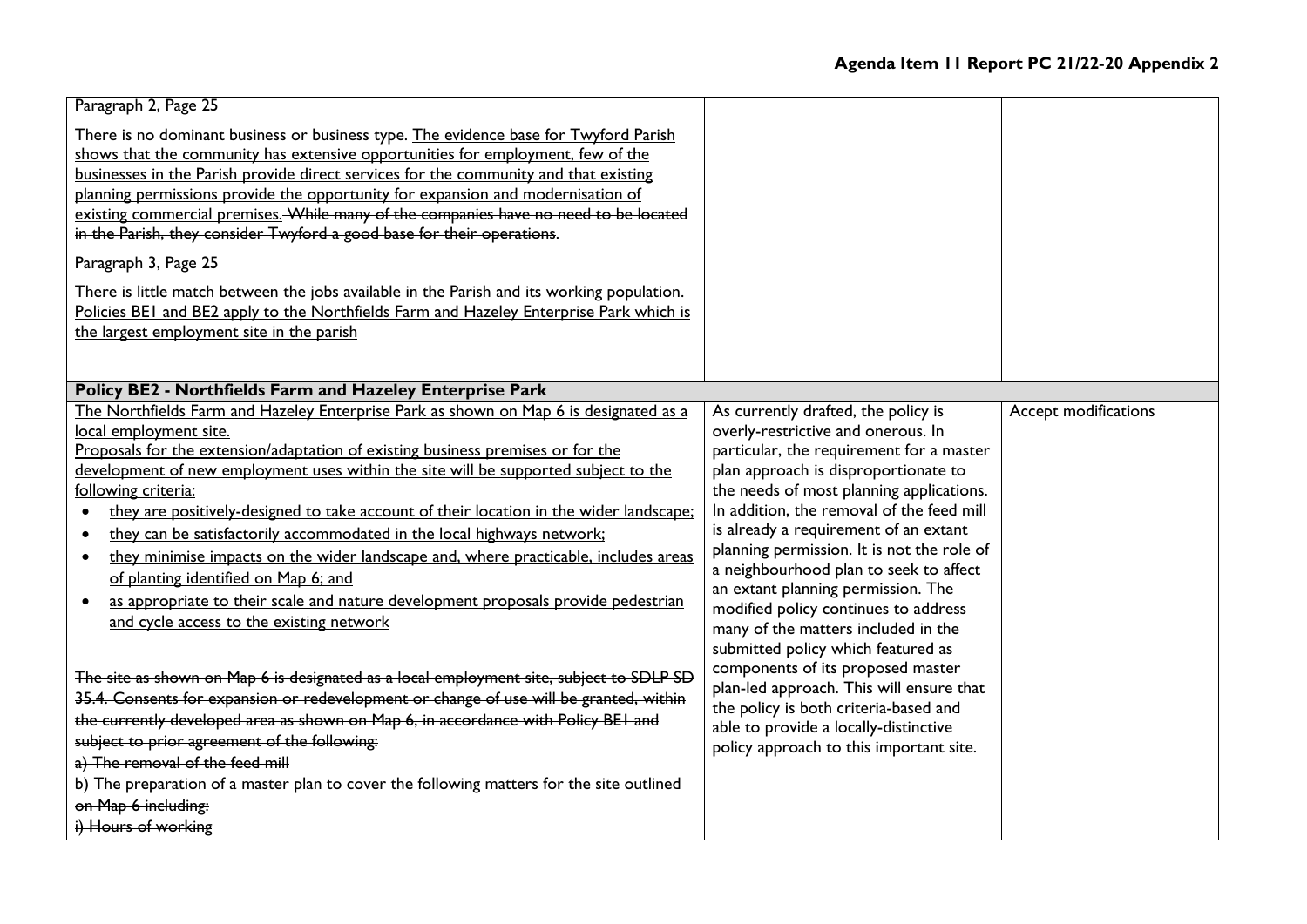| ii) Traffic and its routing to minimize the impact on the village and the SDNP             |                                       |                      |
|--------------------------------------------------------------------------------------------|---------------------------------------|----------------------|
| iii) Landscaping to minimize the impact on the wider landscape including areas of planting |                                       |                      |
| identified on Map 6, and satisfying all landscaping requirements.                          |                                       |                      |
| iv) Pedestrian and cycle routes.                                                           |                                       |                      |
|                                                                                            |                                       |                      |
| Any redevelopment should relate well to the existing village and its facilities.           |                                       |                      |
| Development should be in accordance with the agreed master plan. Land outside the          |                                       |                      |
| designated area in the same ownership should be included within the landscaping and        |                                       |                      |
| access proposals.                                                                          |                                       |                      |
| Paragraph 4, Page 27                                                                       | Update to supporting text to reflect  | Accept modifications |
| Consents have been granted on a piecemeal basis for different parts of the site and have   | modifications made to the TNDP policy |                      |
| failed to secure overall control of hours of working, traffic, cycle or pedestrian         |                                       |                      |
| movement or landscaping.                                                                   |                                       |                      |
|                                                                                            |                                       |                      |
| Paragraph 6 Page 27                                                                        |                                       |                      |
| Principal Principle access to the site is from Hazeley Road with a secondary one through   |                                       |                      |
| the housing at Northfields                                                                 |                                       |                      |
| Paragraph 1-5, Page 27-28                                                                  |                                       |                      |
| Relationship to the SDLP                                                                   |                                       |                      |
| The site is outside the Settlement Boundary. Policy SD 35 of the Local Plan requires that  |                                       |                      |
| premises in commercial use should be retained for that purpose. A variety of planning      |                                       |                      |
| permissions exist on the site and provide a context for development in the Plan period.    |                                       |                      |
| Policy BE2 of this Plan provide a local context within future proposals for employment     |                                       |                      |
| development can be determined. It takes account of the location in the wider landscape     |                                       |                      |
| and the potential impact of any further proposals on the capacity of the highways          |                                       |                      |
| network.                                                                                   |                                       |                      |
| The provision of a new route to the north west providing a direct connection to B3335      |                                       |                      |
| while avoiding the centre of the village is addressed in Policy MA4                        |                                       |                      |
| The Care Home development is associated with the eventual demolition of the feed mill      |                                       |                      |
| (by way of a planning obligation)                                                          |                                       |                      |
| The site is outside the Settlement Boundary. SDLP Policy SD 35 requires that premises in   |                                       |                      |
| commercial use should be retained for that purpose. BEI defines the circumstances in       |                                       |                      |
| which expansion and new development is to be permitted; applying the principles of SD      |                                       |                      |
| 34 to the local considerations by excluding the expansion of most sites and buildings as   |                                       |                      |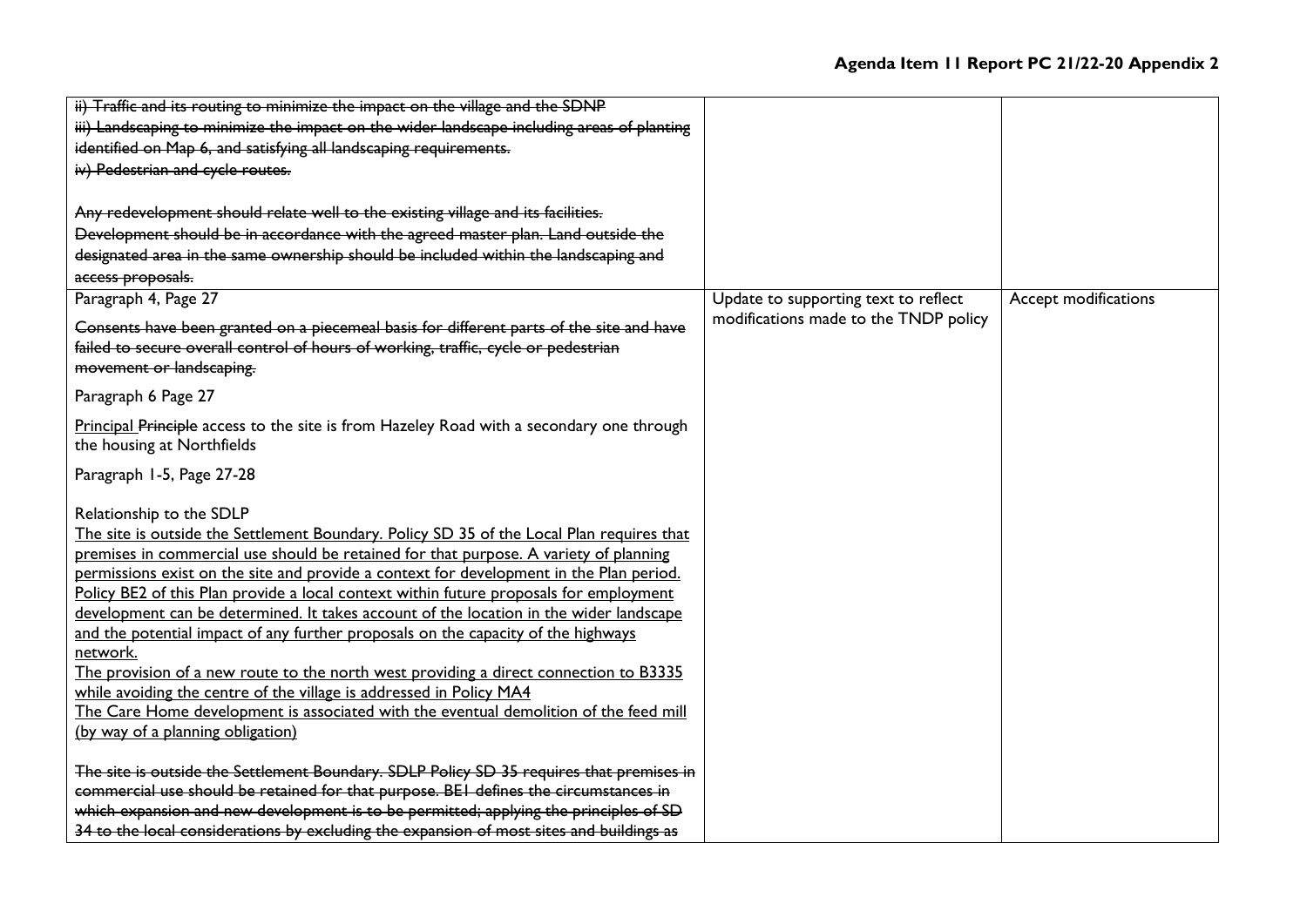| the outstanding consents on this site amply fulfil the objectives of this policy. If the     |                                           |                      |
|----------------------------------------------------------------------------------------------|-------------------------------------------|----------------------|
| criteria of SD 34 are all applied to the Estate as a whole, it enables each of the many      |                                           |                      |
| businesses and buildings to expand on an individual basis. TNP both limits the categories    |                                           |                      |
| of commercial activity permissible and requires the preparation of a master plan.            |                                           |                      |
|                                                                                              |                                           |                      |
| The preparation of a master plan for this major site would provide the context for           |                                           |                      |
| further applications and be the means of addressing the issues identified in this policy. It |                                           |                      |
| applies similar objectives to the SDLP Development Strategy (SD 25.3), and is the only       |                                           |                      |
| means of securing overall control of key aspects of the sites. The master plan should        |                                           |                      |
| include land outside the defined boundary but in the same ownership to show                  |                                           |                      |
| landscaping, access to Northfields and Hazeley Road, and proposed land uses. The             |                                           |                      |
| provision of a new route to the north west providing a direct connection to B3335 while      |                                           |                      |
| avoiding the centre of the village is allowed for by Policy MA4; it is supported within the  |                                           |                      |
| Plan by SDLP SD I and SD 19. The owner has commenced the Care Home development               |                                           |                      |
| to comply with the conditions but the mill remains active. Pre-submission applications       |                                           |                      |
| have been submitted for alternative use as a retirement village extending onto existing      |                                           |                      |
| commercial land. This policy continues to allocate the land as commercial in accordance      |                                           |                      |
| with SD 35. The following considerations support this as the appropriate use if the care     |                                           |                      |
| home consent is not implemented.                                                             |                                           |                      |
| 1. The site is a part of an existing, thriving commercial area subject to SD 35.             |                                           |                      |
| The continued use of this area as commercial land would fulfil the objectives of             |                                           |                      |
| SDLP and comply with SD 34.                                                                  |                                           |                      |
| 3. Alternative non commercial uses have multiple drawbacks.                                  |                                           |                      |
|                                                                                              |                                           |                      |
| <b>BE3 - Twyford Preparatory School</b>                                                      |                                           |                      |
| Development proposals related to the educational needs of the School within the area         | Modifications are require to the policy   | Accept modifications |
| shown on Map 7 will be supported subject to the following criteria:                          | so that provides the clarity required by  |                      |
| they incorporate measures for access and movement which manage both the use<br>$\bullet$     | the NPPF. The modified policy retains     |                      |
| of the car and the impact of pupil related traffic on the village and local roads;           | the matters identified for inclusion in a |                      |
| they take a sensitive approach to the landscape setting of the School:                       | master plan as key parts of a criteria    |                      |
| they are sensitively designed to respect the landscape setting of the School and the         | based approach.                           |                      |
| integrity and character of the buildings in the wider School site;                           |                                           |                      |
| they respect the historic fabric and archaeology of the building concerned and the           |                                           |                      |
| wider School complex; and                                                                    |                                           |                      |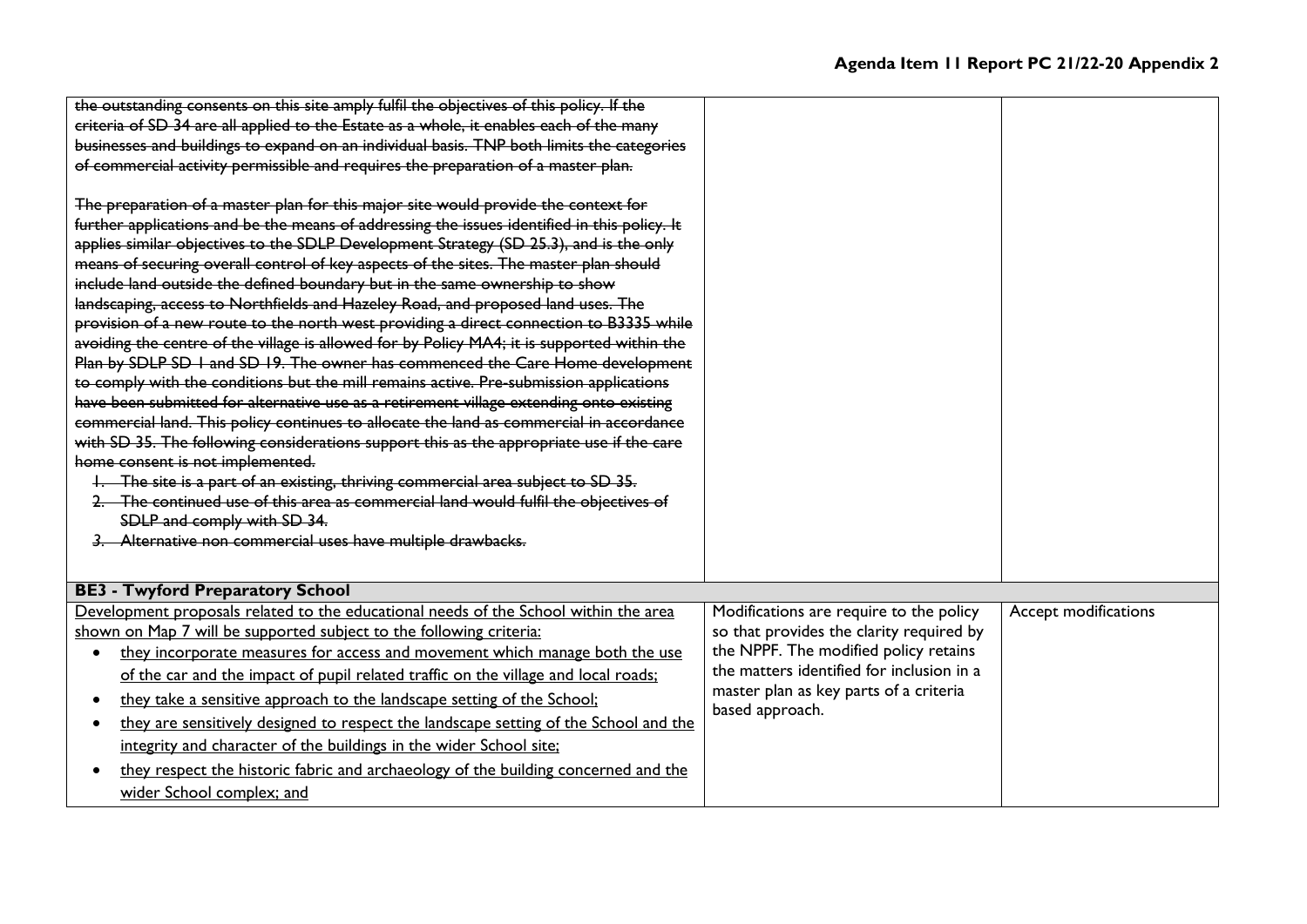| any additional buildings are sensitively-located both within the wider landscape and                                                     |                                       |                     |
|------------------------------------------------------------------------------------------------------------------------------------------|---------------------------------------|---------------------|
| in relation to other buildings both within the School site and/or on adjacent                                                            |                                       |                     |
| parcels of land.                                                                                                                         |                                       |                     |
|                                                                                                                                          |                                       |                     |
| Any new buildings should be located on the upper part of the site in close proximity to                                                  |                                       |                     |
| existing buildings                                                                                                                       |                                       |                     |
|                                                                                                                                          |                                       |                     |
| I. Further development of the school will be supported subject to the prior preparation                                                  |                                       |                     |
| of a master plan to incorporate:                                                                                                         |                                       |                     |
| a) Proposals for access and movement which reduces both the use of the car and                                                           |                                       |                     |
| the current impact of pupil related traffic on the village and local roads                                                               |                                       |                     |
| b) A landscape and design strategy                                                                                                       |                                       |                     |
| c) A strategy for the historic fabric and archaeology                                                                                    |                                       |                     |
| d) A strategy for the location of additional buildings.                                                                                  |                                       |                     |
|                                                                                                                                          |                                       |                     |
| 2. Development will be permitted provided it conforms to this plan.                                                                      |                                       |                     |
| 3. On account of the openness of the lower land (now playing fields) consents for new                                                    |                                       |                     |
|                                                                                                                                          |                                       |                     |
|                                                                                                                                          |                                       |                     |
| buildings are likely to be limited to the upper parts of the site in close proximity to                                                  |                                       |                     |
| existing buildings.<br>Paragraph 5, Page 30                                                                                              | Update to supporting text to reflect  | Accept modification |
|                                                                                                                                          | modifications made to the TNDP policy |                     |
| There should be continuing efforts during the life of the TNP to reduce the impact of                                                    |                                       |                     |
| traffic. All of these issues are to be addressed in a master plan which has been under                                                   |                                       |                     |
| consideration by the school for some years.                                                                                              |                                       |                     |
| The School has undertaken some earlier work on the preparation of a master plan to                                                       |                                       |                     |
| provide clarity for the medium and longer term. This work has not progressed as                                                          |                                       |                     |
| circumstances have changed in general, and with the purchase of Orchard House in                                                         |                                       |                     |
| particular. In this context Policy BE3 sets out a criteria-based approach for the                                                        |                                       |                     |
| determination of any planning applications which may come forward. Where it is                                                           |                                       |                     |
| proportionate to do so an indicative parameter master plan should be submitted with                                                      |                                       |                     |
| planning applications to show how the School intends to develop the site in the medium                                                   |                                       |                     |
| and longer term and the way in which the current proposal fits within that framework.                                                    |                                       |                     |
| The second part of the policy sets out general approach to the location of any new                                                       |                                       |                     |
| buildings. It takes account of the openness of the lower land (now playing fields)<br><b>Policy STI - Visitor and tourism facilities</b> |                                       |                     |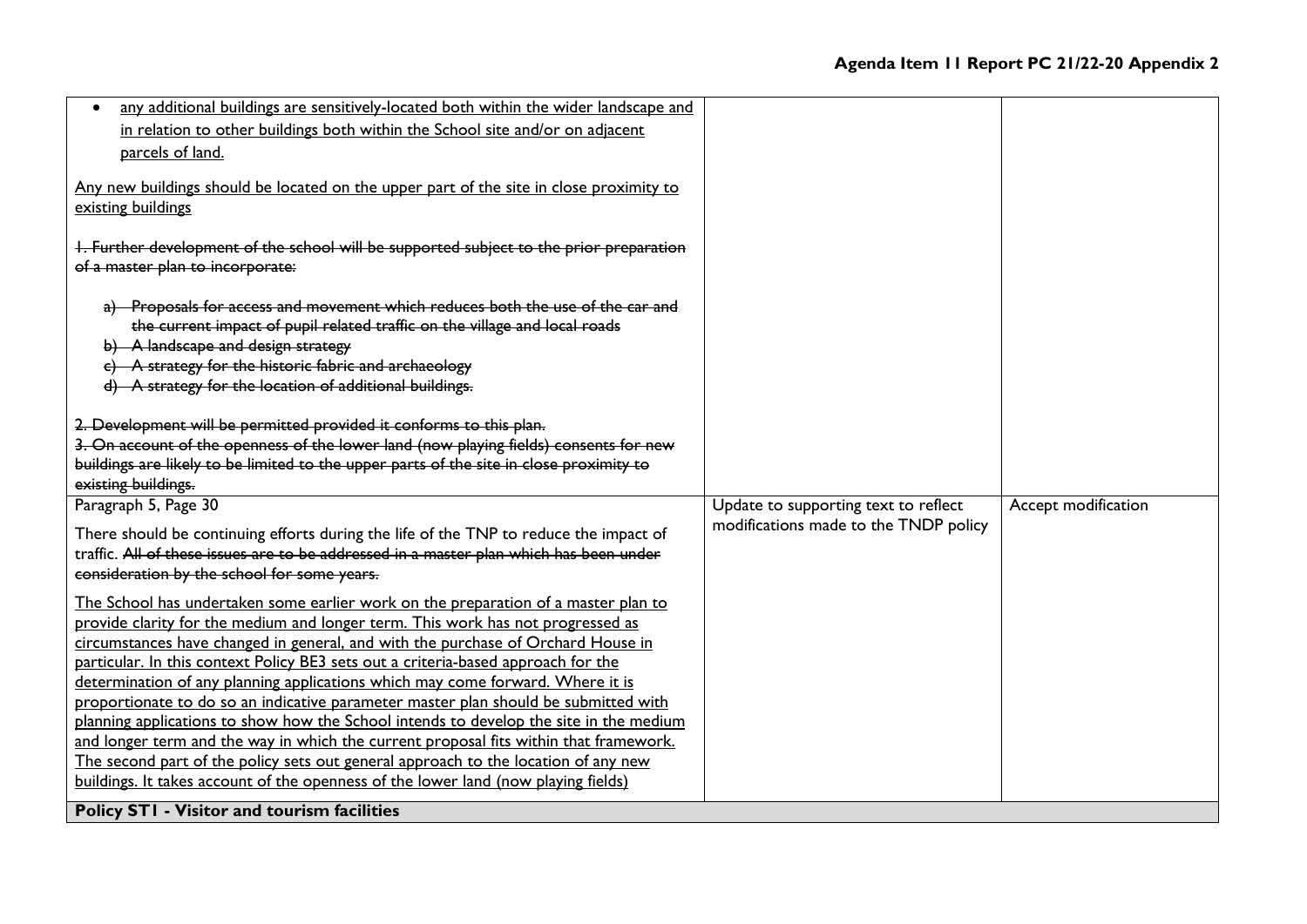| I. The enhancement of existing visitor attractions will be supported permitted in<br>accordance with Policy 23. Twyford Waterworks is designated as a Visitor Attraction.                                                                                                                                                                                                                          | To ensure that the policy follows the<br>approach in the SDLP                                                                                                                                                                                                                                                                                                                                        | Accept modifications |
|----------------------------------------------------------------------------------------------------------------------------------------------------------------------------------------------------------------------------------------------------------------------------------------------------------------------------------------------------------------------------------------------------|------------------------------------------------------------------------------------------------------------------------------------------------------------------------------------------------------------------------------------------------------------------------------------------------------------------------------------------------------------------------------------------------------|----------------------|
| 2. New visitor attractions will be permitted in accordance with SD 23 provided:                                                                                                                                                                                                                                                                                                                    |                                                                                                                                                                                                                                                                                                                                                                                                      |                      |
| The proposal is justified by Twyford's particular assets.<br>a)                                                                                                                                                                                                                                                                                                                                    |                                                                                                                                                                                                                                                                                                                                                                                                      |                      |
| There is a need for the development in that location.<br>b)                                                                                                                                                                                                                                                                                                                                        |                                                                                                                                                                                                                                                                                                                                                                                                      |                      |
| 3. Visitor accommodation will only be supported within the settlement boundary unless<br>the circumstances as set out in Strategic Policy SD23 Part 1 g) apply to the site or the<br>building concerned Visitor accommodation will be permitted only within the settlement<br>boundary.                                                                                                            | To ensure general conformity with<br>Policy SD23 of the SDLP. It is<br>recommend that part 3 of the policy is<br>expanded to take account of the<br>circumstances supported in Part 1 g of<br>Policy SD23 of the SDLP                                                                                                                                                                                |                      |
| Paragraph 2, Page 33<br>Provision is made for visitor accommodation only within the Settlement Boundary<br>(unless the provisions of Policy SD23 of the Local Plan apply or by conversion of farm<br>buildings on the basis of Policy SD 41 of the Local Plan<br>Provision is made for visitor accommodation only within the Settlement Boundary or by<br>conversion of farm buildings under SD 41 | Update to supporting text to reflect<br>modifications made to the TNDP policy                                                                                                                                                                                                                                                                                                                        | Accept modifications |
| Policy ST2 - Visiting and enjoying Twyford                                                                                                                                                                                                                                                                                                                                                         |                                                                                                                                                                                                                                                                                                                                                                                                      |                      |
| Policy ST2 - Visiting and enjoying Twyford                                                                                                                                                                                                                                                                                                                                                         | The policy was removed by the Parish<br>Council following comments during the<br>pre-submission consultation. The<br>supporting text remains to set out the<br>parish council's ambition to encourage<br>sustainable recreation, leisure and<br>tourism in the parish. To ensure clarity<br>the policy title has been modified so it is<br>clear this is not a land use policy of the<br><b>TNDP</b> |                      |
| Paragraph 4, Page 34                                                                                                                                                                                                                                                                                                                                                                               | Update to supporting text to reflect<br>modifications made to the TNDP policy                                                                                                                                                                                                                                                                                                                        | Accept modifications |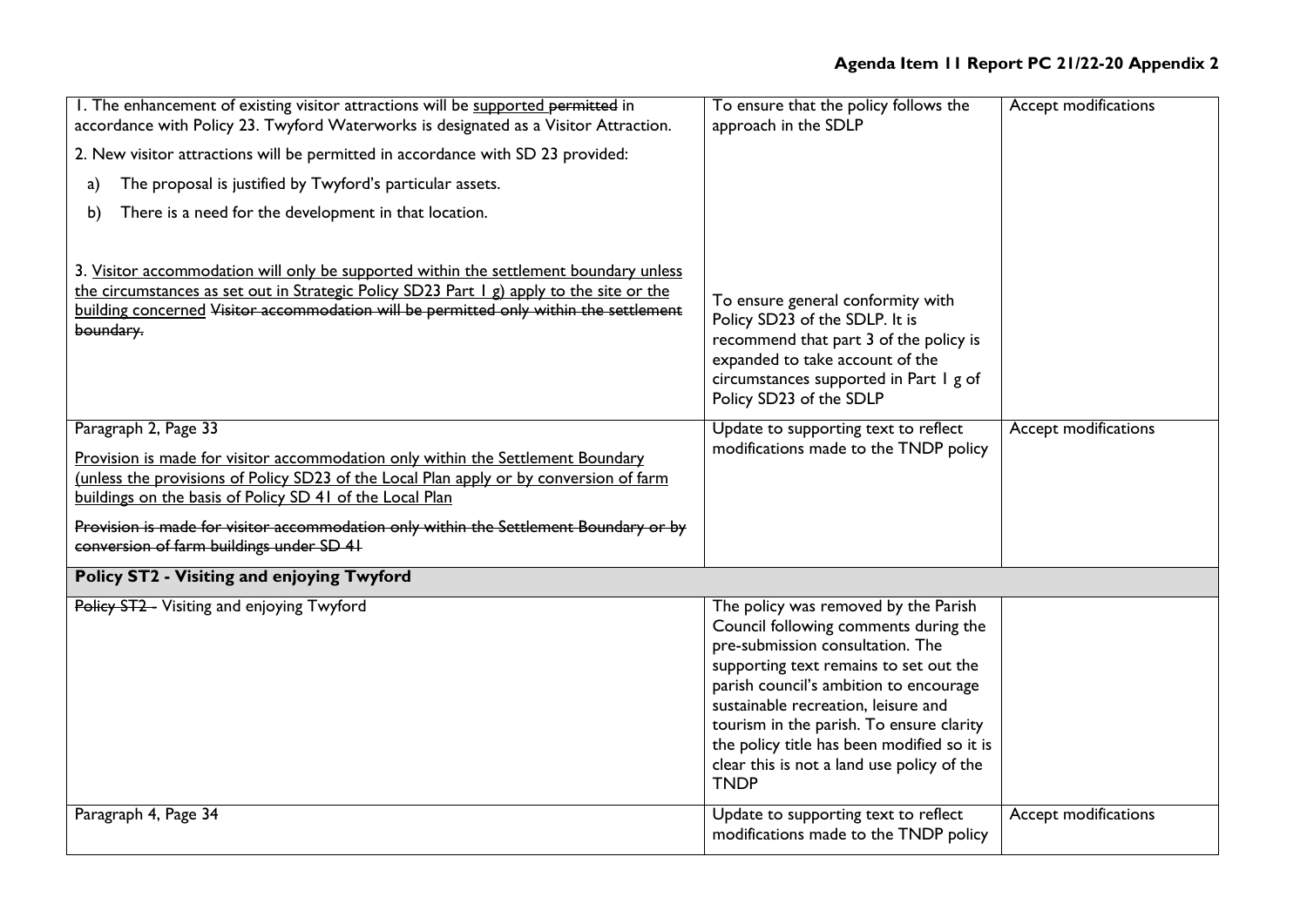| Developing opportunities for heritage and wildlife learning and engagement is best<br>undertaken in partnership with village organisations and landowners, including the<br>Church, local schools, neighbouring parish councils, Twyford Waterworks Trust and with<br>relevant specialist agencies working locally, including Natural England, the Hampshire and<br>Isle of Wight Wildlife Trust and the SDNPA. The Community Actions section of this Plan<br>sets out the Parish Council's intention to work with the relevant public and private |                                                                                                                                                         |                      |
|----------------------------------------------------------------------------------------------------------------------------------------------------------------------------------------------------------------------------------------------------------------------------------------------------------------------------------------------------------------------------------------------------------------------------------------------------------------------------------------------------------------------------------------------------|---------------------------------------------------------------------------------------------------------------------------------------------------------|----------------------|
| organisations to deliver key elements of the South Downs National Park Partnership<br>Management Plan with regard to recreation and sustainable tourism                                                                                                                                                                                                                                                                                                                                                                                            |                                                                                                                                                         |                      |
| <b>Policy CPI - Open Spaces</b>                                                                                                                                                                                                                                                                                                                                                                                                                                                                                                                    |                                                                                                                                                         |                      |
| The Plan identifies Twyford's community, sports facilities and open spaces in Table 1 and<br>Map 8. Development proposals affecting the identified facilities will be assessed against<br>the provisions of Strategic Policy SD 46 of the South Downs Local Plan                                                                                                                                                                                                                                                                                   | Minor modifications to the policy to<br>provide the clarity required by the<br><b>NPPF</b>                                                              | Accept modifications |
| Twyford's community, sports facilities and open spaces are identified in Table I and Map<br>8, and will be subject to SDLP SD 46                                                                                                                                                                                                                                                                                                                                                                                                                   |                                                                                                                                                         |                      |
| <b>Policy CP2 - New and Existing Community Facilities</b>                                                                                                                                                                                                                                                                                                                                                                                                                                                                                          |                                                                                                                                                         |                      |
| CP2 - New and Existing Community Facilities<br>The Plan identifies Twyford's community facilities in Table 2 and Map 8. Development<br>proposals affecting the identified facilities will be assessed against the provisions of<br>Strategic Policy SD 43 of the South Downs Local Plan                                                                                                                                                                                                                                                            | Minor modifications to the policy to<br>provide the clarity required by the<br><b>NPPF</b>                                                              | Accept modifications |
| Twyford's Community Facilities are as set out in Table 2 and Map 8, and will be subject<br>to the policies of SDLP SD 43                                                                                                                                                                                                                                                                                                                                                                                                                           |                                                                                                                                                         |                      |
| <b>Policy CP3 - St Mary's Primary School</b>                                                                                                                                                                                                                                                                                                                                                                                                                                                                                                       |                                                                                                                                                         |                      |
| Insofar as planning permission is required development proposals for the maintenance<br>and improvement of the St Mary's Primary School's facilities, including its access<br>arrangements, will be supported<br>1. Development which is for the maintenance and improvement of the School's facilities                                                                                                                                                                                                                                            | Minor modifications to combined two<br>separate policy elements into a single<br>policy. Modifications are also required<br>to acknowledge that not all | Accept modifications |
| for Twyford children will be supported.<br>2. Measures to improve the access to the school will be approved                                                                                                                                                                                                                                                                                                                                                                                                                                        | improvement works to the School will<br>need planning permission                                                                                        |                      |
| <b>Policy LHEI - Protected gaps</b>                                                                                                                                                                                                                                                                                                                                                                                                                                                                                                                |                                                                                                                                                         |                      |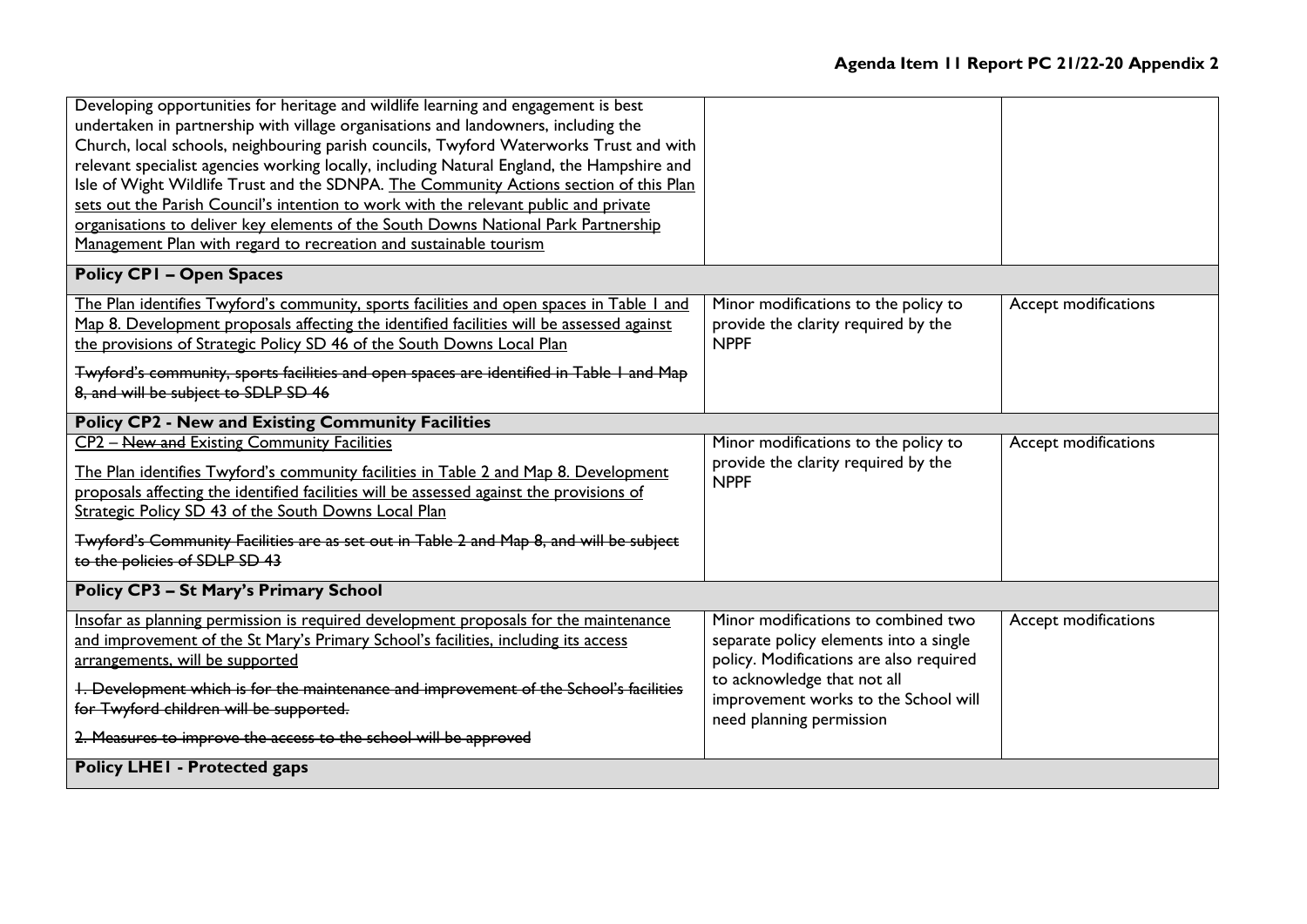| I. The open and under-developed nature of the following gaps (shown on Map 9) will be<br>protected to prevent coalescence, retain the identity of the Twyford settlement and<br>protect the character of the landscape between:                                                                                                                                                                                                                                                                                                                                                                                                                                                                                                                                                             |                                                                                                                                                            | Accept modifications |
|---------------------------------------------------------------------------------------------------------------------------------------------------------------------------------------------------------------------------------------------------------------------------------------------------------------------------------------------------------------------------------------------------------------------------------------------------------------------------------------------------------------------------------------------------------------------------------------------------------------------------------------------------------------------------------------------------------------------------------------------------------------------------------------------|------------------------------------------------------------------------------------------------------------------------------------------------------------|----------------------|
| a) Twyford and Colden Common.                                                                                                                                                                                                                                                                                                                                                                                                                                                                                                                                                                                                                                                                                                                                                               |                                                                                                                                                            |                      |
| b) Twyford and Shawford                                                                                                                                                                                                                                                                                                                                                                                                                                                                                                                                                                                                                                                                                                                                                                     |                                                                                                                                                            |                      |
| 2. Development will only be supported allowed-within the gaps if it does not reduce the<br>physical separation of the settlements or compromise the integrity of the gap, individually<br>or cumulatively with other existing or proposed developments.                                                                                                                                                                                                                                                                                                                                                                                                                                                                                                                                     | A detailed modification to ensure the<br>policy meets the basic conditions                                                                                 |                      |
| Policy LHE2 - Landscape and views                                                                                                                                                                                                                                                                                                                                                                                                                                                                                                                                                                                                                                                                                                                                                           |                                                                                                                                                            |                      |
| As appropriate to their scale, nature and location development proposals should take<br>account of Twyford's landscape and the important parish views, landmark features, and<br>designated landscapes identified in Table 3<br>Development proposals which take full account of Twyford's landscape and the<br>important parish views, and land mark features identified in Table 3 and designed<br>landscapes identified in Table 3 will be permitted in accordance with South Downs<br>Policies SD4 (1), (2), (3) and (5), and SD 6                                                                                                                                                                                                                                                      | Modifications to the policy are required<br>to provide the clarity required by the<br>NPPF, and to ensure the policy is<br>applied in a proportionate way. | Accept modifications |
| Policy LHE3 - The historic environment, buildings and archaeology                                                                                                                                                                                                                                                                                                                                                                                                                                                                                                                                                                                                                                                                                                                           |                                                                                                                                                            |                      |
| Development proposals should take account of the following heritage assets in the<br>neighbourhood area and respond positively to their importance:<br>Areas I-5 as shown on Map 10 identified as having particular archaeological<br>$\bullet$<br>potential; and<br>Areas 3-6 as shown on Map 10 containing significant heritage assets<br>$\bullet$<br>1. Areas 1 - 5 as shown on Map 10 are identified as having particular archaeological<br>potential; development proprosals are subject to SD 12 and SD 16.<br>2. Areas 3 6 as shown on Map 10 contain significant heritage assets; development<br>proposals are subject to SD 12 and will be required to prepare a Heritage statement.<br>3. Twyford's historic buildings are to be preserved and enhanced for their individual and | The policy is modified so it requires<br>that development proposals take<br>account of the features shown on Map<br>10                                     | Accept modifications |
| collective contribution to the natural beauty of the SDNP. They are subject to SD 13.<br>Paragraph 6, Page 44                                                                                                                                                                                                                                                                                                                                                                                                                                                                                                                                                                                                                                                                               | Supporting text is reconfigured so that                                                                                                                    | Accept modifications |
|                                                                                                                                                                                                                                                                                                                                                                                                                                                                                                                                                                                                                                                                                                                                                                                             | it describes the way in which the policy                                                                                                                   |                      |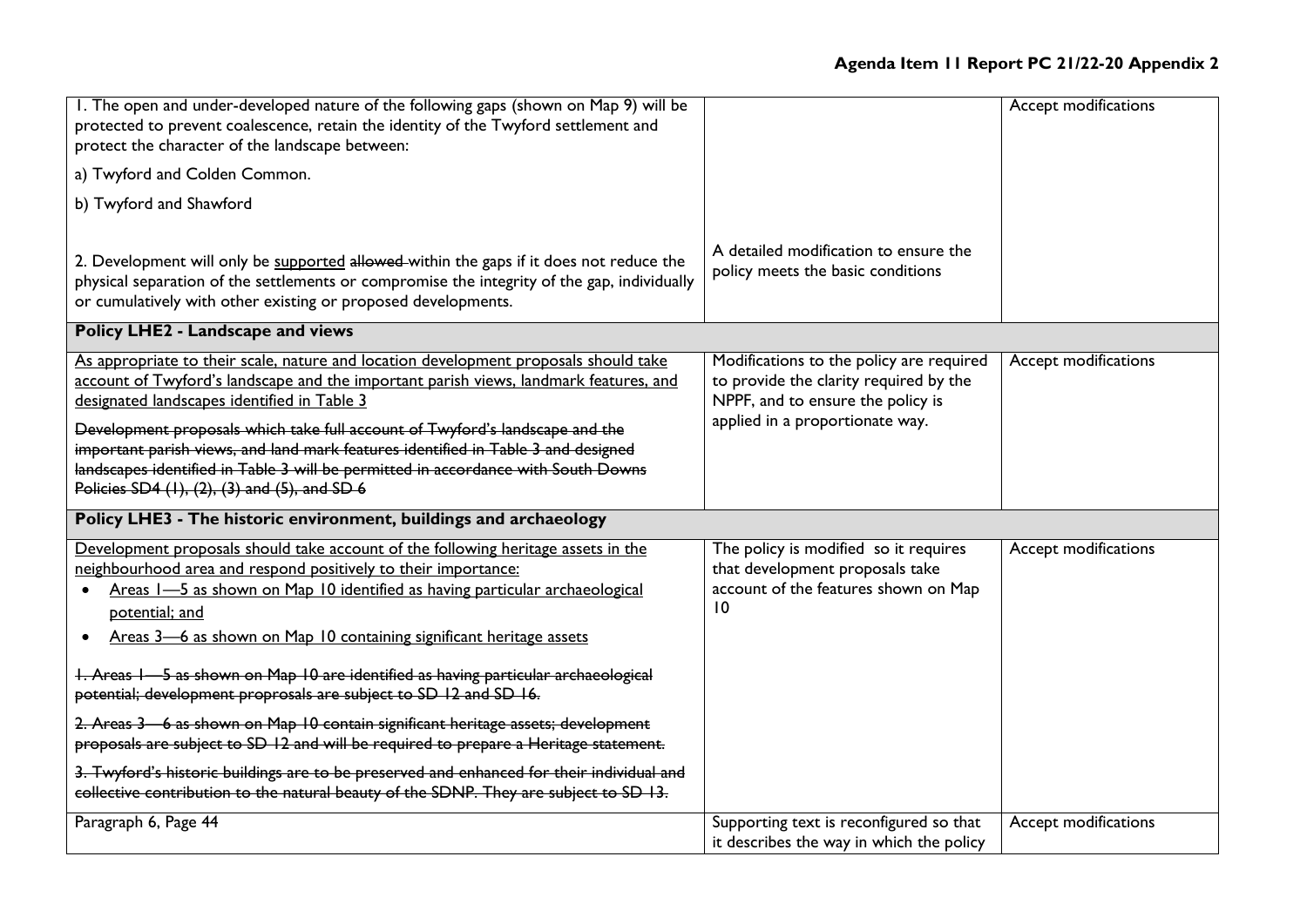| The South Downs Local Plan following National Guidance, sets in Policy SD12 a broad<br>approach to protecting the historic environment within the context of the National Park,<br>including Historic Assets, with more detailed policies for listed buildings in SD13, and<br>SD14, for archaeology in SD16. The Conservation Area is addressed in a separate policy.<br>Policy LHE3 adds value to the South Downs Local Plan Policies SD13/14/16 by identifying<br>a specific series of heritage features of which development proposals should take account<br><b>Policy LHE 4 - Twyford Conservation Area</b>                                                                    | will add value to the purpose of SDLP<br>policies                                                                                                                                                                                                                                                                                                                                                                                                                                                                           |                      |
|--------------------------------------------------------------------------------------------------------------------------------------------------------------------------------------------------------------------------------------------------------------------------------------------------------------------------------------------------------------------------------------------------------------------------------------------------------------------------------------------------------------------------------------------------------------------------------------------------------------------------------------------------------------------------------------|-----------------------------------------------------------------------------------------------------------------------------------------------------------------------------------------------------------------------------------------------------------------------------------------------------------------------------------------------------------------------------------------------------------------------------------------------------------------------------------------------------------------------------|----------------------|
| Policy LHE 4- Twyford Conservation Area<br>1. Twyford's Conservation Area will be protected in accordance with Winchester City<br>Council's 1980 designation and policies; development will be subject to SDLP SD 15.<br>2. TPC will work with SDNP to produce more detailed advice and guide new<br>development and to work out a programme of enhancement.                                                                                                                                                                                                                                                                                                                         | The first part adds no distinctive value<br>to the policy approach already captured<br>in the SDLP. In addition, there is no<br>evidence that the character and<br>appearance of the conservation area is<br>not being protected by existing policies.<br>The second part is a clear expression of<br>TPC's ambition to work with SDNPA<br>to produce more detailed advice for the<br>conservation area rather than a policy<br>in its own right. Move part 2 of policy<br>LHE4 to Community Actions section of<br>the TNDP | Accept modifications |
| Paragraph 3, Page 46<br>The WCC Conservation Area designation and policies of 1980 will apply and will be<br>subject to SDLP policy 15. SDNPA are currently revising Twyford's Conservation Area<br>until that process is complete. Strategic Policy SD15 of the South Downs Local Plan<br>provides a robust policy context against which proposals in the conservation area will be<br>assessed. The Community Actions section of this Plan sets out the Parish Council's<br>intention to work with the SDNPA to produce more detail guidance for new<br>development in the Conservation Area and to inform any required enhancements<br><b>Policy LHE 5 - Green Infrastructure</b> | Update to supporting text to reflect<br>modifications made to the TNDP policy                                                                                                                                                                                                                                                                                                                                                                                                                                               | Accept modifications |
| I. The Itchen Valley, Twyford Down and Hockley Golf Course (as shown on Map 11) are<br>designated as Green Infrastructure. Any development proposals within these areas will<br>be determined on the basis of the provisions of Policy SD45 of the South Downs Local<br>Plan. The Itchen Valley together with Twyford Down and Hockley Golf Course are                                                                                                                                                                                                                                                                                                                               | Detailed modifications are required to<br>the first part of the policy to meet the<br>basic conditions.                                                                                                                                                                                                                                                                                                                                                                                                                     | Accept modifications |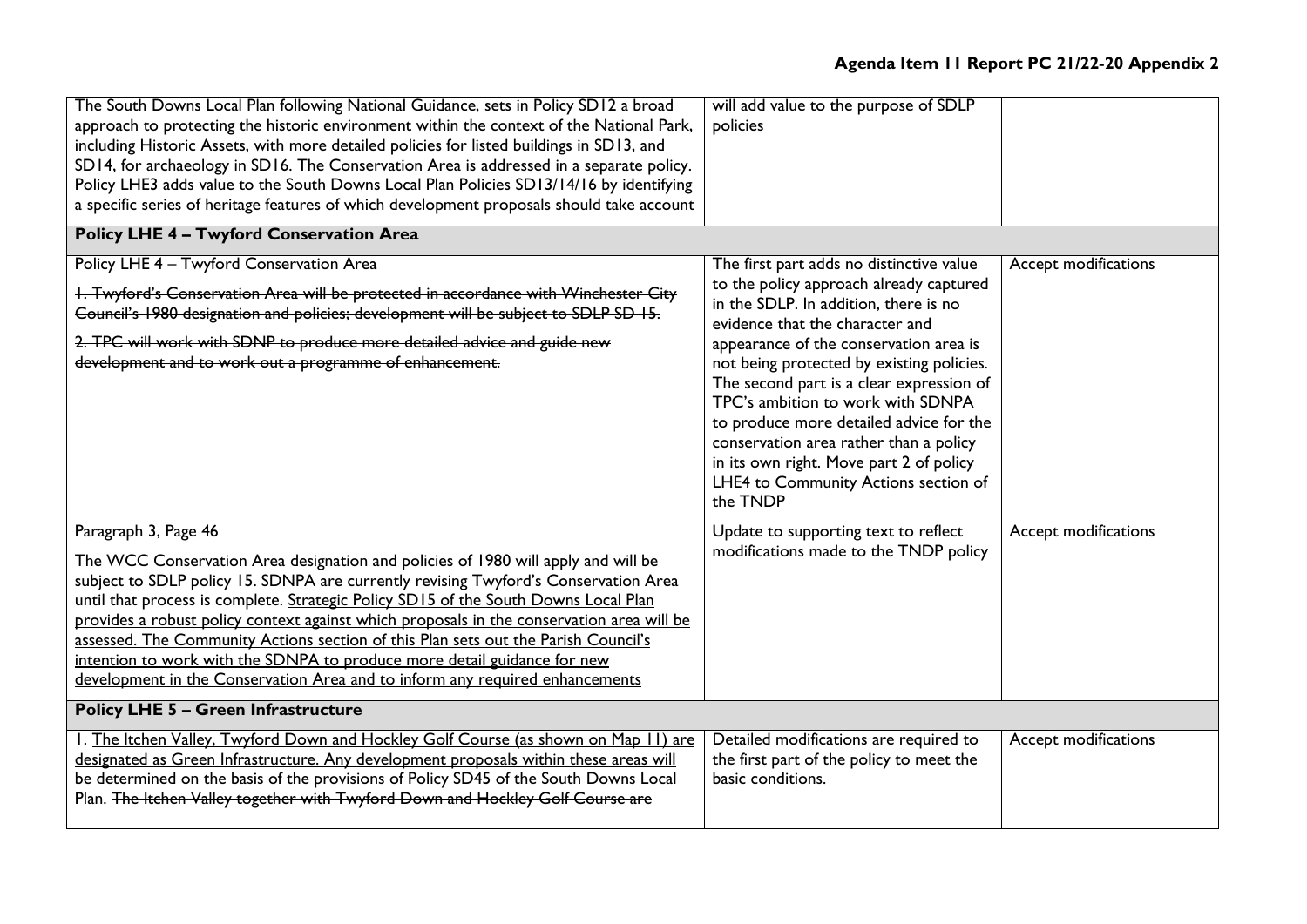| designated as Green Infrastructure of wider importance as shown on Map 11 and will be<br>subject to SD 45.<br>2. All development on open land is to be considered for its impact on and potential<br>contribution to Green Infrastructure and will be subject to SD 46.                                                                                                                                                                                                                                                                                                                                                                    | The second part of the policy should be<br>deleted as it is not directly underpinned<br>with evidence and adds little if any value<br>to existing policies in the development<br>plan         |                             |
|--------------------------------------------------------------------------------------------------------------------------------------------------------------------------------------------------------------------------------------------------------------------------------------------------------------------------------------------------------------------------------------------------------------------------------------------------------------------------------------------------------------------------------------------------------------------------------------------------------------------------------------------|-----------------------------------------------------------------------------------------------------------------------------------------------------------------------------------------------|-----------------------------|
| Paragraph 5, Page 47<br>This information is collated by Hampshire Biodiversity in their Ecological Network<br>Mapping for Twyford. This map identifies both statutory and non-statutory designations<br>and network opportunities. However no formal study has been carried out by SDNPA to<br>identify other key areas of green infrastructure. Until this has been done all open land<br>will need to be considered for its green infrastructure impact and potential in<br>development proposals.                                                                                                                                       | Update to supporting text to reflect<br>modifications made to the TNDP policy                                                                                                                 | Accept modification         |
| Paragraph 7, Page 47<br>The policy will support SDNPA, WCC and other agencies in their initiatives on<br>Biodiversity, the Itchen Valley and the environs of Winchester.<br>Policy LHE5 adds value to South Downs Local Plan Policy SD46 by identifying a specific<br>series of green infrastructure of which development proposals should take account.                                                                                                                                                                                                                                                                                   |                                                                                                                                                                                               |                             |
| Policy LHE6 - Local biodiversity, trees and woodlands                                                                                                                                                                                                                                                                                                                                                                                                                                                                                                                                                                                      |                                                                                                                                                                                               |                             |
| I. Development proposals should conserve and enhance the biodiversity and ecological<br>importance of the sites shown on Map 12 and otherwise comply with the requirements<br>of Strategic Policy SD 9 Biodiversity and Geodiversity of the South Downs Local Plan.<br>The designated sites identified in Map 10 together with the many undesignated sites and<br>features together with the species which depend on them, are identified for their<br>importance for biodiversity, locally, nationally and internationally. Development proposals<br>are to take account of them, in accordance with SD 9, Biodiversity and Geodiversity. | Detailed modifications are required to<br>part I of the policy to bring the clarity<br>required by the NPPF                                                                                   | <b>Accept modifications</b> |
| 2. A cross border policy will be prepared jointly with Winchester City Council and<br>SDNPA to ensure the conservation and enhancement of the River Itchen SAC.<br>3. Trees, Woodland and Hedgerow within Twyford are to be protected particularly<br>within the settlement boundary and the Conservation Area will be subject to SD II.                                                                                                                                                                                                                                                                                                   | Part 2 of the policy is not a land use<br>policy, as drafted it is an action for the<br>relevant authorities, therefore it should<br>be moved to the community actions<br>section of the TNDP |                             |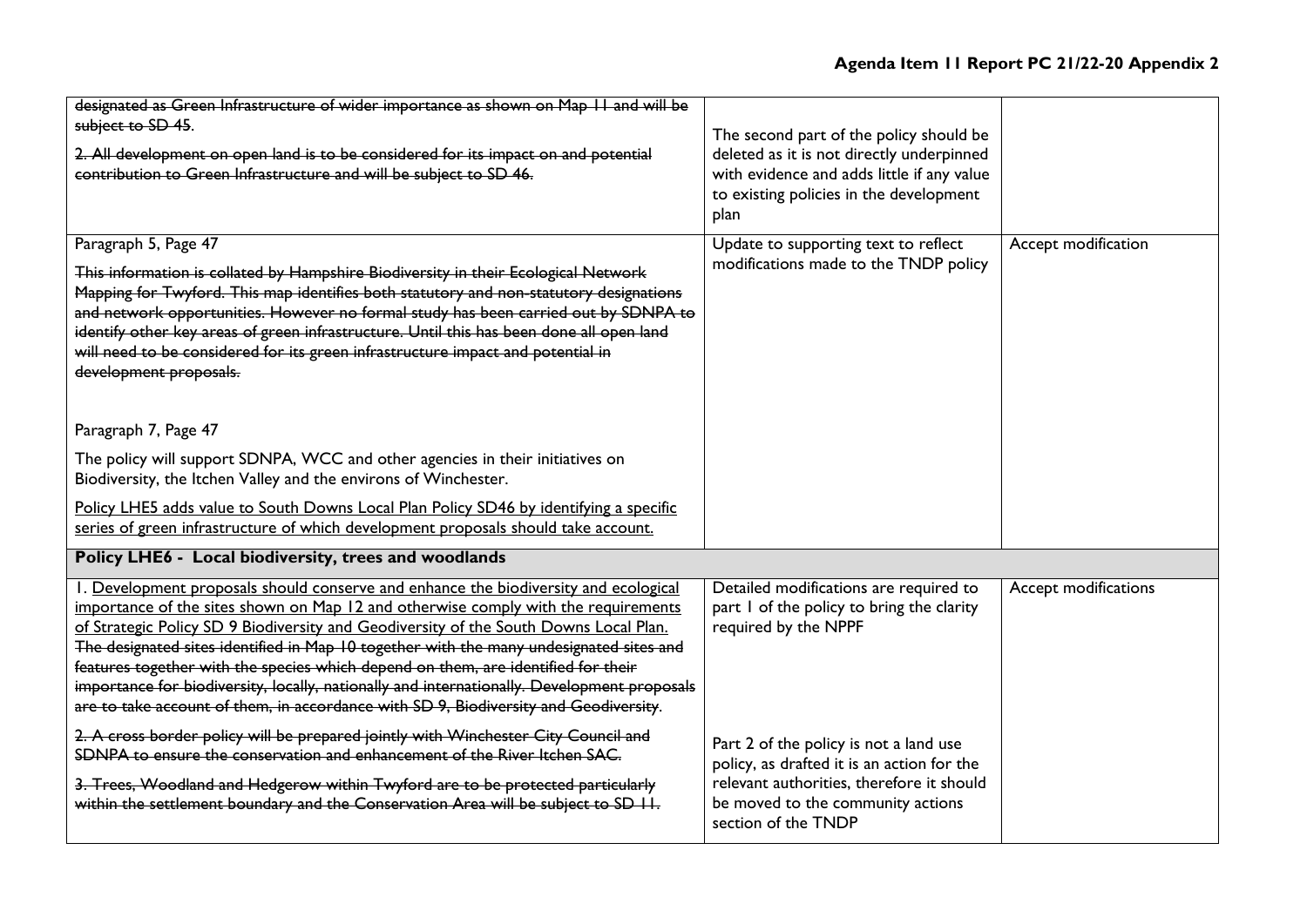## **Agenda Item 11 Report PC 21/22-20 Appendix 2**

|                                                                                                                                                                                                                                                                                                                                                                                                                                                                                                                                                                                                                                                                            | Part 3 of the policy adds no further<br>value to the current policy of the SDLP.<br>As drafted part 3 of the policy could be<br>considered as a community action,<br>therefore it is recommended that this<br>part of the policy is also included in the<br>community action section of the TNDP                                                                                                                       |                      |
|----------------------------------------------------------------------------------------------------------------------------------------------------------------------------------------------------------------------------------------------------------------------------------------------------------------------------------------------------------------------------------------------------------------------------------------------------------------------------------------------------------------------------------------------------------------------------------------------------------------------------------------------------------------------------|------------------------------------------------------------------------------------------------------------------------------------------------------------------------------------------------------------------------------------------------------------------------------------------------------------------------------------------------------------------------------------------------------------------------|----------------------|
| Paragraph 6, Page 49<br>Future management plans shall aim to address both public access and conservation needs.<br>This matter is set out in the Community Actions section of the Plan                                                                                                                                                                                                                                                                                                                                                                                                                                                                                     | Update to supporting text to reflect<br>modifications made to the TNDP policy                                                                                                                                                                                                                                                                                                                                          |                      |
| <b>Policy LHE 7 - Dark Night Skies</b>                                                                                                                                                                                                                                                                                                                                                                                                                                                                                                                                                                                                                                     |                                                                                                                                                                                                                                                                                                                                                                                                                        |                      |
| Policy LHE7- Dark Night Skies                                                                                                                                                                                                                                                                                                                                                                                                                                                                                                                                                                                                                                              | Whilst it is appropriate for the TNDP<br>to address this matter, it does not<br>include a policy despite the heading of<br>the section. It is recommended that the<br>title of the section is modified<br>accordingly                                                                                                                                                                                                  | Accept modifications |
| Paragraph 2, Page 52<br>SD89 of the South Downs Local Plan includes specific lighting requirements for<br>development. In addition, the National Planning Policy Framework (paragraphs 95 and<br>97) supports a low carbon future by reducing unnecessary energy use.                                                                                                                                                                                                                                                                                                                                                                                                      | Minor amendment to supporting text to<br>correct policy reference                                                                                                                                                                                                                                                                                                                                                      | Accept modifications |
| <b>Policy WEI - Flood Risk Management</b>                                                                                                                                                                                                                                                                                                                                                                                                                                                                                                                                                                                                                                  |                                                                                                                                                                                                                                                                                                                                                                                                                        |                      |
| Proposed developments should demonstrate how they can be accommodated within the<br>water environment of the neighbourhood area and that they will not contribute directly<br>or indirectly to surface water runoff or flooding.<br>Development proposals for the implementation of flood defence works to the east of<br>the B3355 off Hazeley Road will be supported where they respect the nature of their<br>immediate environment and the amenity of residential properties in the immediate<br>locality.<br>Development proposals which would directly or indirectly conflict with the land<br>safeguarded for flood mitigation works on Map 3 will not be supported | As drafted the policy has a complicated<br>format. Modifications are recommended<br>so that it takes on a simpler format. In<br>doing so it provides a more general<br>context to ensure that development<br>does not cause flooding issue,<br>safeguards the land identified for the<br>emerging flood mitigation works and<br>directly relates those works to the<br>proposed housing allocation off Hazeley<br>Road | Accept modification  |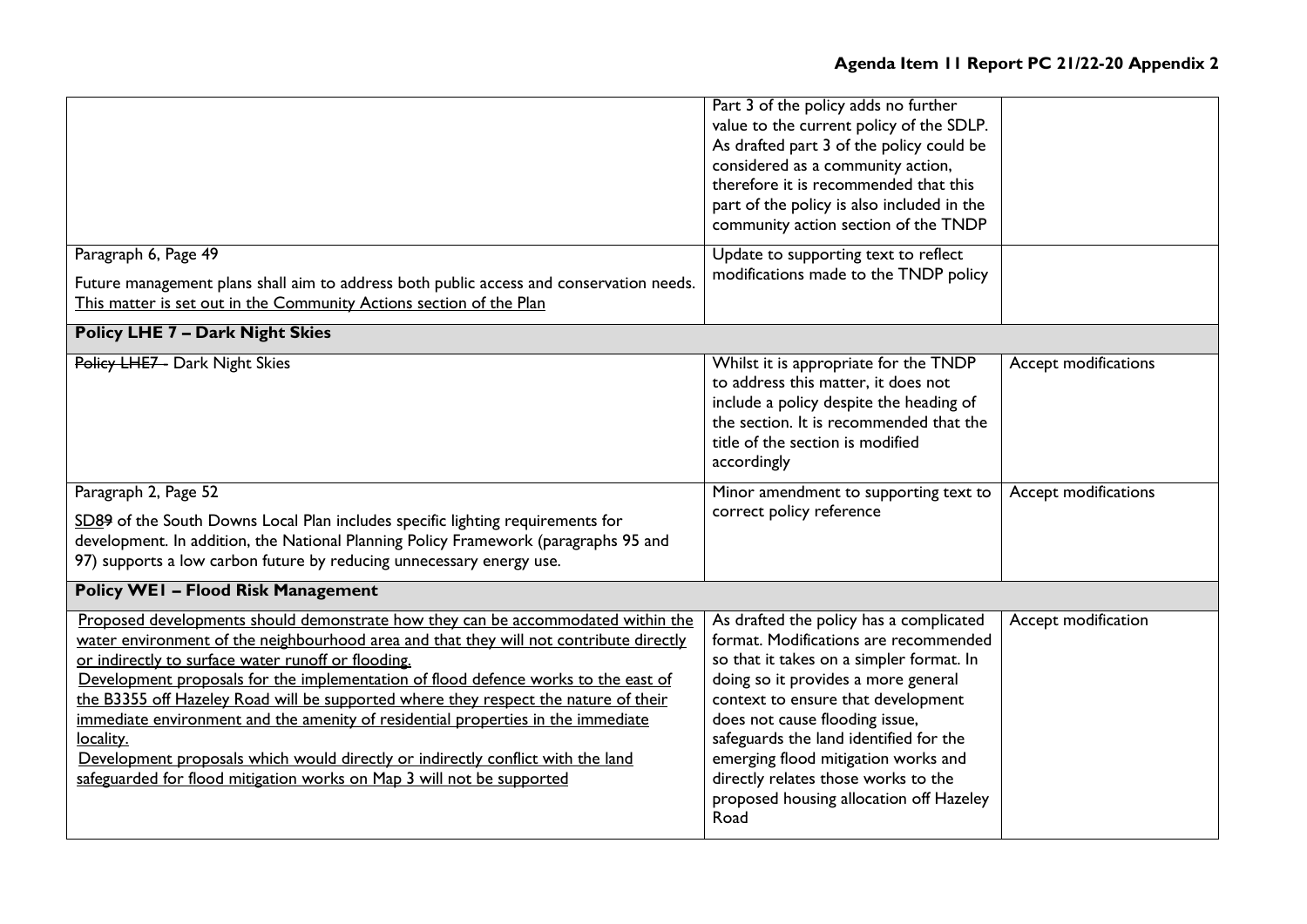| I. Twyford Parish Council, in partnership with Hampshire County Council As Highway &<br>Land Drainage Authority will bring forward a flood mitigation scheme to the east of the<br><b>B3335</b> as<br>a. Development will be approved provided it incorporates the requirements of this<br>scheme                                                                                                                                                                          |                                                                                                                                                                                          |                      |
|----------------------------------------------------------------------------------------------------------------------------------------------------------------------------------------------------------------------------------------------------------------------------------------------------------------------------------------------------------------------------------------------------------------------------------------------------------------------------|------------------------------------------------------------------------------------------------------------------------------------------------------------------------------------------|----------------------|
| b. Development in the area affected by flood should only come into use when<br>provision has been made for flood mitigation measures                                                                                                                                                                                                                                                                                                                                       |                                                                                                                                                                                          |                      |
| c) Land identified in Map 3 is to be safeguarded for the flood mitigation scheme.                                                                                                                                                                                                                                                                                                                                                                                          |                                                                                                                                                                                          |                      |
| Paragraph 5, Page 54                                                                                                                                                                                                                                                                                                                                                                                                                                                       | Additional Paragraph to provide                                                                                                                                                          | Accept modifications |
| The intention is that Southern Water and the relevant authorities will work together,<br>with developers while appropriately:                                                                                                                                                                                                                                                                                                                                              | clarification to the intention of the<br>policy                                                                                                                                          |                      |
| 1. To ensure that the sewage problems of Twyford are fully recognised and the causes<br>identified by Southern Water.                                                                                                                                                                                                                                                                                                                                                      |                                                                                                                                                                                          |                      |
| 2. Seek for Twyford to be added to Southern Water's Flood Reduction Project.                                                                                                                                                                                                                                                                                                                                                                                               |                                                                                                                                                                                          |                      |
| 3. To secure infiltration reduction measures in the foul sewers in the lower lying parts of<br>the village which are affected.                                                                                                                                                                                                                                                                                                                                             |                                                                                                                                                                                          |                      |
| 4. Ensure that the current situation is not aggravated by further connections.                                                                                                                                                                                                                                                                                                                                                                                             |                                                                                                                                                                                          |                      |
| Policy WEI addresses these various matters in the round. It provides a more general context to<br>ensure that development does not cause flooding issues, safeguards the land identified for the<br>emerging flood mitigation works and directly relate those works to the proposed housing<br>allocation off Hazeley Road. Policy DBI of the Plan comments about the relationship between<br>the housing development and the implementation of the flood management works |                                                                                                                                                                                          |                      |
| Policy WE2 - Foul Sewerage including surcharging                                                                                                                                                                                                                                                                                                                                                                                                                           |                                                                                                                                                                                          |                      |
| Development proposals should be designed to ensure that additional foul sewage does<br>not have an unacceptable impact on residential amenity or the natural environment. The<br>designs of such proposals should take into account their cumulative impact with other<br>developments and any potential mitigation measures including the surcharging of the<br>existing system.                                                                                          | The policy is replaced with an<br>alternative version which sets out TPC's<br>ambitions on this matter in a clearer<br>format which can be applied<br>consistently by the decision maker | Accept modifications |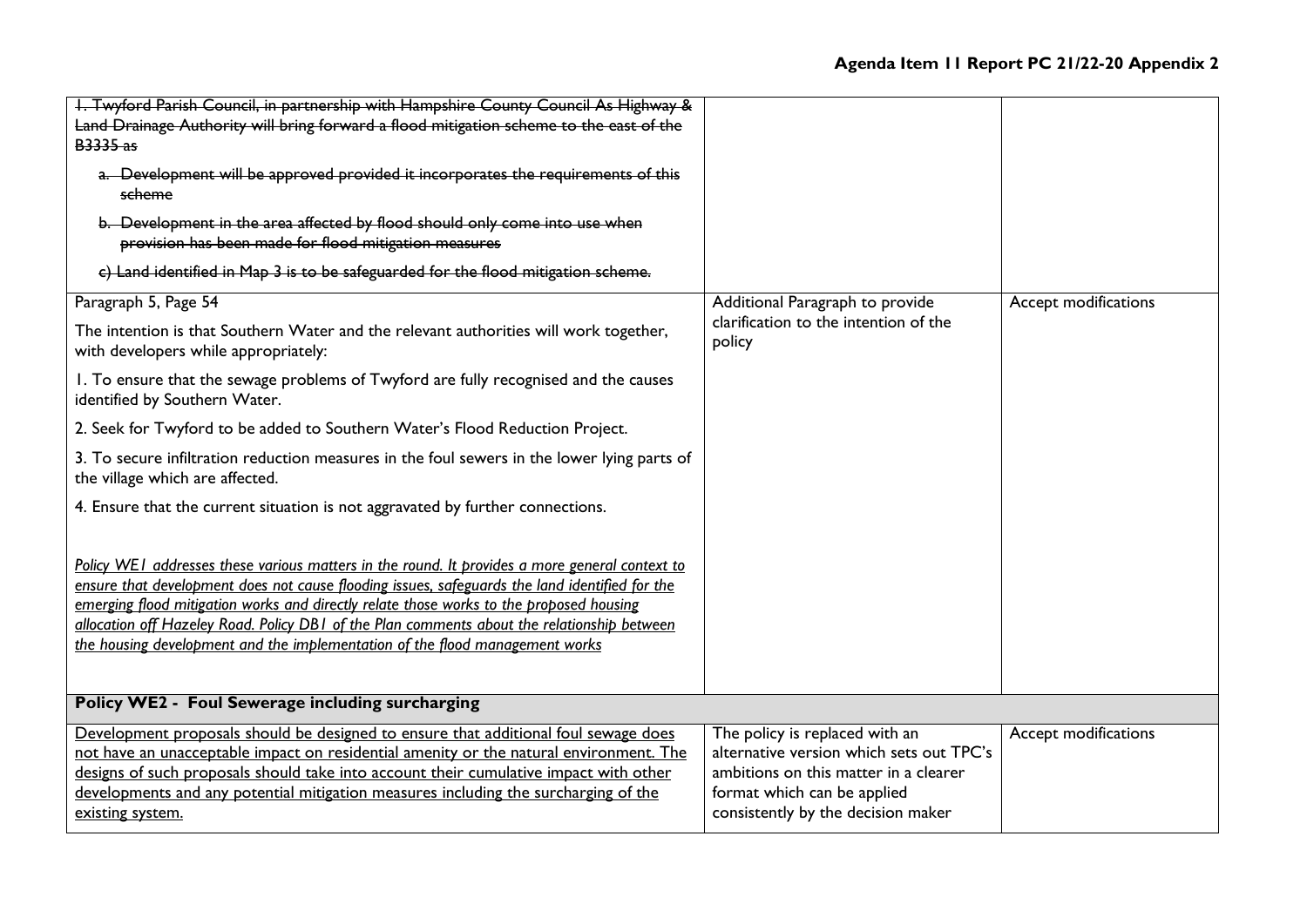| Applications are to provide a drainage plan to show that the drainage associated with the<br>site will either utilise an existing foul sewer for mains drain only at the nearest point of<br>capacity or will be dealt with by a small package treatment plant (or similar). Details of<br>the proposed means of surface run off disposal to be in accordance with Part H3 of the<br>Building Renovations Hierarchy as well as acceptable discharge points, rates and volumes<br>to be agreed by the lead Local Flood Authority, in consultation with Southern Water.                                              |                                                                                                                                                                                                                |                             |
|--------------------------------------------------------------------------------------------------------------------------------------------------------------------------------------------------------------------------------------------------------------------------------------------------------------------------------------------------------------------------------------------------------------------------------------------------------------------------------------------------------------------------------------------------------------------------------------------------------------------|----------------------------------------------------------------------------------------------------------------------------------------------------------------------------------------------------------------|-----------------------------|
| Policy MAI - Rights of Way, walking and cycling                                                                                                                                                                                                                                                                                                                                                                                                                                                                                                                                                                    |                                                                                                                                                                                                                |                             |
| I. Rights of Way will be extended and enhanced to secure the objectives of SD 20, 4; 5;<br><del>&amp; 6.</del><br>2. TPC working with HCC and WCC will improve cycling facilities along the<br>B3335/B3354 through the village from Hockley traffic lights to Colden Common. Land<br>adjacent to this route will be safeguarded for this purpose.                                                                                                                                                                                                                                                                  | As drafted this is not a land use policy<br>but an action or project to be<br>progressed by the relevant authorities.<br>It is recommended that it is moved to<br>the community action section of the<br>TNDP. | Accept modifications        |
| Policy MAI - Rights of Way, Walking and Cycling                                                                                                                                                                                                                                                                                                                                                                                                                                                                                                                                                                    | It is recommended that the title of the<br>section is modified to clarify that the<br>parish councils aspirations on this<br>matter are delivered as a community<br>action not a land use policy               | <b>Accept modifications</b> |
| Paragraph I, Page 56<br>The development of the Plan has identified a series of access improvements in relation to<br>rights of way and cycle routes, which would be on benefit to local people. In this context<br>a series of access improvements are included in the community actions sections of the<br>Plan.<br>Twyford, because of its location in a valley, has road traffic funnelling through and it also<br>forms a gateway to the South Downs National Park. This brings many problems to the<br>village with high volumes of traffic, many of which are goods vehicles passing through the<br>village. | Update to supporting text to reflect<br>modifications made to the TNDP policy                                                                                                                                  | <b>Accept modifications</b> |
| Paragraph 7, Page 56<br>This policy complements Strategic Policy SD 20, 4, 5 and 6 of the South Downs Local<br>Plan. The policies of Hampshire County Council as Highway Authority are also applied.<br>The community actions relating to this matter seek to deliver several of the key<br>objectives of the South Downs Local Plan                                                                                                                                                                                                                                                                               | Update to supporting text to reflect<br>modifications made to the TNDP policy                                                                                                                                  | <b>Accept modifications</b> |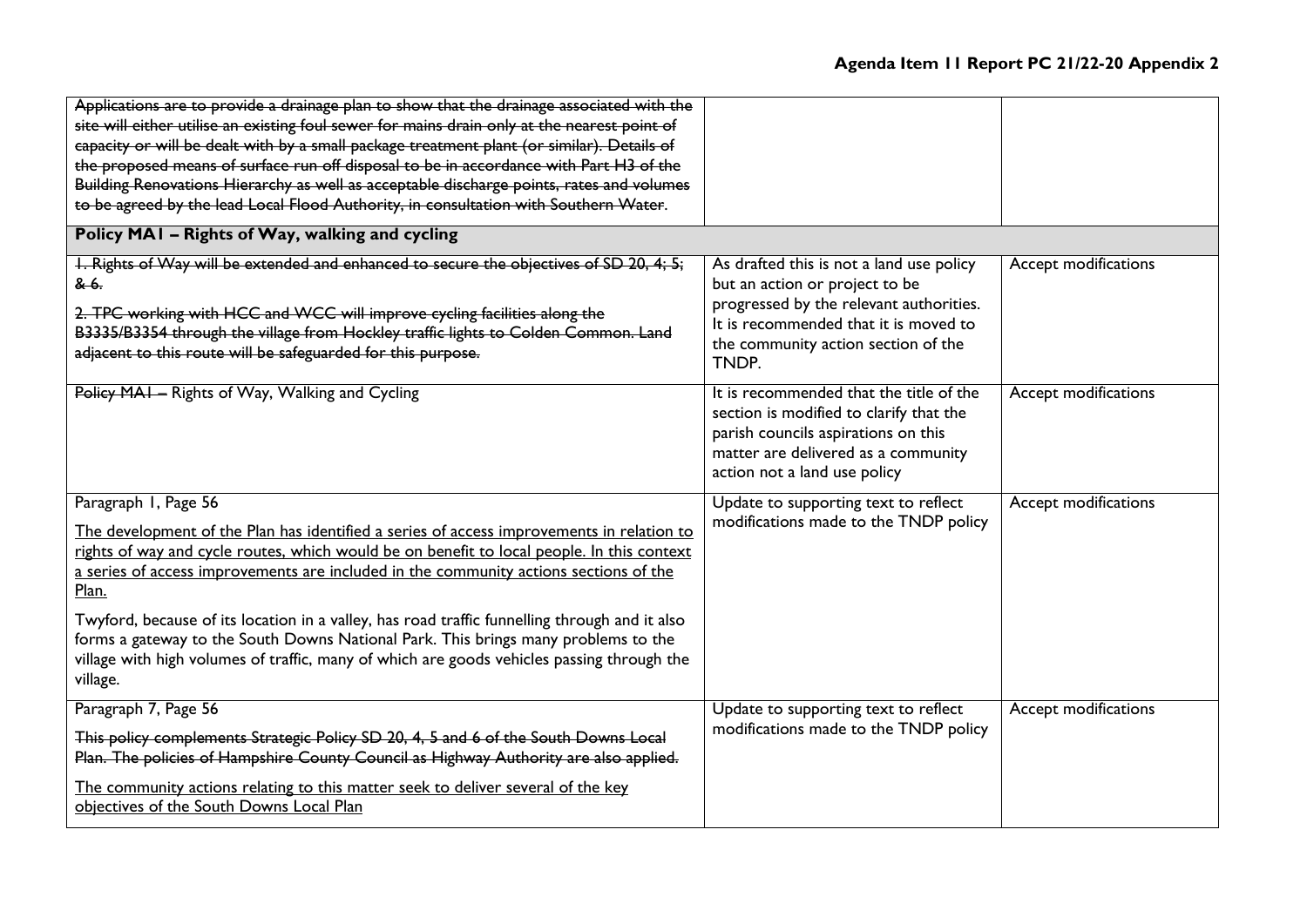┑

| <b>Policy MA2 - Parking</b>                                                                                                                                                                                                                                                                                                                                                                                                                                                                                                                                                                                                                                                                                                                                                                       |                                                                                                                                                                                                                                                                                                                                                                                                                                                                                                                                          |                      |
|---------------------------------------------------------------------------------------------------------------------------------------------------------------------------------------------------------------------------------------------------------------------------------------------------------------------------------------------------------------------------------------------------------------------------------------------------------------------------------------------------------------------------------------------------------------------------------------------------------------------------------------------------------------------------------------------------------------------------------------------------------------------------------------------------|------------------------------------------------------------------------------------------------------------------------------------------------------------------------------------------------------------------------------------------------------------------------------------------------------------------------------------------------------------------------------------------------------------------------------------------------------------------------------------------------------------------------------------------|----------------------|
| Parking will be provided in accordance with SD 22 and the following:<br>I. Until SDNP parking standards are adopted, the standard WCC (for residential) and<br>HCC (for all other land uses) will apply.<br>2. Development proposals that result in a loss of existing car parking spaces will only be<br>permitted if it can be demonstrated that suitable alternative provision can be made in the<br>vicinity.<br>3. Land to accommodate up to 40 additional car parking spaces is reserved on land<br>adjoining the existing Parish Hall car park.                                                                                                                                                                                                                                            | It is recommended that the policy be<br>deleted. Since the Plan was submitted,<br>SDNPA has adopted its own<br>Supplementary Planning Guidance on<br>this matter. Also, parking arrangements<br>for the proposed housing allocation in<br>the Plan are satisfactorily addressed<br>elsewhere in the Plan                                                                                                                                                                                                                                 | Accept modifications |
| Delete all supporting text on Page 57                                                                                                                                                                                                                                                                                                                                                                                                                                                                                                                                                                                                                                                                                                                                                             | Update to supporting text to reflect<br>modifications made to the TNDP policy                                                                                                                                                                                                                                                                                                                                                                                                                                                            | Accept modifications |
| Policy MA3 - Minor traffic management improvements                                                                                                                                                                                                                                                                                                                                                                                                                                                                                                                                                                                                                                                                                                                                                |                                                                                                                                                                                                                                                                                                                                                                                                                                                                                                                                          |                      |
| 1. Minor roads in the Parish will be protected from excessive speed and unwanted<br>parking by the introduction of minor traffic management measures, identified by the<br>Parish Council and endorsed by the Highway Authority.<br>2. Pressure will continue to be put on the Highway Authority by the Parish Council, to<br>introduce measures along the B3335 /B3354 to control its use by heavy goods vehicles.<br>3. As appropriate to their scale, nature and location development proposals should<br>incorporate any required measures to mitigate the impact of additional traffic and<br>movement created by the development concerned Any new development in the village<br>will be required to mitigate the impact of additional traffic and movement created by that<br>development. | As drafted part I and part 2 of the<br>policy do not relate to the use of land<br>but an action or project to be<br>progressed by the relevant authorities.<br>It is recommended that it is moved to<br>the community action section of the<br>TNDP.<br>Modifications to part 3 of the policy to<br>ensure that the policy acknowledges<br>that some forms of development could<br>be incorporated into the network<br>without further mitigation.<br>Modifications also made to ensure the<br>policy is applied in a proportionate way. | Accept modifications |
| Paragraph I, Page 58<br>Such measures may include improved or rationalised signing; vehicle activated speed limit<br>repeaters, carriageway markings and lining alterations, bollards to prevent misuse of<br>verges and footways, and informal crossing points for pedestrians. This matter is set out in<br>the Community Actions section of the Plan<br>Paragraph 2, Page 58                                                                                                                                                                                                                                                                                                                                                                                                                   | Update to supporting text to reflect<br>modifications made to the TNDP policy                                                                                                                                                                                                                                                                                                                                                                                                                                                            | Accept modifications |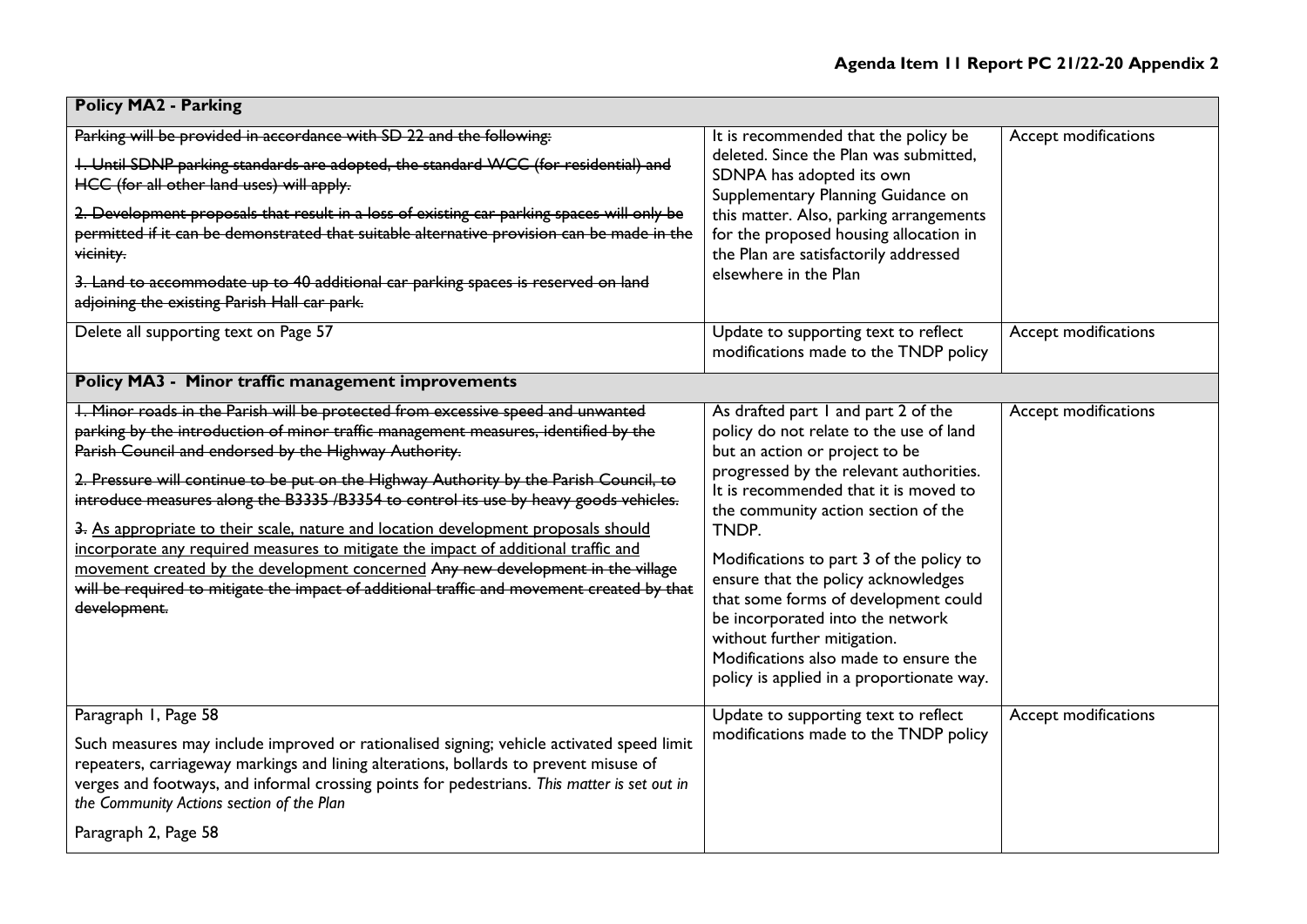| Excessive speed and on-street parking reduce the amenity and safety within the village<br>and are controlled by the Highway Authority. Moreover Twyford, in its role as 'gateway'<br>to the National Park, needs to protect its minor roads from unwanted parking by<br>visitors. In this context a series of traffic management measures are included in the<br>community actions section of the Plan. Excessive speed and on-street parking reduce the<br>amenity and safety within the village but are controlled by the Highway Authority and so<br>remain as 'aspirational' polices (see policy MA5). Moreover Twyford, in its role as<br>'gateway' to the National Park, needs to protect its minor roads from unwanted parking<br>by visitors<br>Policy MA4 - Northfields/Hazeley Enterprise Park |                                                                                                                                                                       |                      |
|----------------------------------------------------------------------------------------------------------------------------------------------------------------------------------------------------------------------------------------------------------------------------------------------------------------------------------------------------------------------------------------------------------------------------------------------------------------------------------------------------------------------------------------------------------------------------------------------------------------------------------------------------------------------------------------------------------------------------------------------------------------------------------------------------------|-----------------------------------------------------------------------------------------------------------------------------------------------------------------------|----------------------|
| Proposals for a new highway access from B3335 Whites Hill into Northfields<br>Farm/Hazeley Enterprise Park (as shown diagrammatically on Map 6) will be supported<br>where they respond positively to the landscape setting of the neighbourhood area<br>The principle of a new highway access from B3335 Whites Hill into Northfields<br>Farm/Hazeley Enterprise Park is supported (see Map 6).                                                                                                                                                                                                                                                                                                                                                                                                         | Policy modified to ensure the decision<br>maker can apply it consistently and to<br>bring the clarity required by the NPPF                                            | Accept modifications |
| Paragraph 3, Page 59<br>This policy complements the aims of the South Downs Local Plan in protecting the most<br>sensitive parts of the SDNP.<br>Policy MA4 sets the context for the delivery of this important element of infrastructure.<br>Any such proposal should be carefully designed and aligned to address any potential<br>impacts on the quality of the local landscape                                                                                                                                                                                                                                                                                                                                                                                                                       | Update to supporting text to reflect<br>modifications made to the TNDP policy                                                                                         | Accept modifications |
| Policy MA5 - Transport in the Parish                                                                                                                                                                                                                                                                                                                                                                                                                                                                                                                                                                                                                                                                                                                                                                     |                                                                                                                                                                       |                      |
| Policy MA5 - Transport in the Parish<br><b>Pedestrian movement</b><br>1. The highway authority will be encouraged to create enhanced pedestrian provision                                                                                                                                                                                                                                                                                                                                                                                                                                                                                                                                                                                                                                                | Delete the Policy reference from the<br>title so that is clear this is not a policy.<br>Policy MA5 is drafted a proposal or<br>action for the relevant authorities to | Accept modifications |
| along sections of public highway road that currently lack such facility, including:<br>a) Finches Lane towards Shawford railway station.<br>b) Hazeley Road east of Bourne Lane.<br>c) Bourne Lane between Hazeley Road and Bourne Fields                                                                                                                                                                                                                                                                                                                                                                                                                                                                                                                                                                | deliver. It is recommended that it be<br>moved to the community action section<br>of the TNDP.                                                                        |                      |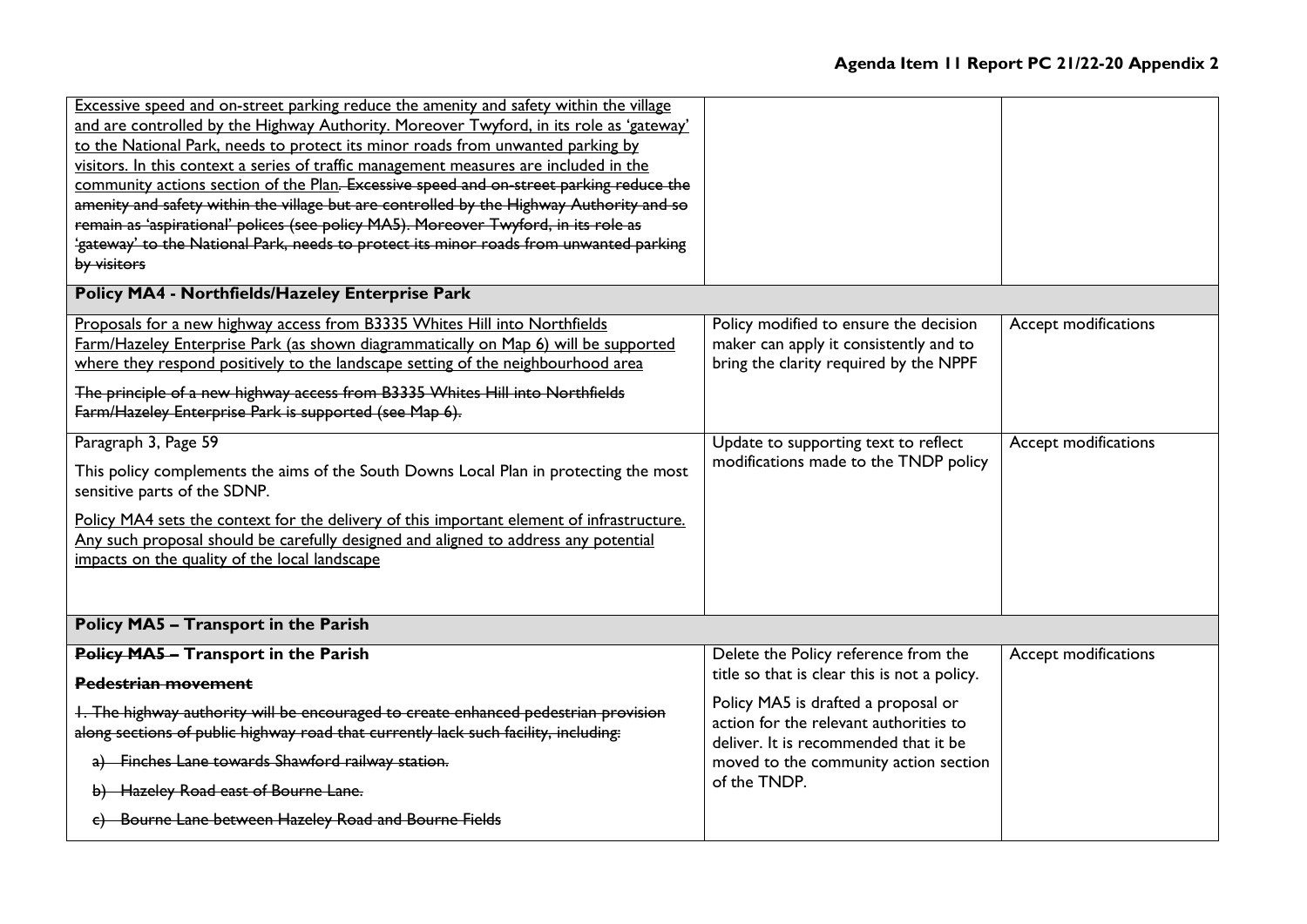| d) The provision of improved pedestrian crossing facilities across the B3335 near The<br>Phoenix and Bugle Inns.                                                                                              |  |
|---------------------------------------------------------------------------------------------------------------------------------------------------------------------------------------------------------------|--|
| e) Enhanced pedestrian facilities on Park Lane, Queen Street.                                                                                                                                                 |  |
| Additional 'tactile' drop-kerb crossing points in existing footways.<br>$\theta$                                                                                                                              |  |
| 'Virtual' (i.e. painted) footway across Norris Bridge or road narrowing allied with<br>$\theta$<br>a vehicle priority TRO.                                                                                    |  |
| h) Informal crossing points for pedestrians.                                                                                                                                                                  |  |
| i) Any new development should contribute to the extension of the pedestrian<br>network by adding well signed walking and cycling routes in and around the village,<br>separate from roads where possible.     |  |
| <b>Cycle routes and cycle movements</b>                                                                                                                                                                       |  |
| 2. The Highway Authority will be encouraged to develop a cycle way from the north side<br>of the village to connect with Viaduct Way at Hockley and to continue this through the<br>village to Colden Common. |  |
| 3. Consideration will be given to removing the existing TRO prohibiting cyclists from<br>Church Path.                                                                                                         |  |
| General traffic management and vehicle speeds                                                                                                                                                                 |  |
| 4. The following traffic management system will be supported:                                                                                                                                                 |  |
| a) Improved village gateways.                                                                                                                                                                                 |  |
| Additional or improved signing.<br>b) –                                                                                                                                                                       |  |
| Vehicle activated speed limit reminders.<br>e)                                                                                                                                                                |  |
| d) Bollards to protect parking or turning on footways and white lining alterations. e)<br>Limited extension of the 2-hour parking restrictions near the General Stores/Post<br>Office.                        |  |
| Introduce 40mph restriction between Hockley Link and the existing 40mph<br>e) –<br>restriction at the northern end of the village.                                                                            |  |
| f) Reduction of existing 50 mph to 40 mph between south side of village and north<br>end of Colden Common.                                                                                                    |  |
| <b>Public transport</b>                                                                                                                                                                                       |  |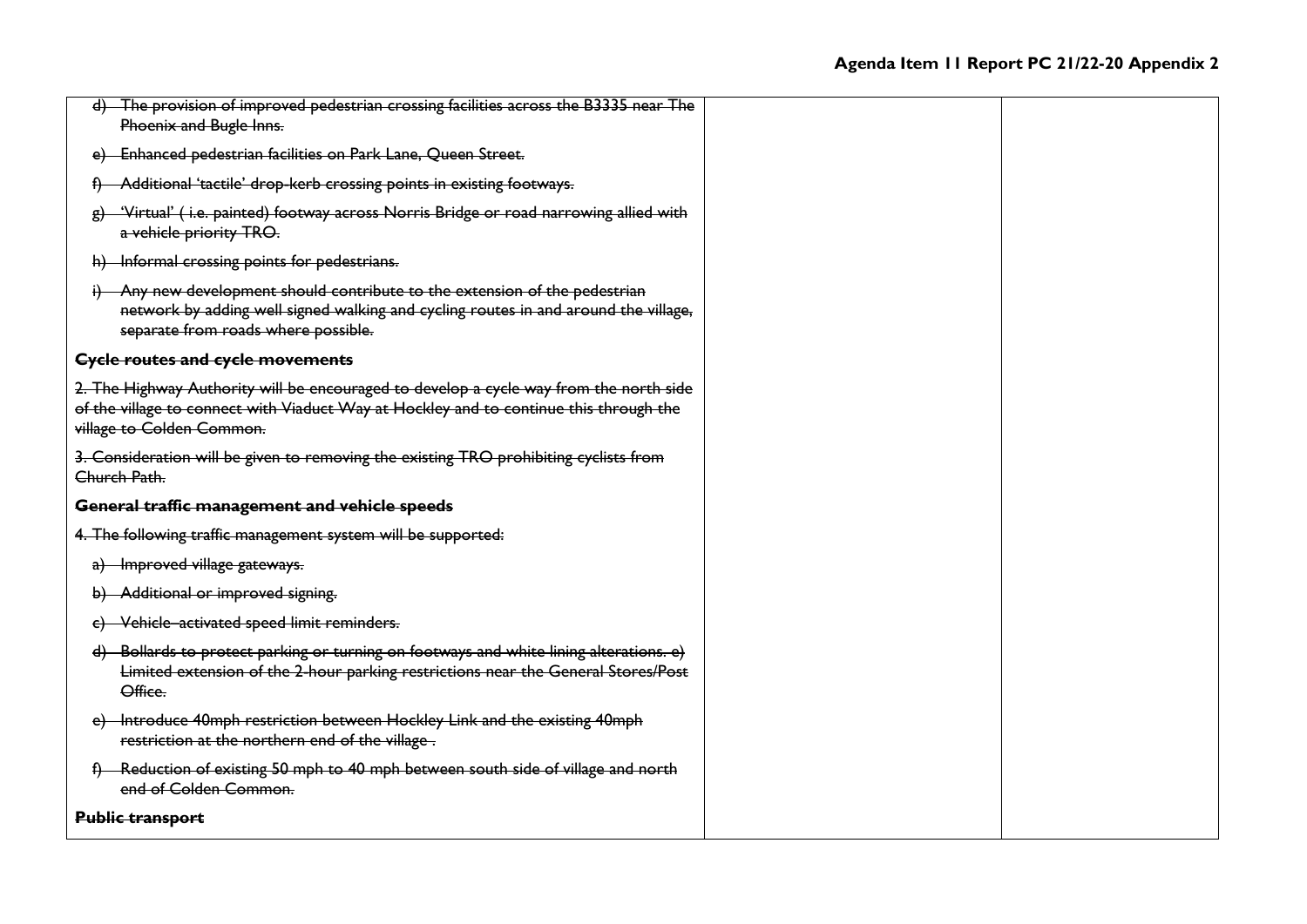| 5. The provision of more frequent and late-night buses will be encouraged.                                                                                                                                                                                                                                                                                                                                                                                                                                                                                                                                                                                                                                                                                                        |                                                                                                                     |                      |
|-----------------------------------------------------------------------------------------------------------------------------------------------------------------------------------------------------------------------------------------------------------------------------------------------------------------------------------------------------------------------------------------------------------------------------------------------------------------------------------------------------------------------------------------------------------------------------------------------------------------------------------------------------------------------------------------------------------------------------------------------------------------------------------|---------------------------------------------------------------------------------------------------------------------|----------------------|
| Paragraph I, Page 59<br>Purpose of the policy                                                                                                                                                                                                                                                                                                                                                                                                                                                                                                                                                                                                                                                                                                                                     | Update to supporting text to reflect<br>modifications made to the TNDP policy                                       | Accept modifications |
| The development of the Plan has identified a series of transport improvements, which<br>would be of benefit to local people. They address pedestrian and cycle movements,<br>general traffic management issues and public transport initiatives. In this context a series<br>of traffic management measures are included in the community actions section of the<br>Plan. Whilst most of the policies are relevant to land use, there are a number of policies<br>which do not affect land use directly but are important aspirational policies that the<br>Parish Council will pursue in order to try and realise the TNP's vision. The<br>implementation of these is mainly in the control of others but are retained in this Plan<br>and referred to as aspirational policies. |                                                                                                                     |                      |
| Paragraph 3, Page 59                                                                                                                                                                                                                                                                                                                                                                                                                                                                                                                                                                                                                                                                                                                                                              |                                                                                                                     |                      |
| The community actions relating to this matter seek to deliver several of the key<br>objectives of the South Downs Local Plan                                                                                                                                                                                                                                                                                                                                                                                                                                                                                                                                                                                                                                                      |                                                                                                                     |                      |
| Aspirational Policy require the action of others. However, its aims are those of the South<br>Downs Local Plan to protect the most sensitive parts of the SDNP. It also seeks to<br>satisfy the objectives of the TNP                                                                                                                                                                                                                                                                                                                                                                                                                                                                                                                                                             |                                                                                                                     |                      |
| <b>Policy MA6 - Historic Rural Roads</b>                                                                                                                                                                                                                                                                                                                                                                                                                                                                                                                                                                                                                                                                                                                                          |                                                                                                                     |                      |
| The Plan identifies the following historic rural roads which will be safeguarded in<br>accordance with policy SD 21.2:<br>The following historic rural roads in the Plan Area will be protected in accordance with                                                                                                                                                                                                                                                                                                                                                                                                                                                                                                                                                                | Policy wording to be added into a policy<br>box as per other TNDP policies so it is<br>clear that this is a policy. | Accept modifications |
| policy SD 21.2:                                                                                                                                                                                                                                                                                                                                                                                                                                                                                                                                                                                                                                                                                                                                                                   | Minor modification to policy wording to<br>provide the clarity required by the                                      |                      |
| Mare Lane                                                                                                                                                                                                                                                                                                                                                                                                                                                                                                                                                                                                                                                                                                                                                                         | <b>NPPF</b>                                                                                                         |                      |
| Hazeley Road                                                                                                                                                                                                                                                                                                                                                                                                                                                                                                                                                                                                                                                                                                                                                                      |                                                                                                                     |                      |
| Morestead Road (part only)                                                                                                                                                                                                                                                                                                                                                                                                                                                                                                                                                                                                                                                                                                                                                        |                                                                                                                     |                      |
| Highbridge Road                                                                                                                                                                                                                                                                                                                                                                                                                                                                                                                                                                                                                                                                                                                                                                   |                                                                                                                     |                      |
| <b>High Street</b>                                                                                                                                                                                                                                                                                                                                                                                                                                                                                                                                                                                                                                                                                                                                                                |                                                                                                                     |                      |
| Queen Street                                                                                                                                                                                                                                                                                                                                                                                                                                                                                                                                                                                                                                                                                                                                                                      |                                                                                                                     |                      |
| The Drove                                                                                                                                                                                                                                                                                                                                                                                                                                                                                                                                                                                                                                                                                                                                                                         |                                                                                                                     |                      |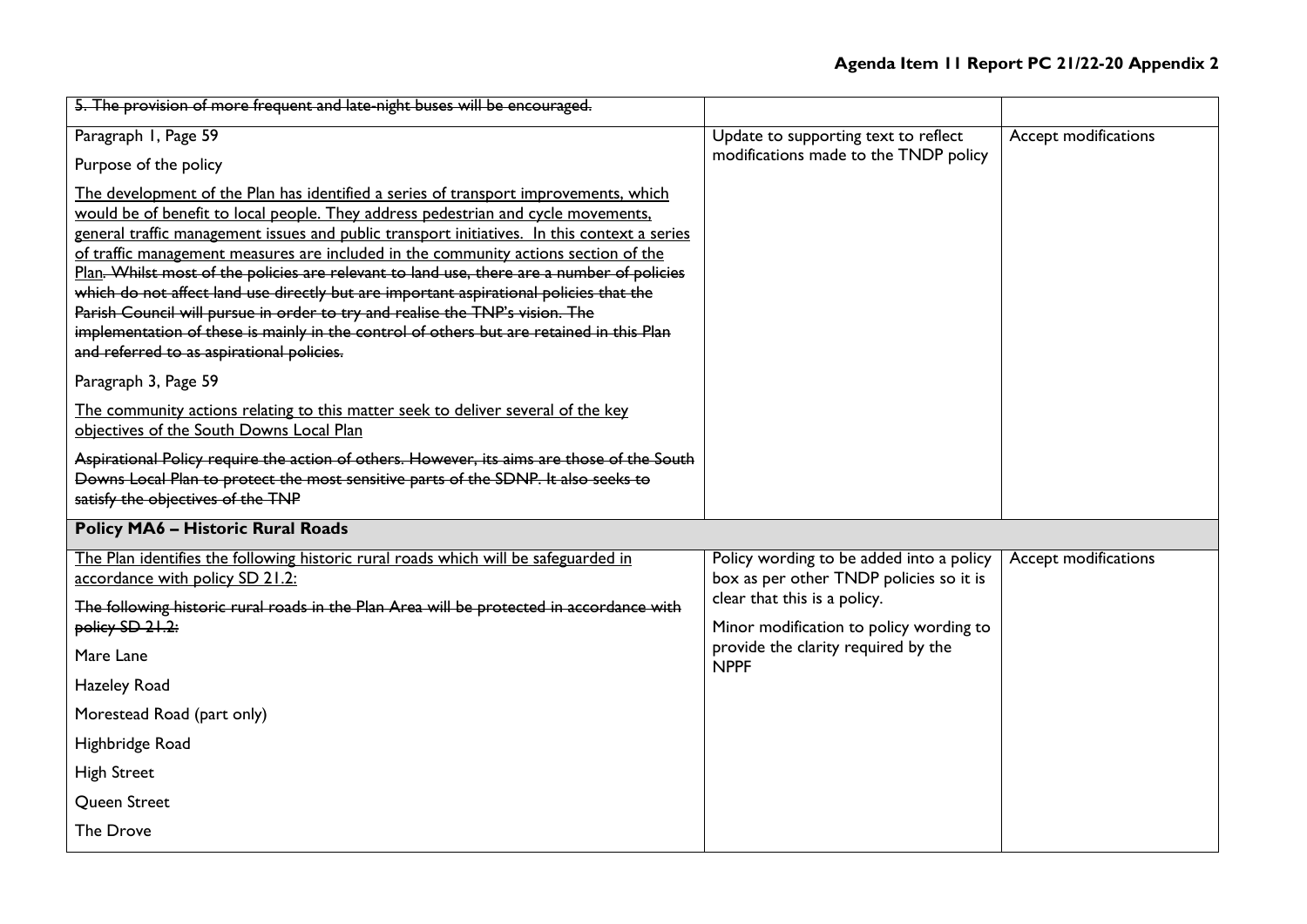| Segars Lane                                                                                                                                                                                                                                                                                                                                                                                                                                               |                                                                                                                                                                                                                            |                      |
|-----------------------------------------------------------------------------------------------------------------------------------------------------------------------------------------------------------------------------------------------------------------------------------------------------------------------------------------------------------------------------------------------------------------------------------------------------------|----------------------------------------------------------------------------------------------------------------------------------------------------------------------------------------------------------------------------|----------------------|
| <b>Watley Lane</b>                                                                                                                                                                                                                                                                                                                                                                                                                                        |                                                                                                                                                                                                                            |                      |
| Church Lane                                                                                                                                                                                                                                                                                                                                                                                                                                               |                                                                                                                                                                                                                            |                      |
| Finches Lane (part)                                                                                                                                                                                                                                                                                                                                                                                                                                       |                                                                                                                                                                                                                            |                      |
| <b>Bourne Lane</b>                                                                                                                                                                                                                                                                                                                                                                                                                                        |                                                                                                                                                                                                                            |                      |
| Park Lane                                                                                                                                                                                                                                                                                                                                                                                                                                                 |                                                                                                                                                                                                                            |                      |
| Mill Lane                                                                                                                                                                                                                                                                                                                                                                                                                                                 |                                                                                                                                                                                                                            |                      |
| Berry Lane                                                                                                                                                                                                                                                                                                                                                                                                                                                |                                                                                                                                                                                                                            |                      |
| Love Lane                                                                                                                                                                                                                                                                                                                                                                                                                                                 |                                                                                                                                                                                                                            |                      |
| Policy SSI - Micro generation and renewable energy                                                                                                                                                                                                                                                                                                                                                                                                        |                                                                                                                                                                                                                            |                      |
| Development proposals for renewable energy schemes other than free standing wind<br>turbines and solar arrays will be supported in accordance with SDLP 51                                                                                                                                                                                                                                                                                                | The policy as drafted is not in general<br>conformity with Policy SD54 of the<br>SDLP, nor does it offer sufficient<br>evidence to propose an alternative<br>approach                                                      | Accept modifications |
| Paragraph 1 - 5, Page 62<br>Delete all supporting text for Policy SSI Microgeneration and renewable energy                                                                                                                                                                                                                                                                                                                                                | Update to supporting text to reflect<br>modifications made to the TNDP policy                                                                                                                                              | Accept modifications |
| <b>Policy SS2 - Sustainable and Adaptable Buildings</b>                                                                                                                                                                                                                                                                                                                                                                                                   |                                                                                                                                                                                                                            |                      |
|                                                                                                                                                                                                                                                                                                                                                                                                                                                           |                                                                                                                                                                                                                            |                      |
| Policy SS2 - Sustainable and Adaptable Buildings                                                                                                                                                                                                                                                                                                                                                                                                          | Whilst it is appropriate for the Plan to<br>address this matter the TNPD does not<br>include a policy despite the heading of<br>the section. It is recommended that the<br>title of the section is modified<br>accordingly | Accept modifications |
| <b>Policy POI - Pollution and Contaminated land</b>                                                                                                                                                                                                                                                                                                                                                                                                       |                                                                                                                                                                                                                            |                      |
| Development proposals should demonstrate that their levels of air, noise, vibration, light,<br>water, odour or other pollutants do not have an unacceptable impact on people and the<br>natural environment now or in the foreseeable future, taking into account cumulative<br>impacts and any mitigation. In particular development proposals should demonstrate that<br>they do not contribute to existing pollution levels in the neighbourhood area. | Modifications to the policy so that it<br>more closely relates to the character<br>and appearance of the neighbourhood<br>area                                                                                             | Accept modifications |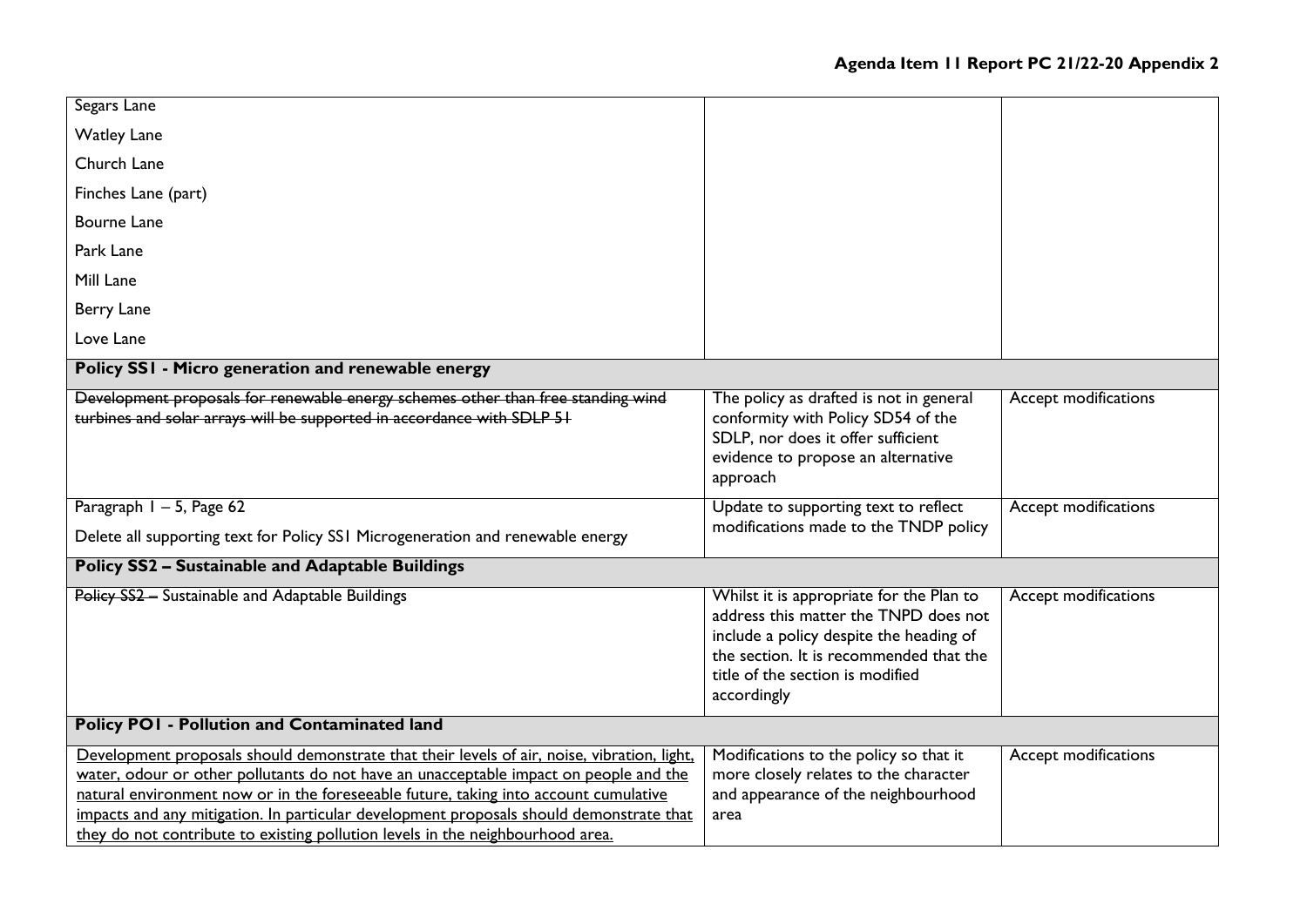| Where necessary development proposals should quantify any additional nitrate emissions<br>and mitigate their potential effects on the Solent SPA.<br>I. Development proposals potentially affected by pollution as set out above and/or any<br>additional impacts from on new developments; will be required to assess and mitigate<br>their effects and will be subject to SD 54.<br>2. Development proposals will be required to quantify additional nitrate emissions and<br>mitigate their effects upon the Solent SPA.<br><b>Policy DEI - Design</b> |                                                                                                                                                      |                      |
|-----------------------------------------------------------------------------------------------------------------------------------------------------------------------------------------------------------------------------------------------------------------------------------------------------------------------------------------------------------------------------------------------------------------------------------------------------------------------------------------------------------------------------------------------------------|------------------------------------------------------------------------------------------------------------------------------------------------------|----------------------|
| Development proposals should respond positively to the distinctive character of Twyford                                                                                                                                                                                                                                                                                                                                                                                                                                                                   | The policy is modified so that it has the                                                                                                            | Accept modifications |
| and, as appropriate to their scale, nature and location, be informed by the Twyford<br>Village Character Assessment, the Twyford Parish Landscape Assessment and the<br><b>Conservation Area Appraisal.</b>                                                                                                                                                                                                                                                                                                                                               | clarity required by the NPPF and takes<br>account of the scale and the nature of<br>the development proposal. The<br>modifications also sets out the |                      |
| Development proposals which do not respect the character and appearance of the<br>neighbourhood area will not be supported.                                                                                                                                                                                                                                                                                                                                                                                                                               | implications of development proposals<br>not taking the approach as specified in<br>the policy                                                       |                      |
| Development proposals are to take account of the distinctive village character and be<br>informed by the Twyford Village Character Assessment, the Twyford Parish Landscape<br>Assessment and the Conservation Area Appraisal, and to accord with SDNP policies SD<br>4 and SD 5.                                                                                                                                                                                                                                                                         |                                                                                                                                                      |                      |
| Paragraph 10, Page 64                                                                                                                                                                                                                                                                                                                                                                                                                                                                                                                                     | Update to supporting text to reflect                                                                                                                 | Accept modifications |
| A central feature of The South Downs Local Plan is to achieve high-quality and inclusive<br>design for all development. Policies SD 4 and 5 provide a comprehensive design<br>framework. The Conservation Area designation and appraisal of WCC and SDNPA's<br>draft are also important. Policy DEI brings a local dimension to this important strategic<br>approach                                                                                                                                                                                      | modifications made to the TNDP policy                                                                                                                |                      |
| <b>Policy IDCI - Infrastructure</b>                                                                                                                                                                                                                                                                                                                                                                                                                                                                                                                       |                                                                                                                                                      |                      |
| 1. As appropriate to their scale and nature development proposals should assess their<br>impact on the current infrastructure deficiencies listed as 1-7 above, and ensure that no<br>unacceptable harm is caused to the matters which are relevant to the proposal or that<br>any harm can be mitigated in an appropriate fashion.<br>Proposals for the provision of new and improved utilities and other infrastructure to<br>address the matters set out in 1-7 above will be supported.                                                               | Detailed modifications are<br>recommended to the policy so that it<br>has the clarity required by the NPPF                                           | Accept modifications |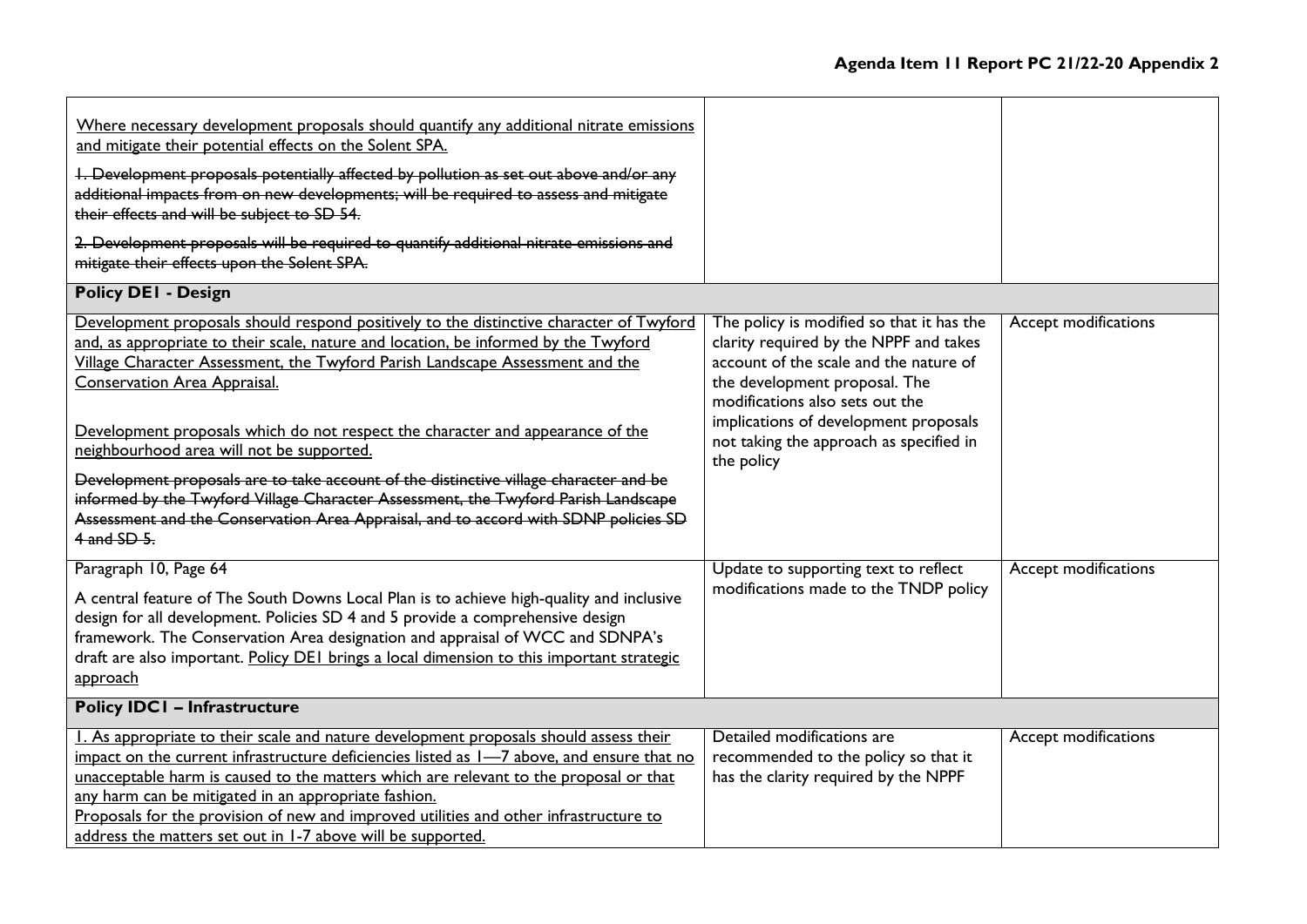|    | Where a scheme of mitigation of any infrastructure deficiency is being taken forward by a<br>public body and/or a statutory agency, development proposals should be designed to take<br>account of and be complementary to the implementation of those works.<br>Development proposals will be required to assess their impact on the current<br>deficiencies listed as 1-7 above (as appropriate), and ensure that no additional harm is<br>caused or can be mitigated. Where a scheme of mitigation is being taken forward by the<br>Local Authorities, developers will be expected to co-operate in the implementation.<br>2. Provision of new and improved utilities and other infrastructure set out in 1-7 above<br>will be encouraged and supported in order to meet the identified needs of the<br>community subject to other policies in the plan. |                                                                                                        |                      |
|----|-------------------------------------------------------------------------------------------------------------------------------------------------------------------------------------------------------------------------------------------------------------------------------------------------------------------------------------------------------------------------------------------------------------------------------------------------------------------------------------------------------------------------------------------------------------------------------------------------------------------------------------------------------------------------------------------------------------------------------------------------------------------------------------------------------------------------------------------------------------|--------------------------------------------------------------------------------------------------------|----------------------|
|    | Paragraph 8, Page 65<br>Policy IDCI provides a context within which these issues can be managed. It addresses<br>the need for development proposals to take account of the identified deficiencies in<br>infrastructure, offers support to the delivery of infrastructure improvement works and<br>sets out a requirement for other development proposals to be complementary to such<br>works. The deficiencies in adequate reasonable and necessary infrastructure in Twyford<br>are set out in $1 - 7$ above                                                                                                                                                                                                                                                                                                                                             | Update to supporting text to reflect<br>modifications made to the TNDP policy                          | Accept modifications |
|    | Policy DBI - Land allocation by the Village Hall                                                                                                                                                                                                                                                                                                                                                                                                                                                                                                                                                                                                                                                                                                                                                                                                            |                                                                                                        |                      |
|    | The land adjoining the Parish Hall Car Park, (as shown on Map 15), is allocated for the<br>development of 20 houses, subject to the preparation of a development brief to<br>incorporate:                                                                                                                                                                                                                                                                                                                                                                                                                                                                                                                                                                                                                                                                   | The policy as drafted is overly<br>complicated. Modifications are<br>recommended to remedy this matter | Accept modifications |
| a) | A minimum of 50% affordable dwellings.                                                                                                                                                                                                                                                                                                                                                                                                                                                                                                                                                                                                                                                                                                                                                                                                                      | and to bring the clarity required by the<br><b>NPPF</b>                                                |                      |
| b) | A mix of houses in accordance with policy HN1.                                                                                                                                                                                                                                                                                                                                                                                                                                                                                                                                                                                                                                                                                                                                                                                                              |                                                                                                        |                      |
| C) | Additional parking for around 20 cars, with further land for an additional 20<br>spaces, or other community use adjacent to the existing car park.                                                                                                                                                                                                                                                                                                                                                                                                                                                                                                                                                                                                                                                                                                          |                                                                                                        |                      |
| d) | The area of the tree clump as open space.                                                                                                                                                                                                                                                                                                                                                                                                                                                                                                                                                                                                                                                                                                                                                                                                                   |                                                                                                        |                      |
| e) | The delivery preparation of a comprehensive landscape scheme incorporating land<br>to the east in the same ownership.                                                                                                                                                                                                                                                                                                                                                                                                                                                                                                                                                                                                                                                                                                                                       |                                                                                                        |                      |
| f) | The retention of boundary trees.                                                                                                                                                                                                                                                                                                                                                                                                                                                                                                                                                                                                                                                                                                                                                                                                                            |                                                                                                        |                      |
| g) |                                                                                                                                                                                                                                                                                                                                                                                                                                                                                                                                                                                                                                                                                                                                                                                                                                                             |                                                                                                        |                      |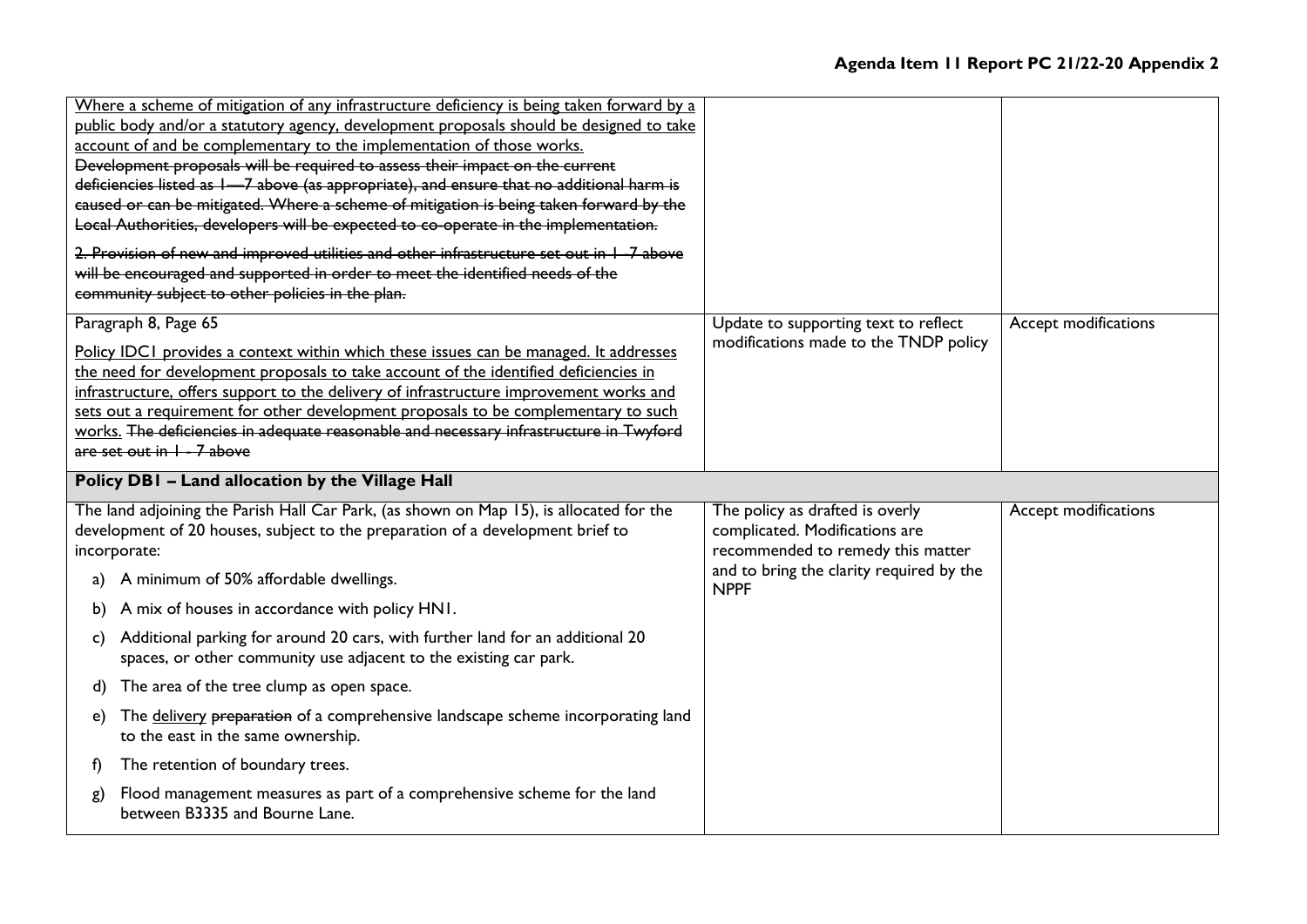| h)                   | Foul sewerage scheme which does not impact on that part of the system which<br>malfunctions in periods of high surface water flows.                                                                                                                                                                                                                                                                                                                                                                                                                                                                                                                                                                                                                                                                                                                                                                                                                                                                                                                                                                                                                        |                                       |                      |
|----------------------|------------------------------------------------------------------------------------------------------------------------------------------------------------------------------------------------------------------------------------------------------------------------------------------------------------------------------------------------------------------------------------------------------------------------------------------------------------------------------------------------------------------------------------------------------------------------------------------------------------------------------------------------------------------------------------------------------------------------------------------------------------------------------------------------------------------------------------------------------------------------------------------------------------------------------------------------------------------------------------------------------------------------------------------------------------------------------------------------------------------------------------------------------------|---------------------------------------|----------------------|
| $\ddot{H}$           | A design which responds positively to the surgery and the parish hall, which<br>follows the principles of the layout (shown on Map 15) unless there are clear<br>advantages of an alternative layout and otherwise accords with the provisions of<br>Policy DEI of the Plan'                                                                                                                                                                                                                                                                                                                                                                                                                                                                                                                                                                                                                                                                                                                                                                                                                                                                               |                                       |                      |
|                      | Design is                                                                                                                                                                                                                                                                                                                                                                                                                                                                                                                                                                                                                                                                                                                                                                                                                                                                                                                                                                                                                                                                                                                                                  |                                       |                      |
|                      | i. to relate positively to the Surgery and Parish Hall                                                                                                                                                                                                                                                                                                                                                                                                                                                                                                                                                                                                                                                                                                                                                                                                                                                                                                                                                                                                                                                                                                     |                                       |                      |
|                      | ii. to follow the principles of the layout (shown on Map 15) unless there are<br>clear advantages of an alternative layout.                                                                                                                                                                                                                                                                                                                                                                                                                                                                                                                                                                                                                                                                                                                                                                                                                                                                                                                                                                                                                                |                                       |                      |
|                      | iii. accord with DEI.                                                                                                                                                                                                                                                                                                                                                                                                                                                                                                                                                                                                                                                                                                                                                                                                                                                                                                                                                                                                                                                                                                                                      |                                       |                      |
| j)                   | The Management of the land excluded from development.                                                                                                                                                                                                                                                                                                                                                                                                                                                                                                                                                                                                                                                                                                                                                                                                                                                                                                                                                                                                                                                                                                      |                                       |                      |
| k)                   | Adherence to a Construction Environmental Management Plan coupled with<br>careful design and the utilisation of standard pollution guidance to ensure adverse<br>water quality effects on the River Itchen SAC is avoided.                                                                                                                                                                                                                                                                                                                                                                                                                                                                                                                                                                                                                                                                                                                                                                                                                                                                                                                                 |                                       |                      |
| $\mathbf{D}$         | A drainage plan must be provided to show that the drainage associated with the<br>site will either utilise an existing foul sewer for foul drainage only at the nearest<br>point of capacity or will be dealt with by a small package treatment plant (or<br>similar). Details of the proposed means of surface water run-off disposal to be in<br>accordance with Part H3 of Building Regulations hierarchy as well as acceptable<br>discharge points, rates and volumes to be agreed by the Lead Local Flood<br>Authority, in consultation with Southern Water. If the decision is to use a small<br>package treatment plant then the drainage plan will need to demonstrate that<br>there is no hydrological connectivity from the proposed Package Treatment Plant<br>to the River Itchen for example are there existing watercourse or local drainage<br>channels or a high water table, in the area of the proposed package treatment plan<br>that will mean that the proposed package treatment would not be effective and<br>would result in there being a high risk that phosphorous transferred into the<br>protected River Itchen SAC and SSSI. |                                       |                      |
| Paragraph I, Page 66 |                                                                                                                                                                                                                                                                                                                                                                                                                                                                                                                                                                                                                                                                                                                                                                                                                                                                                                                                                                                                                                                                                                                                                            | Update to supporting text to reflect  | Accept modifications |
|                      | Site 26 is the principal site for allocation of new houses in the Plan. It will provide 20<br>houses (see Policy HN2) of which 10 are to be affordable (see Policy HN3). The scheme<br>will also deliver additional car parking (see Policy MA2) Site 26 is the principle site for                                                                                                                                                                                                                                                                                                                                                                                                                                                                                                                                                                                                                                                                                                                                                                                                                                                                         | modifications made to the TNDP policy |                      |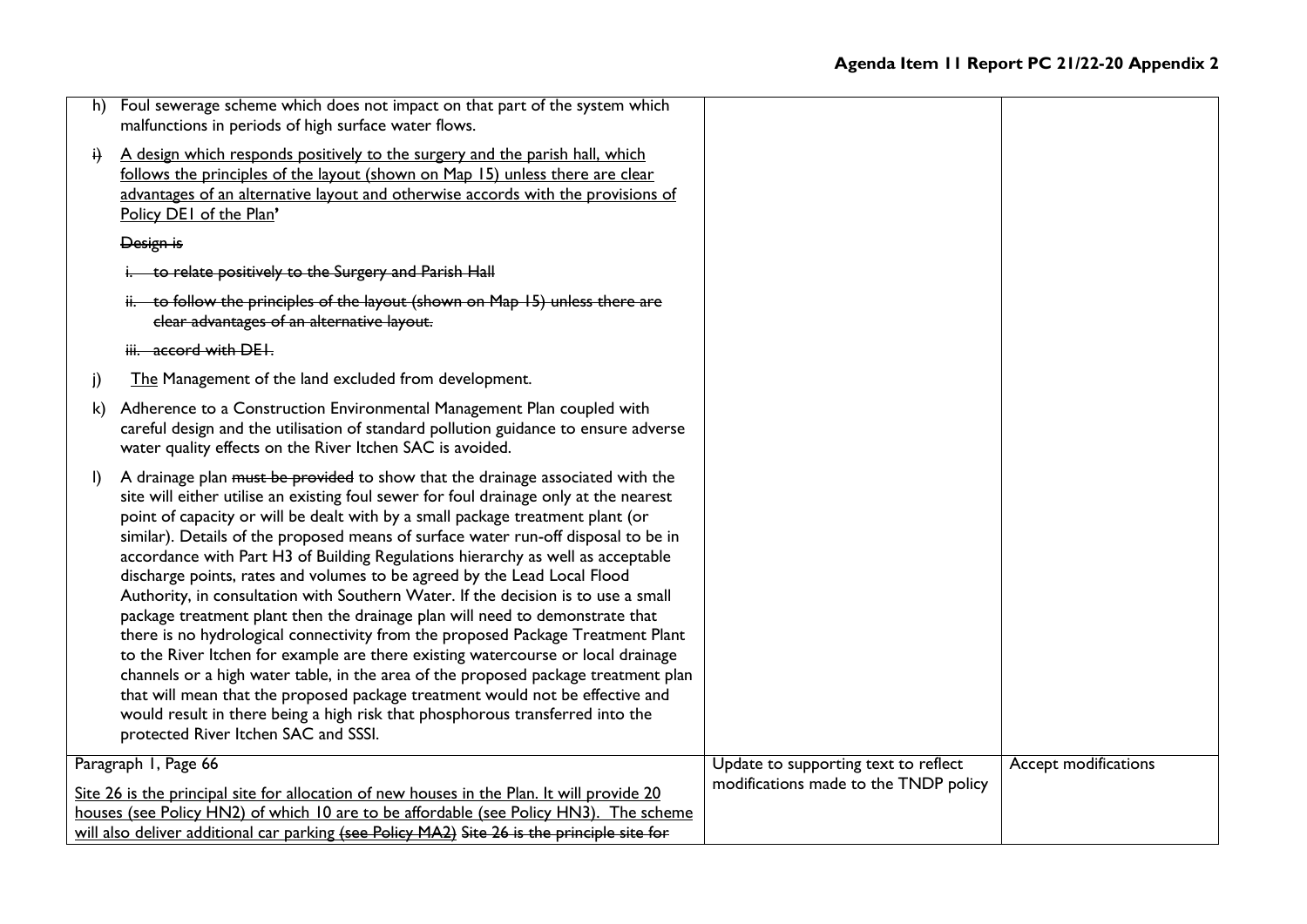| allocation of new houses in the Neighbourhood Plan, and is to provide 20 houses (see                                                                                                                                                                                                                                                                                                                                                                                                                                                                                                                                                                                                                                                                                                                                                                                                                                        |                                                                          |                      |  |  |  |
|-----------------------------------------------------------------------------------------------------------------------------------------------------------------------------------------------------------------------------------------------------------------------------------------------------------------------------------------------------------------------------------------------------------------------------------------------------------------------------------------------------------------------------------------------------------------------------------------------------------------------------------------------------------------------------------------------------------------------------------------------------------------------------------------------------------------------------------------------------------------------------------------------------------------------------|--------------------------------------------------------------------------|----------------------|--|--|--|
| HN3) of which 8 are to be affordable (see HN3) and additional car parking (see MA2).                                                                                                                                                                                                                                                                                                                                                                                                                                                                                                                                                                                                                                                                                                                                                                                                                                        |                                                                          |                      |  |  |  |
| The reasons for the selection of this site are explained in HN3.                                                                                                                                                                                                                                                                                                                                                                                                                                                                                                                                                                                                                                                                                                                                                                                                                                                            |                                                                          |                      |  |  |  |
|                                                                                                                                                                                                                                                                                                                                                                                                                                                                                                                                                                                                                                                                                                                                                                                                                                                                                                                             |                                                                          |                      |  |  |  |
|                                                                                                                                                                                                                                                                                                                                                                                                                                                                                                                                                                                                                                                                                                                                                                                                                                                                                                                             |                                                                          |                      |  |  |  |
| Paragraph 3, Page 66                                                                                                                                                                                                                                                                                                                                                                                                                                                                                                                                                                                                                                                                                                                                                                                                                                                                                                        |                                                                          |                      |  |  |  |
| 1. Landscape Impact                                                                                                                                                                                                                                                                                                                                                                                                                                                                                                                                                                                                                                                                                                                                                                                                                                                                                                         |                                                                          |                      |  |  |  |
| The Parish Council recognizes that this is a sensitive site; it has taken extensive<br>advice on the landscape impact of development on the site, both from Terra Firma<br>Landscape Architects and from Urban Design Planners, Spindrift on layout and<br>design, and from photomontages of the Spindrift layout. As a result, the<br>development area has been limited in its extent and also excludes the tree clump in<br>the centre of the site; this is to be kept as a major feature of the village centre.<br>Further planting will also be required along the line of Hazeley Road. The design<br>work has shown that development will be seen from key viewpoints. It is seen as<br>part of the village, screened on 3 sides by development and by existing trees on the<br>north and west boundaries. The design advice considered by the Parish Council and<br>its evaluation, is set out in the evidence base. |                                                                          |                      |  |  |  |
| 2. Conservation Area:                                                                                                                                                                                                                                                                                                                                                                                                                                                                                                                                                                                                                                                                                                                                                                                                                                                                                                       |                                                                          |                      |  |  |  |
| The north western corner of the site is within the Twyford Conservation Area The<br>principal feature of conservation importance is the clump of eleven mature beech<br>and Scot's pine which is on high land and widely visible, three of which are within<br>the conservation area. The trees are to be retained as part of the whole clump both<br>as a feature of importance and to preserve views into the Conservation Area and<br>across the new development. The tree clump is now subject to a TPO clump and its<br>future management is to be secured by its incorporation as public open space within<br>the wider proposal (and eventually to be dedicated to the Parish Council). A<br>Heritage Statement will be required for the development of the site in accordance<br>with South Downs Local Plan policies SD12 and SD15                                                                                 |                                                                          |                      |  |  |  |
| <b>Policy DB2 Housing allocation at Stacey's Garage</b>                                                                                                                                                                                                                                                                                                                                                                                                                                                                                                                                                                                                                                                                                                                                                                                                                                                                     |                                                                          |                      |  |  |  |
| Proposals for the redevelopment of Stacey's Garage (as shown on Map 5) for other                                                                                                                                                                                                                                                                                                                                                                                                                                                                                                                                                                                                                                                                                                                                                                                                                                            | The policy is reconfigured so that it                                    | Accept modifications |  |  |  |
| purposes including housing will be supported subject to the following criteria:                                                                                                                                                                                                                                                                                                                                                                                                                                                                                                                                                                                                                                                                                                                                                                                                                                             | properly captures the two criteria<br>included in the second part of the |                      |  |  |  |
|                                                                                                                                                                                                                                                                                                                                                                                                                                                                                                                                                                                                                                                                                                                                                                                                                                                                                                                             | policy. Modifications are also required                                  |                      |  |  |  |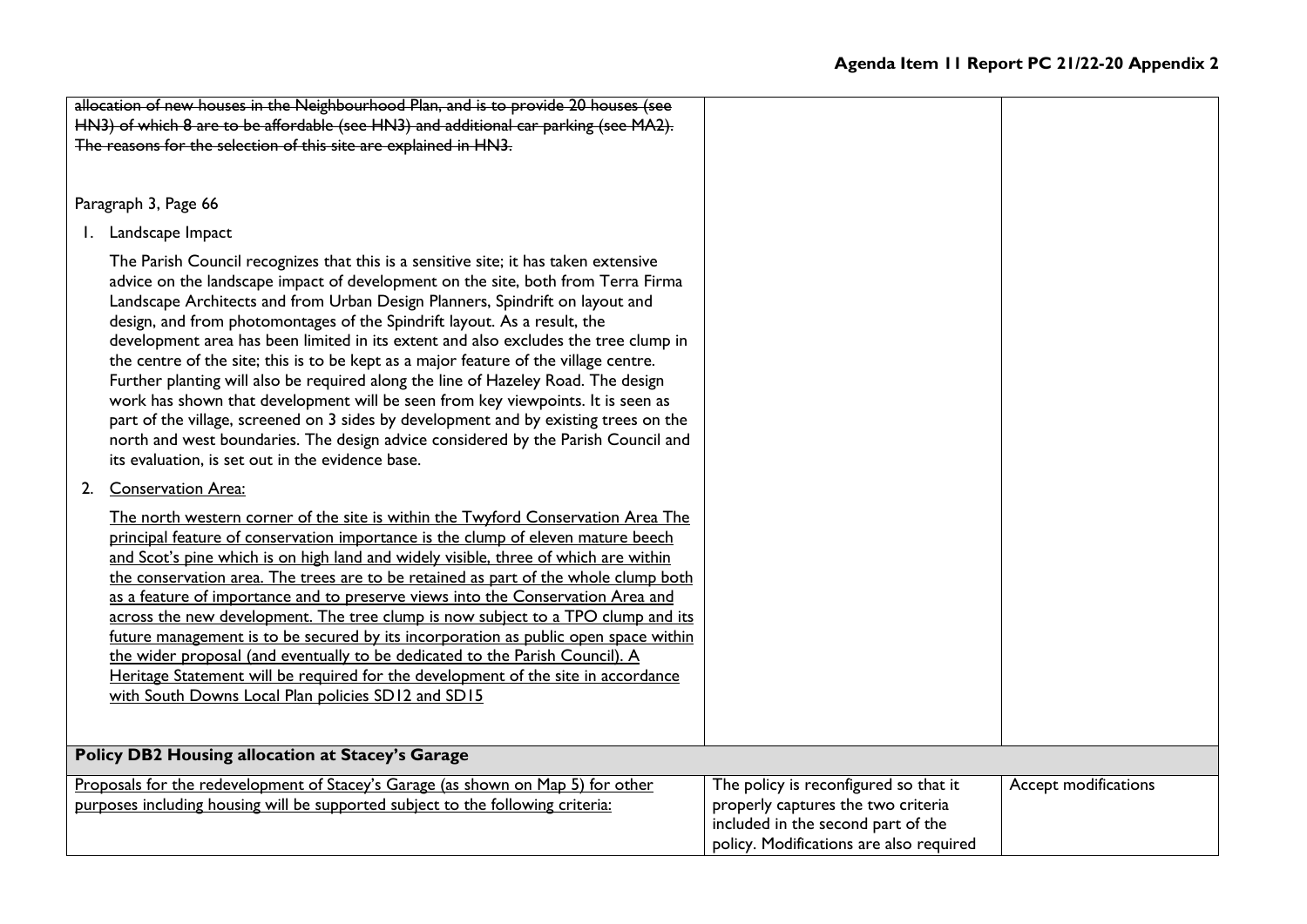# **Agenda Item 11 Report PC 21/22-20 Appendix 2**

| their design responds positively to the character and the appearance of the village<br>in general and its immediate locality in particular;<br>their design conserves or enhances the character and appearance of the Twyford<br><b>Conservation Area;</b><br>any contamination issues are identified and positively addressed;<br>appropriate vehicular access is provided; and<br>safe and convenient facilities for pedestrian movement along the High Street<br>frontage are provided | to ensure that the criteria are expanded<br>so that they address the need to secure<br>high-quality design in the Conservation<br>Area |                      |
|-------------------------------------------------------------------------------------------------------------------------------------------------------------------------------------------------------------------------------------------------------------------------------------------------------------------------------------------------------------------------------------------------------------------------------------------------------------------------------------------|----------------------------------------------------------------------------------------------------------------------------------------|----------------------|
| 1. The redevelopment of Stacey's garage for other purposes including housing (shown on                                                                                                                                                                                                                                                                                                                                                                                                    |                                                                                                                                        |                      |
| Map 5) will be permitted provided that:                                                                                                                                                                                                                                                                                                                                                                                                                                                   |                                                                                                                                        |                      |
| 2. Contamination from past use can be dealt with. Facilities for pedestrian movement                                                                                                                                                                                                                                                                                                                                                                                                      |                                                                                                                                        |                      |
| along the High Street frontage are provided.                                                                                                                                                                                                                                                                                                                                                                                                                                              |                                                                                                                                        |                      |
| Paragraph I, Page 68                                                                                                                                                                                                                                                                                                                                                                                                                                                                      | Update to supporting text to reflect<br>modifications made to the TNDP policy                                                          | Accept modifications |
| The appearance of the site is poor and is now out of keeping with the Conservation                                                                                                                                                                                                                                                                                                                                                                                                        |                                                                                                                                        |                      |
| Area. This policy provides for its development in the event of the current use ceasing.                                                                                                                                                                                                                                                                                                                                                                                                   |                                                                                                                                        |                      |
| Policy DB2 provides a positive context for the potential redevelopment of the site. It                                                                                                                                                                                                                                                                                                                                                                                                    |                                                                                                                                        |                      |
| identifies an important set of criteria which include a requirement to conserve or                                                                                                                                                                                                                                                                                                                                                                                                        |                                                                                                                                        |                      |
| enhance the character of the conservation area                                                                                                                                                                                                                                                                                                                                                                                                                                            |                                                                                                                                        |                      |
| Section 4. Implementing and Monitoring the Plan                                                                                                                                                                                                                                                                                                                                                                                                                                           |                                                                                                                                        |                      |
| The Parish Council will monitor the effectiveness of its delivery of the Community                                                                                                                                                                                                                                                                                                                                                                                                        | Paragraphs to be added to the end of                                                                                                   | Accept modifications |
| Actions set out in Section 5 of this report.                                                                                                                                                                                                                                                                                                                                                                                                                                              | Section 4 to provide clarification on                                                                                                  |                      |
|                                                                                                                                                                                                                                                                                                                                                                                                                                                                                           | how the Parish Council would monitor                                                                                                   |                      |
| In addition, the Parish Council will monitor the delivery of the allocated site (as set out                                                                                                                                                                                                                                                                                                                                                                                               | the effectiveness of the series of                                                                                                     |                      |
| in Policies HN2 and DB1 of this Plan). Where necessary it will liaise with the South                                                                                                                                                                                                                                                                                                                                                                                                      | community actions which have arisen as                                                                                                 |                      |
| Downs National Park Authority, the landowner and statutory agencies to understand any                                                                                                                                                                                                                                                                                                                                                                                                     | part of the examination process.                                                                                                       |                      |
| delays in the determination of planning applications and subsequent construction. In the                                                                                                                                                                                                                                                                                                                                                                                                  |                                                                                                                                        |                      |
| event that progress is not made the Parish Council will assess the need or otherwise for                                                                                                                                                                                                                                                                                                                                                                                                  | The second paragraph comments about                                                                                                    |                      |
| the Plan to be reviewed to ensure the strategic housing required for the parish as set out                                                                                                                                                                                                                                                                                                                                                                                                | the importance of monitoring the                                                                                                       |                      |
| in the Local Plan is delivered in a timely fashion within the Plan period                                                                                                                                                                                                                                                                                                                                                                                                                 | delivery of the allocated site and, if                                                                                                 |                      |
|                                                                                                                                                                                                                                                                                                                                                                                                                                                                                           | necessary, to review the Plan in the                                                                                                   |                      |
|                                                                                                                                                                                                                                                                                                                                                                                                                                                                                           | event that it does not come forward.                                                                                                   |                      |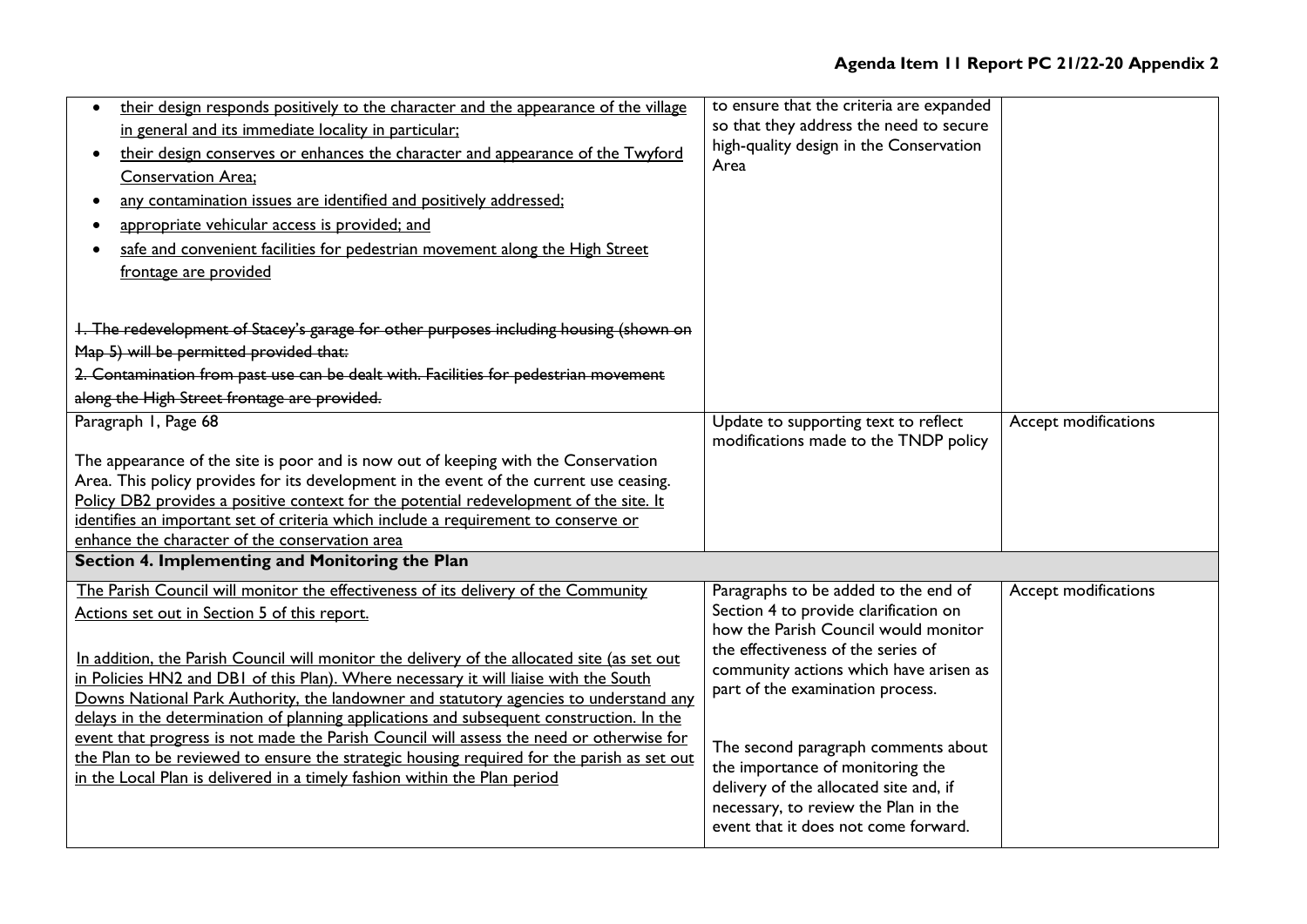| <b>Section 5. Community Actions (new section of the TNDP)</b>                           |                                         |                      |  |  |  |
|-----------------------------------------------------------------------------------------|-----------------------------------------|----------------------|--|--|--|
| The bulk of the Plan has included land use Policies. They will form part of the         | A number of recommendations             | Accept modifications |  |  |  |
| development plan in the event that the Plan is 'made' after a public referendum.        | throughout the Examiner's report        |                      |  |  |  |
|                                                                                         | require certain policies to be moved to |                      |  |  |  |
| This Section comments about a series of community actions. They are issues where the    | a Community Actions section of the      |                      |  |  |  |
| residents of the parish have expressed a strong view about the issue concerned during   | plan. The supporting text to the        |                      |  |  |  |
| the plan making process but which are not land use-based matters. In some cases, they   | Community Action section is offered to  |                      |  |  |  |
| overlap with or complement land use policies in the Plan.                               | distinguish between policies and        |                      |  |  |  |
| Community actions will not form part of the development plan in the event that the Plan | community actions within the TNDP       |                      |  |  |  |
| is made. However, they may form the basis of actions, which the Parish Council will     | Policies to be removed from the main    |                      |  |  |  |
| pursue within the Plan period either in its own right or with other agencies.           | body of the TNDP and included in        |                      |  |  |  |
| ST2, LHE4, LHE6.2, LHE6.3, MA1, MA3.1, MA3.2, MA5                                       | <b>Section 5. Community Actions</b>     |                      |  |  |  |